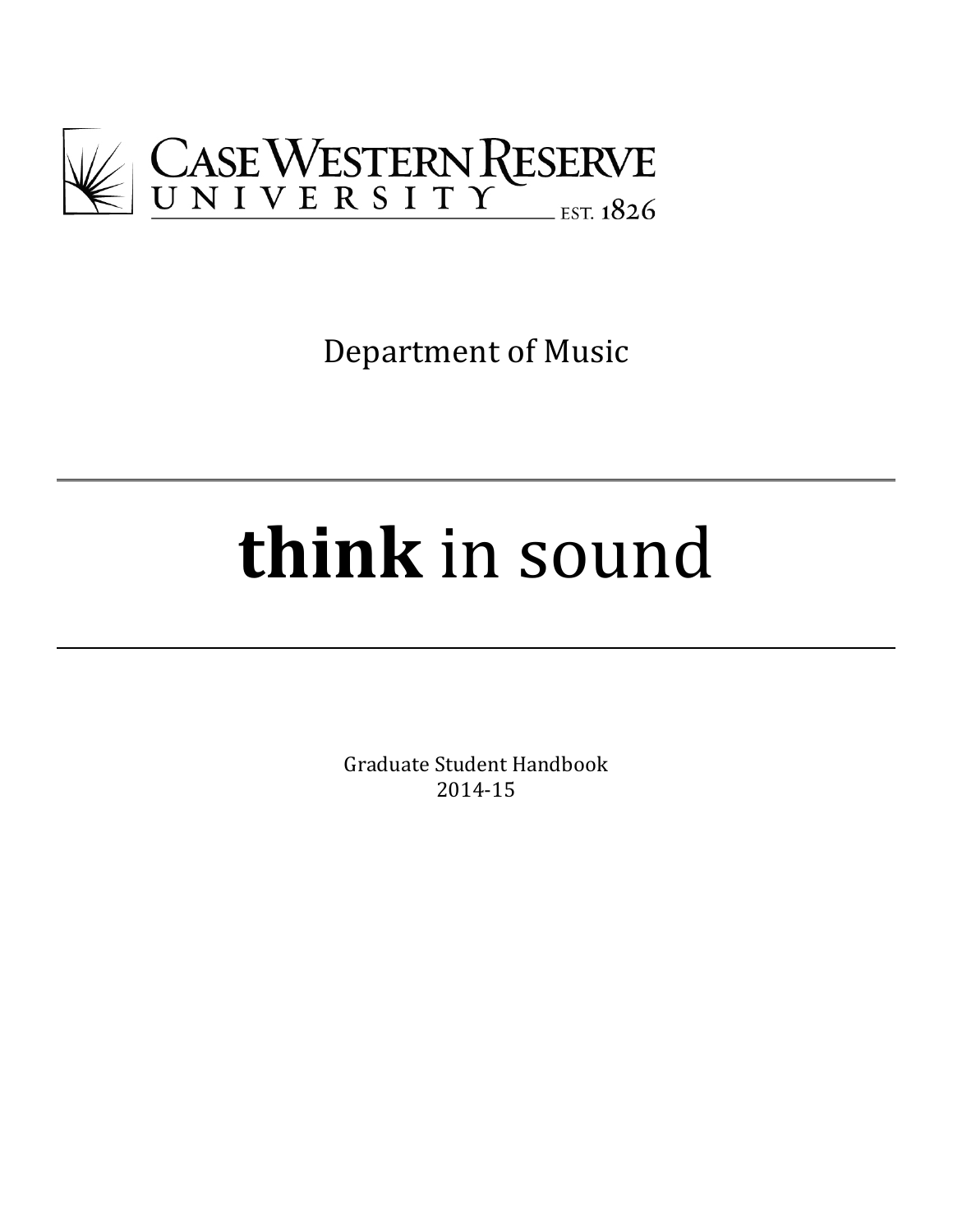#### **HANDBOOK CONTENTS**

| The Music Department                                 |           |
|------------------------------------------------------|-----------|
| Facilities                                           | 3         |
| Haydn Hall                                           |           |
| Kulas Music Library                                  |           |
| The Core (Computer Classroom)                        |           |
| Denison Rehearsal Hall                               |           |
| Florence Harkness Memorial Chapel                    |           |
| Harkness Classroom                                   |           |
| Resources                                            | 4         |
| <b>Information and Assistance</b>                    |           |
| Program Advisors                                     |           |
| Office Administration                                |           |
| Website and Message Board                            | 5         |
| Mailboxes, Email, Offices, Supplies, Keys, Access    | 6         |
| Policies                                             | 7         |
| Activities                                           | 8         |
| Performance Opportunities                            |           |
| Lecture/Colloquium Opportunities                     |           |
| Graduate Assistantships                              | 8-9       |
| <b>Prizes and Awards</b>                             | $10 - 11$ |
| Planned Program of Study                             | 11        |
| <b>Fellowship Courses</b>                            | 11        |
| Degree Requirements                                  | 11        |
| <b>Musicology Examinations</b>                       | 12        |
| <b>Qualifying Exams</b>                              | 13        |
| Degree Programs                                      | 14        |
| M.A. in Music History                                | 14        |
| Master's Thesis (Plan A)                             | 14        |
| Master's Comprehensive (Plan B)                      | 14        |
| PH.D. in Musicology                                  | 15        |
| Historical Performance Practice                      | 16        |
| M.A. in Historical Performance Practice              | 16        |
| D.M.A. in Historical Performance Practice            | 18        |
| PH.D. in Musicology with Emphasis on HPP             | 20        |
| <b>Music Education Degrees</b>                       | 22-37     |
| M.A. for Licensure in Music Education                |           |
| M.A. in Music Education                              |           |
| PH.D. in Music Education                             |           |
| Performances, Scholarly Activities, and Outside Work | 37        |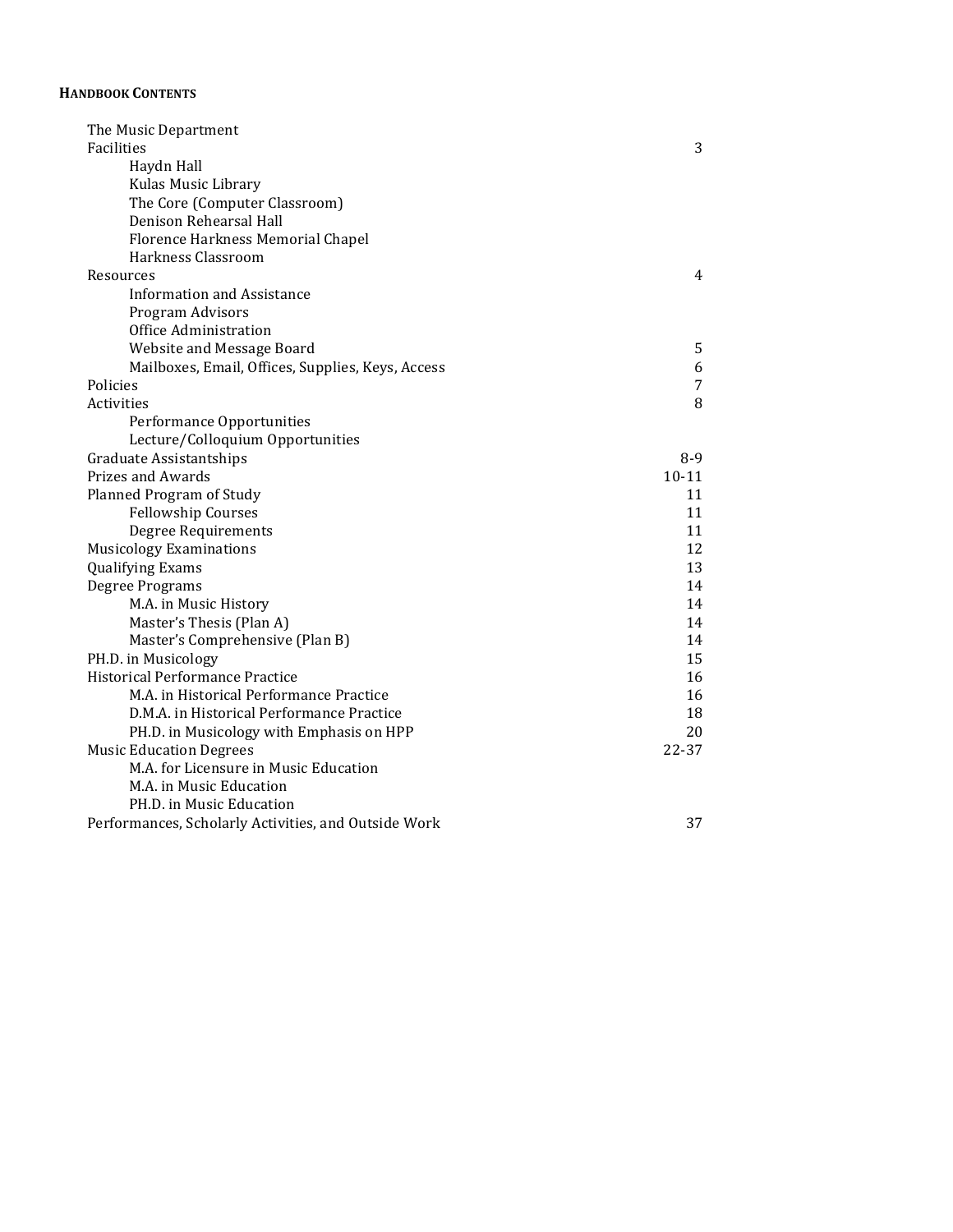

#### Department of Music

Case Western Reserve University 10900 Euclid Avenue Cleveland, Ohio 44106-7105

> Phone 216-368-2400 Fax 216-368-6557 http://music.case.edu

August 2014

To our new students and to those of you who are continuing your studies at Case Western Reserve University: welcome! I hope you enjoyed a wonderful summer and have arrived to campus ready for an exciting and challenging year of study.

This Handbook provides detailed information about the Department of Music's policies, procedures, and requirements for our undergraduate degrees and concentrations. Do look it over before the semester starts (and keep it handy!). Additional departmental information, including the calendars of events, faculty profiles, and performance opportunities, may be found on the Department of Music website (http://music.case.edu). The CWRU General Bulletin (http://www.case.edu/bulletin/) contains overall University policies and requirements. And of course, you should always feel free to contact the Department Office with questions or concerns. We're here to help.

I look forward to seeing you around campus. And on behalf of the Case Music faculty and staff I wish you a productive and enjoyable year!

Sincerely,

 $D_{\infty}0$  k

David Ake Professor and Chair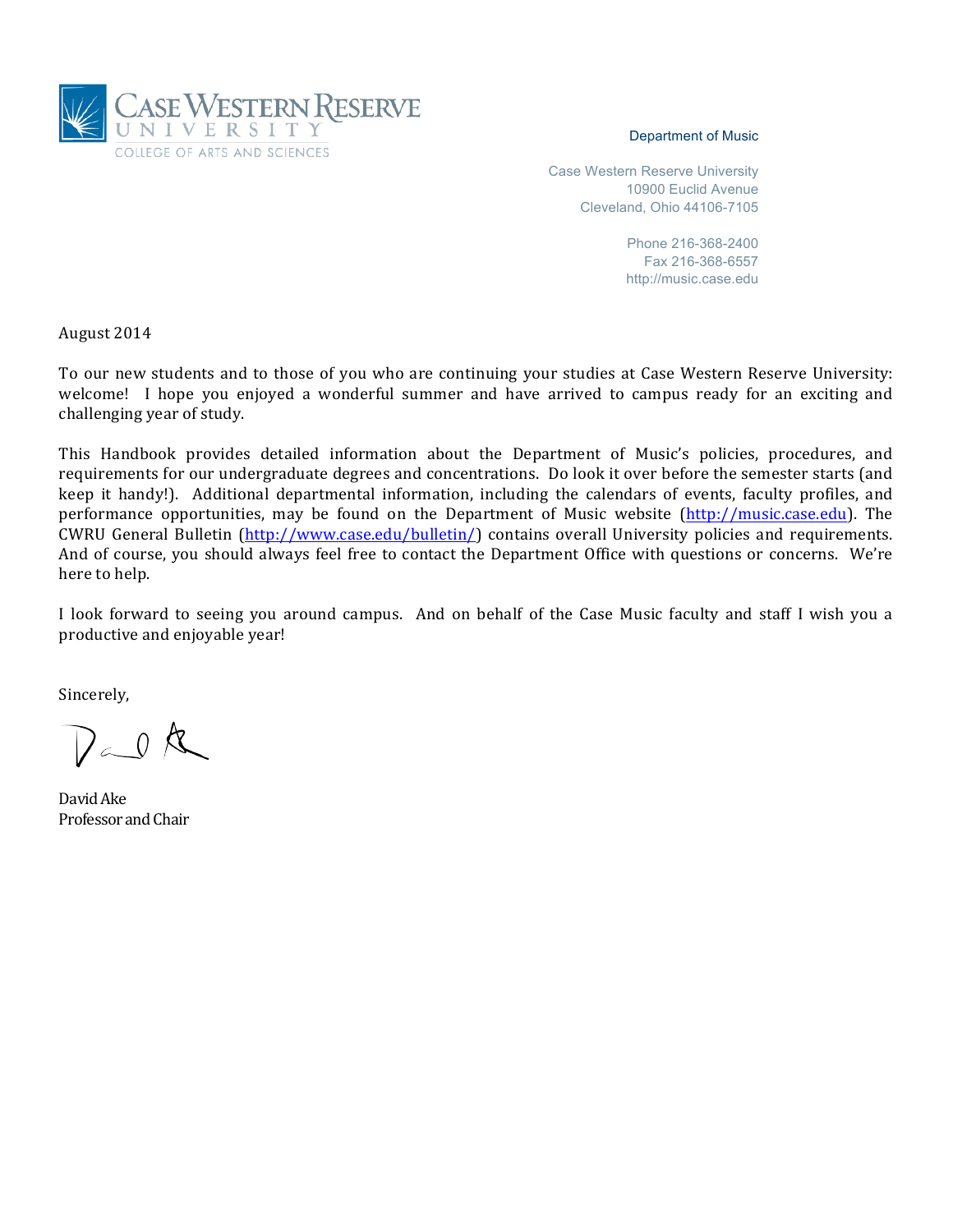## **DEPARTMENT OF MUSIC FACULTY AND STAFF**

| <b>Name</b>                                                                                                                                  | Office     | Email                     | Phone            |
|----------------------------------------------------------------------------------------------------------------------------------------------|------------|---------------------------|------------------|
| <b>FULL-TIME FACULTY</b>                                                                                                                     |            |                           |                  |
| <b>Department Chair</b><br>David Ake (Musicology)                                                                                            | Haydn 201A | david.ake@case.edu        | $(216)$ 368-2400 |
| <b>Coordinator of Graduate Studies in</b><br><b>Musicology and Historical</b><br><b>Performance Practice</b><br>Daniel Goldmark (Musicology) | Haydn 210  | dig5@case.edu             | $(216)$ 368-2526 |
| <b>Coordinator of Graduate Studies in</b><br><b>Music Education</b><br>Nathan Kruse (Music Education)                                        | Haydn 306  | nathan.kruse@case.edu     | $(216)$ 368-0675 |
| <b>Advisor, Historical Performance</b>                                                                                                       |            |                           |                  |
| Practice<br>Peter Bennett (Musicology, Historical<br>Performance Practice)                                                                   | Haydn 301  | lpb4@case.edu             | $(216)$ 368-0156 |
| Julie Andrijeski (Historical Performance<br>Practice)                                                                                        | Haydn 204  | jxa4@case.edu             | $(216)$ 368-2360 |
| Francesca Brittan (Musicology,<br>Historical Performance Practice)                                                                           | Haydn 215  | fmb22@case.edu            | $(216)$ 368-2052 |
| Eric Charnofsky (Musicology, Piano)                                                                                                          | Denison    | exc15@case.edu            | $(216)$ 368-0624 |
| Gary Ciepluch (Music Education, Bands)                                                                                                       | Haydn 302  | gxc6@case.edu             | $(216)$ 368-2361 |
| Georgia Cowart (Musicology)                                                                                                                  | Haydn 314  | georgia.cowart@case.edu   | $(216)$ 368-2410 |
| Ross W. Duffin (Musicology, Historical<br>Performance Practice)                                                                              | Haydn 201A | rwd@case.edu              | $(216)$ 368-2400 |
| Paul Ferguson (Musicology, Jazz<br>Studies)                                                                                                  | Denison    | pxf2@case.edu             | $(216)$ 368-2989 |
| Matthew Garrett (Music Education,<br>Choirs)                                                                                                 | Haydn 304  | chorus@case.edu           | $(216)$ 368-2496 |
| Daniel Goldmark (Musicology)                                                                                                                 | Haydn 213  | dig5@case.edu             | $(216)$ 368-2526 |
| Stephen Hefling (Musicology)                                                                                                                 | Haydn 312  | seh7@case.edu             | $(216)$ 368-2411 |
| Kathleen Horvath (Music Education,<br>Orchestras)                                                                                            | Haydn 305  | kathleen.horvath@case.edu | $(216)$ 368-1613 |
| Lisa Koops (Music Education)                                                                                                                 | Haydn 303  | llk12@case.edu            | $(216)$ 368-2430 |
| Susan McClary (Musicology)                                                                                                                   | Haydn 307  | skm72@case.edu            | $(216)$ 368-1126 |
| David Rothenberg (Musicology)                                                                                                                | Haydn 315  | djr30@case.edu            | $(216)$ 368-6046 |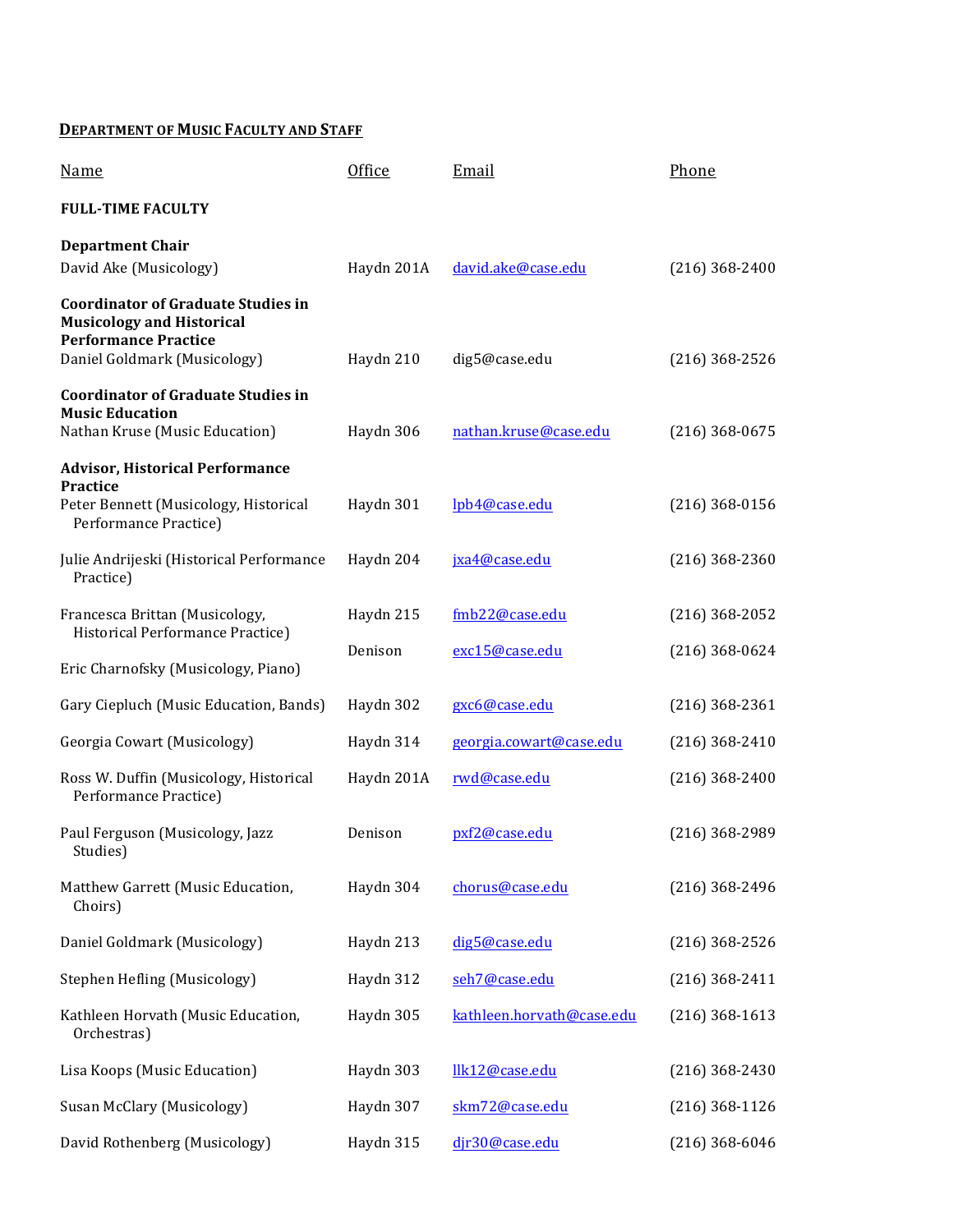| Ryan Scherber (Music Education,<br>Marching Band)                                         | Haydn 208  | rvs23@case.edu          | $(216)$ 368-0624 |
|-------------------------------------------------------------------------------------------|------------|-------------------------|------------------|
| Robert Walser (Musicology, Popular<br>Music)                                              | Haydn 308  | raw125@case.edu         | $(216)$ 368-4410 |
| <b>PART-TIME FACULTY</b>                                                                  |            |                         |                  |
| Bruce Egre (Audio Recording)                                                              | <b>CIM</b> | egre@azica.com          | n/a              |
| Joanne Erwin (Orchestra)                                                                  | n/a        | TBA                     | n/a              |
| Lisa Hanson (Music Education,<br>University Singers)                                      | n/a        | lbh37@case.edu          | n/a              |
| Debra Nagy (Historical Performance<br>Practice)                                           | Haydn 204  | debra.nagy@case.edu     | 368-2360         |
| Mary Kay Robinson (Chamber Music)                                                         | n/a        | mkf34@case.edu          | $(216)$ 798-5153 |
| Kelly St. Pierre (Musicology)                                                             | n/a        | kmb70@case.edu          | n/a              |
| <b>STAFF</b>                                                                              |            |                         |                  |
| Jennifer Wright (Department Assistant,<br><b>Coordinator of Department</b><br>Operations) | Haydn 201  | jmh207@case.edu         | 368-2400         |
| Laura Stauffer (Department<br>Administrator)                                              | Haydn 214  | laura.stauffer@case.edu | 368-0117         |
| Keli Schimelpfenig (Performing Arts<br>Marketing and Events Manager)                      | n/a        | keli@case.edu           | 368-1160         |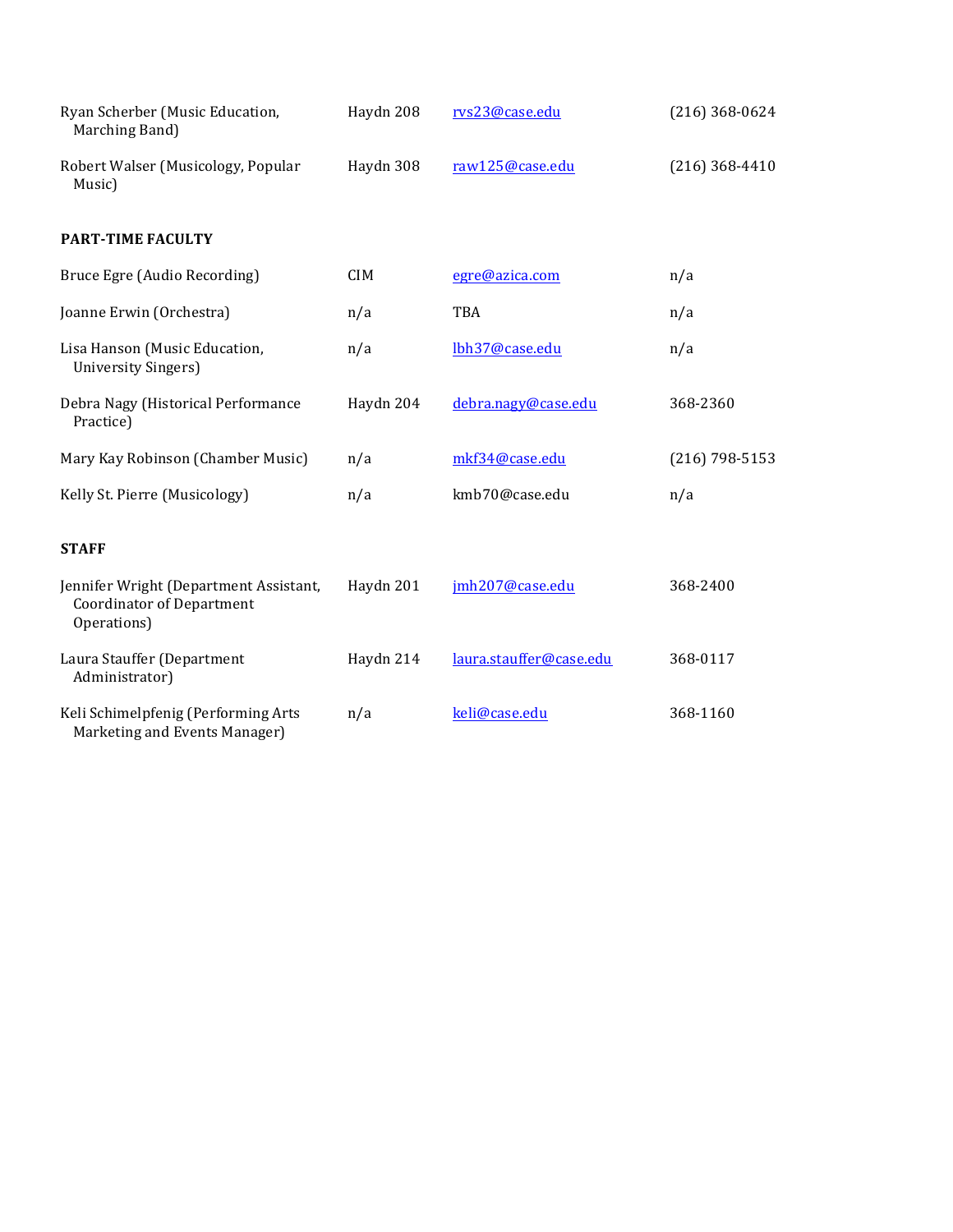#### **THE MUSIC DEPARTMENT FACILITIES**

#### **Haydn Hall**

Haydn Hall, which houses the Music Department offices, classrooms, and the Kulas Music Library, is located in the heart of the Mather Quad on the CWRU campus. Originally a combination of a dormitory and classrooms, this building served as the only student center on campus. It was given to the college by Flora Stone Mather, and named in honor of Hiram Collins Haydn, fifth president of Western Reserve University, pastor of the Old Stone Church, and the individual most active in convincing Western Reserve College to move to Cleveland. Charles F. Schweinfurth, the premier residential architect of Euclid Avenue ("Millionaires' Row") mansions, who also rebuilt the interior of the Old Stone Church in 1884 and designed Trinity Cathedral, designed Haydn Hall.

#### **Kulas Music Library**

The Kulas Music Library is a satellite library of Kelvin Smith Library. It houses CWRU's library collections in the area of music and contains 45,000 items, including music scores, books on music, sound recordings, video recordings, microforms and music periodicals. The library also contains a listening room for using the sound recording and video collections. Any CWRU faculty member, student or staff member with a valid university ID or CIM conservatory level faculty member, student or staff member with a valid CIM ID may borrow from the library. Books and scores circulate. Sound and video recordings must be used in the library. The library also provides access to an ever-increasing number of electronic resources in support of music scholarship, including streaming audio, online books and journals, and databases.

#### **The Core**

The Core is a Macintosh computer classroom and lab which provides computers and software, as well as video and digital cameras and microphones for checkout, one-on-one tutorial time, classes, and a meeting space. For more information and scheduling visit: http://music.case.edu/core/

#### **Denison/Wade Rehearsal Facility**

The Denison/Wade Rehearsal Facility is located on  $115<sup>th</sup>$  street across from the stadium and is used primarily for ensemble rehearsals. This facility houses several Wenger practice rooms, one of which is a "virtual reality" acoustic room, a percussion studio, and a music library. Classrooms include the Wade Rehearsal Room, Denison Rehearsal Hall, and Chamber Room. Denison also has storage lockers available on a first come-first served basis.

### **Florence Harkness Memorial Chapel**

Harkness Chapel was built to honor Florence Harkness Severance, the only daughter of Stephen Harkness and his second wife, Anna M. Richardson Harkness. Harkness made his fortune in whisky and banking, and increased it by joining his friend John D. Rockefeller to form the Standard Oil Company. In 1870, when the company became a corporation, Harkness was the second-largest shareholder. His friend Louis Severance (father by his first marriage to John Long Severance, builder of Cleveland's Severance Hall) was also an important stockholder. The building, featuring antique oak, Georgia pine woodwork, and Tiffany windows, serves as the main performance space for the Department. Students may arrange to use the Chapel for rehearsals or performances; this can be coordinated through the Department Office.

#### **Harkness Chapel Classroom**

Harkness Chapel Classroom is the Department's largest classroom. This room has a capacity of approximately 45 and is used mostly for academic lectures. This space also serves as a backstage area during performances in the Chapel.

#### **RESOURCES**

### **Information and Assistance**

The School of Graduate Studies (SGS) oversees programs in the humanities and social sciences, biological and physical sciences, engineering, and selected professional fields. The SGS office is located in the 2nd floor of Tomlinson Hall, and office hours are 8:30 a.m. to 5 p.m., Monday through Friday. The SGS maintains a career center and is a good source of information regarding fellowships, grants, and other funding opportunities.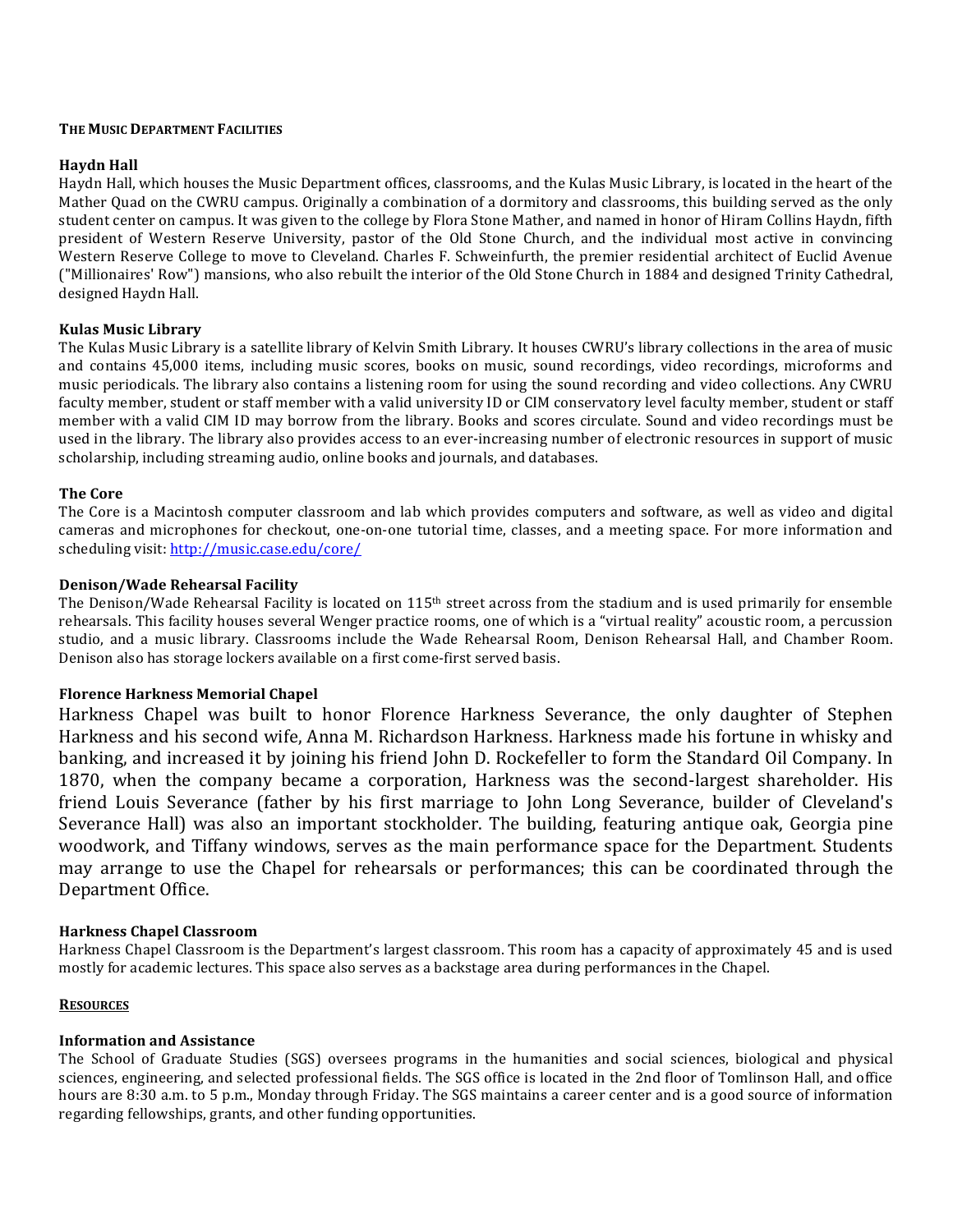Additionally, the School of Graduate Studies publishes a handbook annually that contains important information for all graduate students, including academic policies, specific University deadlines, graduation requirements, and many other topics. It is advisable that you download the handbook and be familiar with the information contained therein as you will be held responsible for the contents. The handbook as well as other information can be obtained on the SGS website at:

## http://gradstudies.case.edu/

The Office of International Student Services, located in 143 Tomlinson, provides special assistance and services for international students. The office provides advice regarding academic concerns as well as immigration issues and other practical matters, and sponsors a range of special events.

University Counseling Services, a division of Student Affairs, is located in Sears 220, and is open from 8:30 a.m. through 4:30 p.m. Monday through Friday. All enrolled graduate students are eligible to receive services. Walk-in hours are Monday-Friday, 3:00-4:30 at the Sears location. Emergency assistance is available  $24/7$  at 844-8892.

University Health Services provides healthcare for students, and is located at 2145 Adelbert Road.

## **Program Advisors**

Information about academic matters is available through the Coordinator of Graduate Studies of your program and/or through your advisor. You should meet regularly with either the CGS or your advisor for advisement regarding course work and thesis, and/or dissertation topics. During the formal advisement periods that take place in October and April you are responsible for scheduling an appointment with the CGS and your advisor in order to receive clearance to register for the following semester. The CGS will also assist you in scheduling exams and, together with your advisor, plan your program of study.

# **Office Administration**

Jennifer Harmon, Department Assistant

- Scheduling
	- o Maintains Dept. Chair Calendar
	- o HPP Auditions and Graduate Orientation
	- Maintains Events Calendar & Details
		- o Scheduling Recitals/Concerts, Lectures, Off-site Events
- Facilities
	- $\circ$  Classrooms (both in-house & off-site)
	- o Harkness Chapel
	- $\circ$  Haydn Hall
	- o Denison Wade Rehearsal Facility
	- $\circ$  After Hours Requests
	- o Piano Tuning/Repair
- **Office Supplies & Equipment** 
	- o Ordering
	- $\circ$  Service for Copiers
	- o Key Requests
	- o Haydn Hall Lockers
- General Administrative
	- o Maintains all Student File Records
	- o Maintains UG/Grad Students & Faculty/Lecturer/Staff Rosters (Filemaker)
	- o Controls Performance Program Archives
	- o Sells Cleveland Orchestra Tickets
	- $\circ$  Assists with Mailings & Performance Programs (unless arranged with Grad TA)
	- o Use of DCard (for Department supported lunches, etc.)
- Classes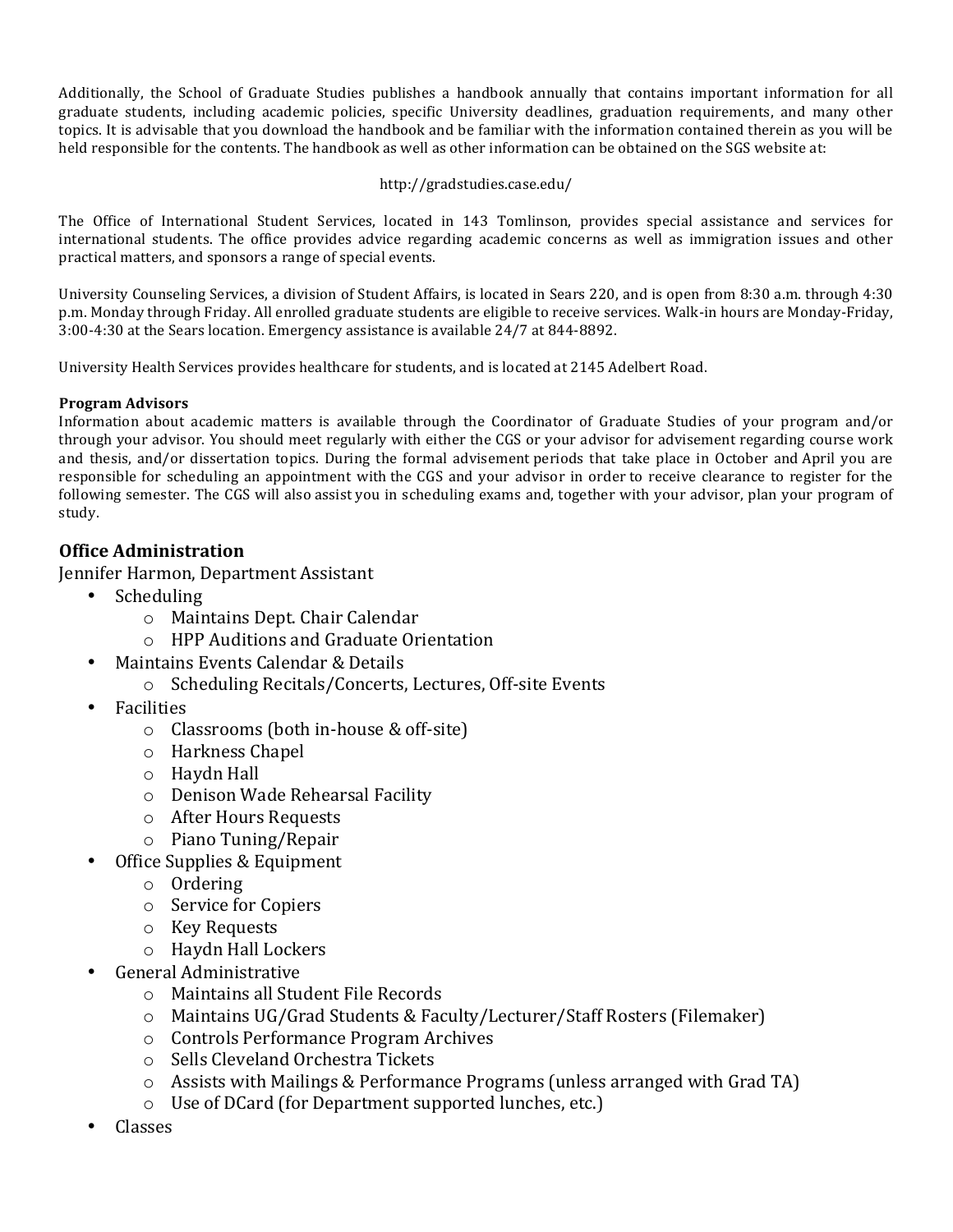- $\circ$  SIS Data Entry
- o Coordinates Student Advising
- o Independent Study Agreement
- $\circ$  Releases MUAP Permits (as of Fall 2010)

**[TBD]** IT Coordinator, Music Department

- Tech purchases/Mediavision orders advising
- Software support
- Hardware support/repair
- Lab learning sessions (prescheduled and approved only)
- TEC Classroom support
- Website updates

Laura Stauffer, Department Administrator

- Graduate Student Payroll and MOA's
- Graduate application process
- All reimbursements
- Purchase Orders
- Independent Contractors

## **Student Mailboxes**

Each graduate music student is assigned a mailbox in room 216 of Haydn Hall on the second floor of the building. Graduate teaching or research assistants will receive periodic email regarding the pick up of more sensitive communications and grades. Please check your mailboxes regularly for departmental announcements and other messages.

### **Email**

When you have registered and are assigned an ID number, you will automatically receive a University email/networking account. Email is widely used by the Department and the University for important communications, and should be checked regularly. The Department will communicate via your CWRU email address only. If you use another account for email, set up your CWRU account to forward all messages. You are responsible for all information sent from the Department; failure to set up your CWRU account does not excuse you from this responsibility.

## **Offices**

Graduate student offices are assigned on an as-needed basis. Doctoral students with teaching assignments have first consideration. When a student is assigned departmental office space it is with the understanding that this space is to be used for University business including required duties and studying, etc. As such, your space should be treated as professional space and kept in that the space can be cleaned. Access to office space is a privilege. Non-compliance with departmental requests to clear your space for cleaning or failure to keep this space in an acceptable condition (free of excessive trash, discarded food items, etc.) will result in the loss of your office privileges.

## **Photocopies and Office Supplies**

Printers are available in each of the graduate offices, and a photocopier is available in Haydn Hall Room 216. TAs will be supplied an individual copier code to facilitate official work for class. If you require office supplies to fulfill your TA responsibilities, please make the proper arrangements with the faculty member supervising your work. The Department encourages scanning materials as much as possible (no charges applied). Graduate students are provided a general password to access the scanning feature of the copier, which sends PDF documents to their CWRU email. Copy guidelines and charges are posted in Haydn Hall 216.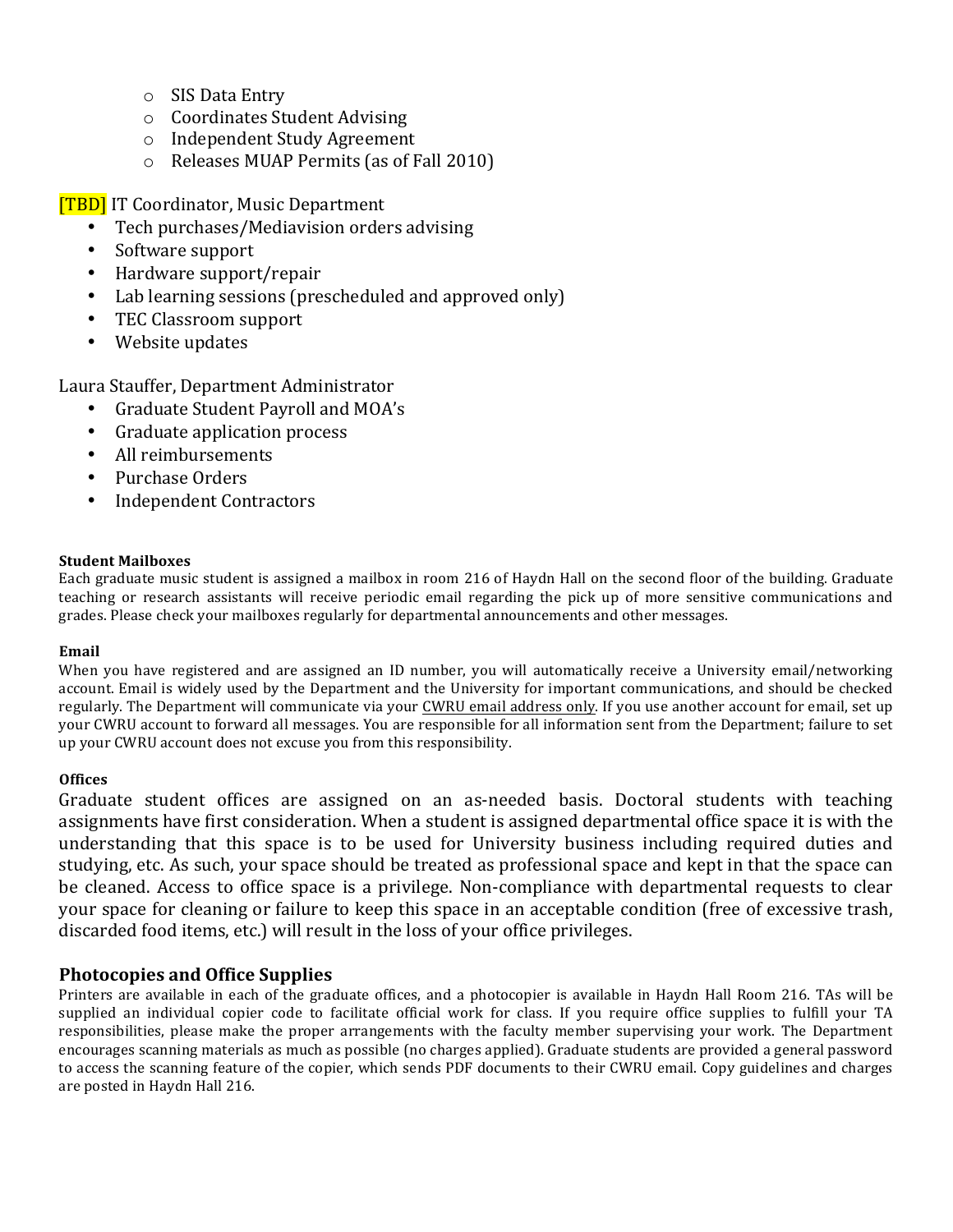## **Keys**

Students using office space or teaching a course will need to obtain keys. Students should first obtain an ID card from CWRU Access Services (basement of Crawford Hall). Once you have your ID, you can arrange for your keys through the Music Department. You will be asked to fill out a key request form and provide a key deposit of \$50. This fee covers up to  $(3)$  keys. This deposit will be refunded when you return the key(s) to Access Services. Their office will provide you with a receipt, which should be given to the Music Office, along with your current contact information, so that your deposit can be returned.

## **After-Hours Building Access**

All music majors are given after-hours card access to Haydn Hall and Denison/Wade. If your Student ID does not work, please complete the After-Hours Access Request Form at http://music.case.edu/current/24hraccess.php. 

Note: According to the Department policy, **you may not lend your key or ID to another student, or borrow another student's key/ID for any reason.** If the Department receives a report of any student misusing his/her access privileges, the student will be given one written warning via email. If the reports continue, key/access privileges will be revoked. Also, final transcripts may be withheld if keys are not returned before a student graduates. Lost keys must be reported to Access Services immediately.

## **Practice Rooms**

Practice rooms are located on the second floor of Haydn Hall and in Denison/Wade. Please be sure to review the Practice Rooms Guidelines posted on each door. If you discover a problem with one of the pianos, please visit the music office so a technician can be contacted.

## **Lockers**

There are a limited number of lockers in Haydn Hall available on a first come, first-served basis; if you would like to have a locker please see the Department Assistant. Instrument lockers are available in the Denison Wade Rehearsal Facility that you may sign up for during any of the ensemble rehearsals, or by contacting Dr. Ciepluch  $(gx c6@case.edu)$  or Dr. Horvath  $(kah24@case.edu)$ . Please note that personal belongings, including instruments and laptops, are not covered by CWRU insurance in case of loss or damage.

## **University-owned Instruments**

Any CWRU student enrolled in a class or ensemble that requires the use of a secondary instrument, or is assigned to a specialized instrument, is eligible to loan a school instrument. Dr. Ciepluch (gxc6@case.edu) issues wind instruments, Dr. Horvath (kah24@case.edu), string instruments, and Julie Andrijeski (jxa4@case.edu) Baroque or period instruments.

It is expected that the student who signs for the musical instrument will be the only user of the instrument. All parts of the instrument outfit (instrument, case, accessories, etc.) should be returned in the best possible condition (normal wear and tear is to be expected) by the date specified. If the instrument is lost or stolen the student will bear total financial responsibility of replacing the instrument and accessories. Such loss may be covered by homeowner's insurance. Be sure to notify your insurance company when you are loaned an instrument. Failure to return the instrument by the due date can result in the withholding of grades, blocking of registration, and the cost of a replacement instrument being billed to your student account.

## **POLICIES**

# **Registration Procedures for CIM lessons.**

All CWRU students are to obtain all permit releases in two stages: first meeting with your CWRU Academic Advisor; second, meeting with the CWRU Department Assistant (Haydn 201). The CWRU Music Department Assistant releases permits (by appointment) for Applied Lessons. The CIM Registrar releases permits for all CIM classes (permits for these courses can be requested through SIS or by visiting the CIM Registrar).

Note: Students must notify the CIM Registrar if they drop/withdraw from a CIM class, and/or the CWRU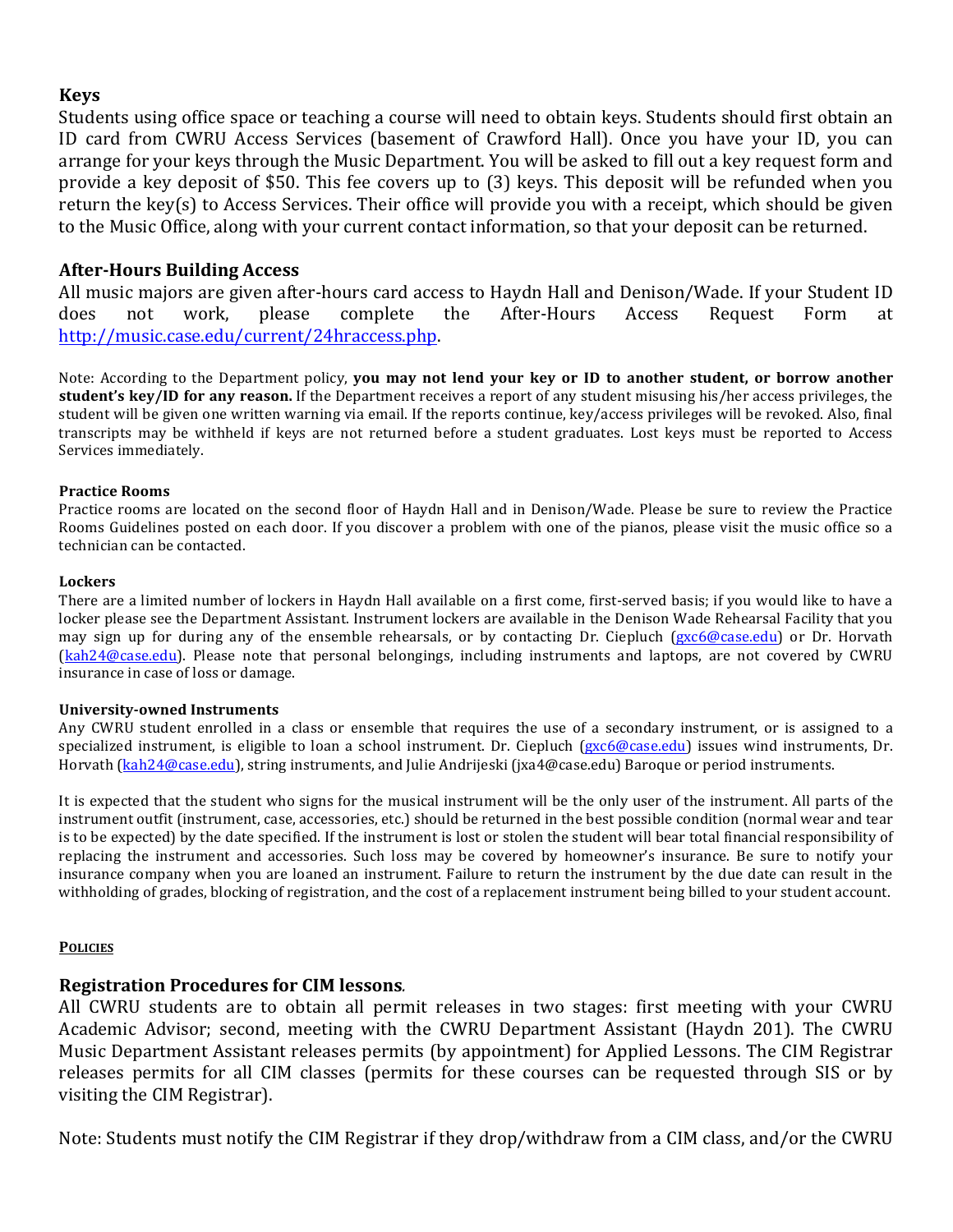music office if they drop an applied lesson.

## **Independent Study Courses**

Students who wish to take an Independent Study Course should first consult and receive approval from the supervising faculty member. The completed *Independent Study Agreement*, which is available on the Music Department website, should then be signed by your advisor or Coordinator of Graduate Studies and turned into the Music Office.

## **Theses, Dissertations, and Graduation**

Students are responsible for completing all required forms and meeting deadlines. Please visit the CWRU Graduate Division at http://www.case.edu/gradstudies for a graduation overview packet.

## **ACTIVITIES**

## **Performance Opportunities**

The Department of Music graduate students are welcome to participate in performance groups. Information about our many ensembles may be found on the Department website; additional informational is available through the Department Office.

## **Lecture/Colloquium Opportunities**

The Department's lecture series is the Colloquia Series which takes place on Fridays at  $4:00$  p.m. in Harkness Chapel Classroom. All graduate students in residence are expected to attend. PhD students are given the opportunity to present during this series; students interested in presenting should contact the coordinators. An events list is available at the Department website.

## **GRADUATE ASSISTANTSHIPS**

If you are receiving financial assistance, assignments will be made by the recommendation of the Department Chair or faculty representative from each program. Assignments include, Teaching, Research, or Graduate Assistantship.

## **Teaching and Research Assistantships**

All new graduate students who have or will have instructional responsibilities must enroll in the non-credit course UNIV 400 (Professional Development for Graduate Teaching Assistants), or, if applicable, UNIV 400 (B), which is designed for international graduate students. This required course consists of seminars, led primarily by faculty, that focus on effective professional communication skills and that provide teaching assistants with opportunities to discuss and reflect upon their instructional roles. New graduate students with TA responsibilities are also expected to attend the campus-wide TA orientation in August, and to be aware of the policies and guidelines presented in the University's TA Manual, which is available on line at http://studentaffairs.case.edu/education/tatraining/documents.html.

If at any time you have difficulty fulfilling your responsibilities as a TA you must contact the Department Chair. Also, you must consult with your advisor, the Department Chair, and Laura Stauffer prior to altering the number of credits for which you are registered in a given semester, as your financial aid and/or teaching assignment may be affected by the change. Assignments are made after careful consideration, and must be fulfilled unless a formal justification can be provided.

In the Music Department, TA/RA responsibilities typically fall into one of several categories:

Grader/Reader. Graders work closely with a professor, either individually or with other graders, to evaluate homework, quizzes and examinations. Although formal structured contact with students may be minimal, graders meet informally with students who may have questions about grades. Maintaining consistent grading procedures within the course is imperative.

**Instructor TA.** An Instructor TA works under the supervision of a faculty member but holds the major responsibility for a class section. This responsibility may include setting the syllabus, choosing texts, and determining final grades for each student. Working with supervising faculty, Instructor TAs determine the content of each class session, teach these sessions, evaluate all student work and encourage communication through individual conferences with their students. If you are assigned primary teaching responsibility for a course, you must be appointed as an Instructor of Record. Please see the Department Office Assistant to expedite this process.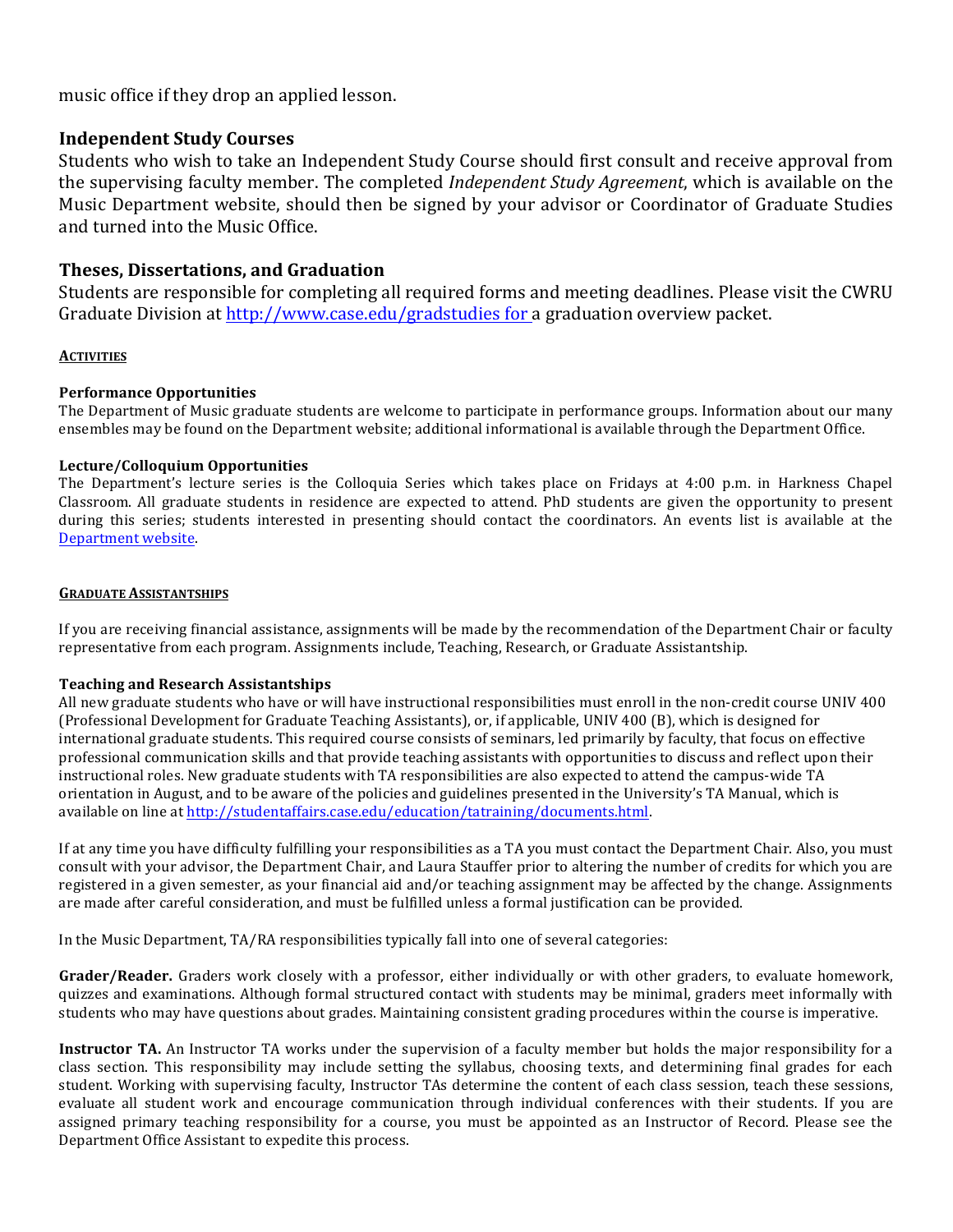**Assistant Conductor TA.** A Graduate Assistant who serves in the capacity of an assistant to one of the CWRU Music Department ensemble conductors. This individual will have responsibility for such things as setting up a rehearsal, leading the rehearsal, filing music, score study, running sectionals as needed, taking attendance, and other duties that facilitate the running of effective and efficient rehearsals.

**Section Leader.** Section TAs lead class sessions that provide opportunities for students to ask questions about lectures or homework or to review for tests. Section leaders may have prepared lesson plans for these sessions, but usually the discussion centers on student-generated questions. As a result, TA's must be ready for any question; usually dealing with material the students have difficulty understanding.

**Tutor.** Tutors generally work with students on a one-to-one basis. During regular office hours and extra help sessions, these TAs are sought for their expertise in the subject matter. Their true value, however, lies in encouraging students to explore approaches to solving problems rather than answering questions directly.

## **Research Assistants**

Research Assistantships in the Music Department take a variety of forms: RAs may assist faculty with specific research projects; they can provide administrative support and/or assistance with department ensembles such as Collegium, Baroque Orchestra, and Early Music Singers; RAs might work in one of several archives or facilities outside the department, which in the past has included the Cleveland Orchestra Archives (in Severance Hall), the Rock and Roll Hall of Fame and Museum, and the Rock Hall Library & Archives (on the campus of Cuyahoga Community College). If you have questions about available assistantships you should consult the Coordinator of Graduate Studies.

# **Department Regulations Regarding Graduate Assistantships**

Your appointment as a Graduate Assistant is based on our review of your qualifications and on the needs of the Department. The amount of your award, the duties of your Assistantship, and the number of hours required (which is directly related to the amount of your financial aid) will be conveyed to you by the Department. Financial aid is divided into two categories: 1) tuition waiver and 2) monetary stipend (usually in addition to tuition waiver). Both are considered Assistantships and require varying levels of service to the Department. If you are granted a tuition waiver, it is your responsibility to know how many tuition hours are granted. It is imperative that you register for the hours that are awarded. You must obtain permission from your advisor, the Department Chair, and Laura Stauffer if you wish to register for a different number of credit hours. If you receive a stipend, YOU MUST complete the FAFSA on-line at the time you are recommended for the award. This is a necessary final step before you receive the award.

Graduate awards are conditional and require that you maintain good standing in the Graduate School and Music Department. If you fail to register before the last day of the late registration period for the session in which your award is valid, you will incur any late fess. Your appointment does not exempt you from adherence to the Graduate School and departmental degree requirements for research and/or teaching experience.

Continued financial assistance is based on your performance in three areas:

- 1. Satisfactory and timely completion of service expectations, including turning in your service logs on time as per the required deadlines, and completing the hours required within each semester time frame.
- 2. Meeting high academic expectations, including successful completion of coursework with no grade lower than a B. (The School of Graduate Studies REQUIRES a cumulative GPA of 3.0 to qualify for graduation )
- 3. Meeting a high level of professionalism with faculty, staff, and students, in and out of coursework.

If performance in any one of these three areas is deemed unsatisfactory, you will be given a warning. If at that point correction is not made, you face withdrawal of financial aid and the eventual possibility of probation, suspension and ultimately expulsion from the program.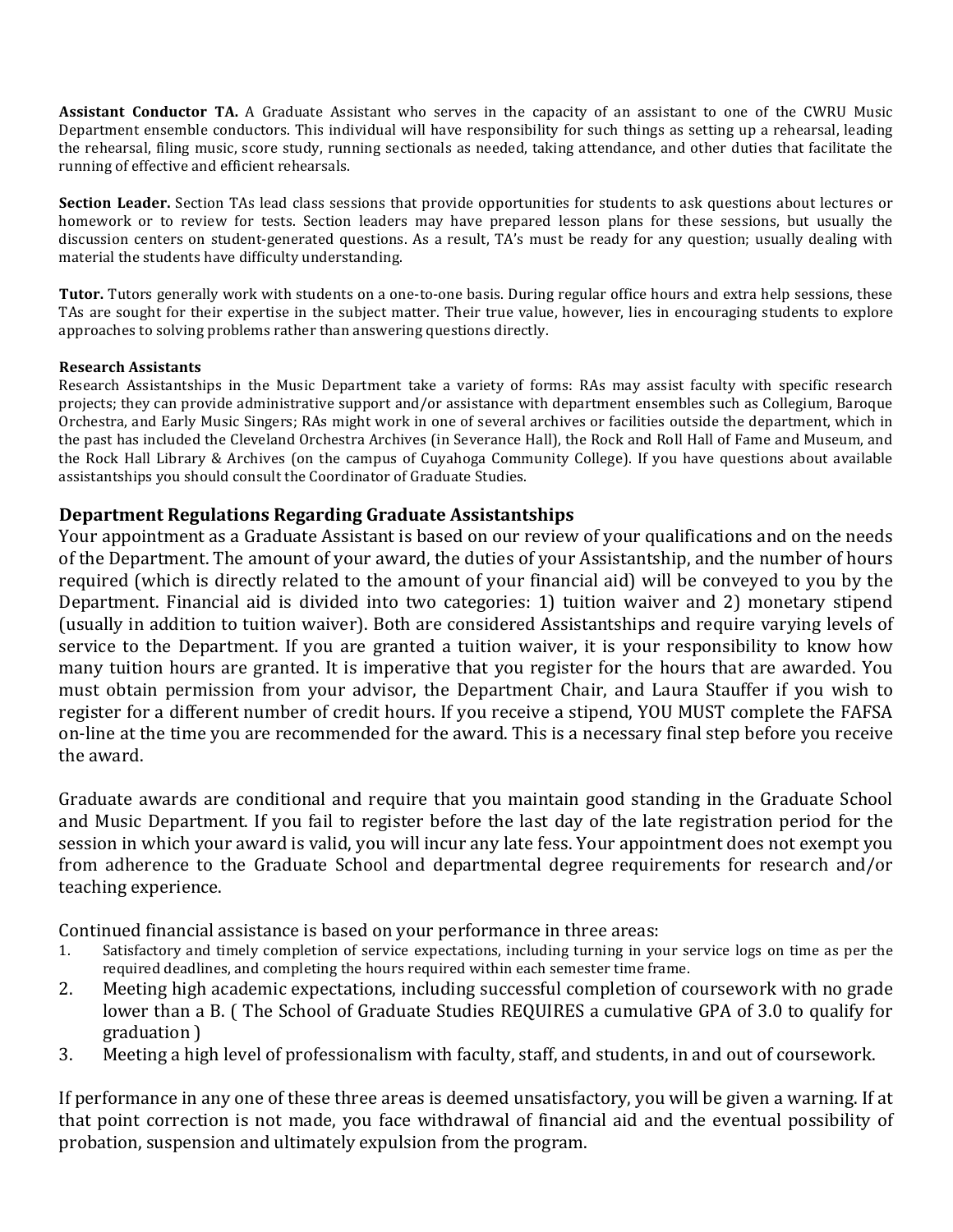The following information, from the CWRU Faculty Handbook, also applies to graduate students involved in teaching and assistance in teaching:

1. Outside activities may not interfere through conflict of interest or otherwise with a faculty member's commitments to the University.

2. Each faculty member and graduate assistant shall keep his or her department chair or dean informed of the nature and extent of his or her participation in travel and events outside the department.

3. All outside activities that represent potential conflicts with normal university duties require advance approval by the department chair or dean.

## **PRIZES AND AWARDS**

The Department of Music awards the annual **Heinrich Award for** Outstanding Academic Achievement by a Graduate Student in musicology. The prize includes a small stipend, which varies slightly from year to year. The faculty in musicology chooses the awardee in the spring semester of each academic year.

## **Graduate Research Grants**

Available through the Baker-Nord Center to help defray the expenses of dissertation-level research: http://artsci.case.edu/bakernord/doku.php?id=graduate\_research\_grants.

## **Pancoast Fellowships**

Available through Undergraduate Studies for women graduate students to fund travel, and study abroad: http://www.case.edu/provost/ugstudies/scholarships/S-pancoast.htm. 

## Graduate Dean's Awards for Instructional Excellence

Available to graduate student instructors who demonstrate outstanding achievement in teaching. These awards present academic departments with an annual opportunity to honor graduate students who have shown exceptional skill and dedication in their work. All graduate students who assist with a course, a lab, or a recitation, or who assist with grading or tutoring are eligible for the award, but candidates for nomination must have completed, or be currently enrolled in, the non-credit course UNIV 400, which is a course required of graduate students who provide instruction for undergraduate courses.

## **Research and travel money**

A limited amount of funding is available through the Music Department. Students who are delivering papers at professional meetings and graduate student symposia are given priority. Requests for travel during a given semester must be submitted in advance of the travel, either by September 1 for Fall semester or January 1 for Spring semester. Requests should be submitted in writing via email to the Music Department Chair, copying Laura Stauffer (Ils3@case.edu). Additional funding may be available through Graduate Studies: http://gradstudies.case.edu/new/awards.html.

Note: Information on **student loans and work study programs** is available from the Office of University Financial Aid, Yost Hall, Room 435, CWRU Western Reserve University, Cleveland, Ohio 44106-7049, phone: 216-368-5054.

**PLANNED PROGRAM OF STUDY**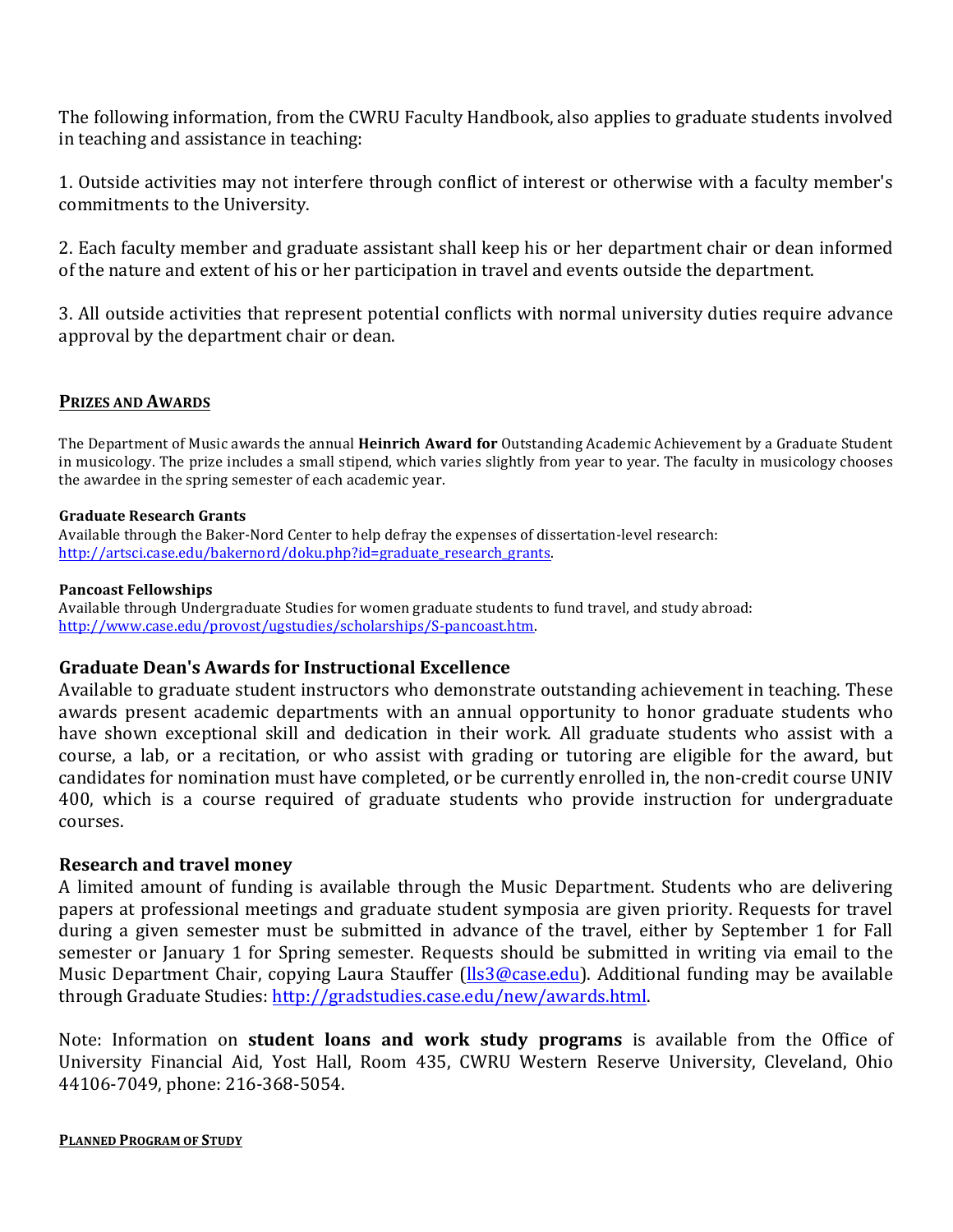All students enrolled in the School of Graduate Studies must have a Planned Program of Study on file. This document, planned together with the research advisor and certified by the Coordinator of Graduate Studies, should list all coursework required for the student's degree program. At the latest, this form must be completed and submitted to Graduate Studies **by the end of the second semester of study.** This form should only include coursework hours, not research courses (level 651, 701). Only include courses that are required for graduation. It will be assumed that the courses listed on the form will have a passing grade. Information may be found at: http://www.case.edu/gradstudies.

## **FELLOWSHIP COURSES**

Through the School of Graduate Studies Fellowship Tuition program, graduate students are eligible to take courses beyond their degree requirements with no tuition cost. Students may take up to  $(8)$ courses, including language courses. Visit: http://www.case.edu/gradstudies.

## **DEGREE REQUIREMENTS**

Complete information regarding degree requirements and curriculum may be found in the General Bulletin of the University, which is available on-line at the Department website. The following is intended as a summary of the graduate degrees offered by the Department of Music, including degrees in Musicology, Historical Performance Practice, and Music Education.

## **MUSICOLOGY AND HPP- EXAMINATIONS**

## **Diagnostic Examinations**

In the week prior to the beginning of classes, students entering the degree programs in Music History, Musicology, and HPP take diagnostic examinations in Music History and Music Theory. Three hours are allotted for the Theory exam, and three hours are allotted for the History exam; the Music History exam covers material from the Middle Ages to through the 20<sup>th</sup> century, while the Theory Exam tests analysis skills and covers material from the common-practice period. The Theory diagnostic does not include ear training, sight singing, figured bass, or other practical skills.

## **Language Examinations**

- **1.** Departmental language examinations are given two times during the academic year: the second week of October, and the first week of April; precise dates are determined in the week prior to the exams. Students should sign up for an examination with the Coordinator of Graduate Studies by the end of the second week of classes.
- **2.** A graduate student may retake an examination but only during the scheduled exam times.
- **3.** Examples of past exams may be found on the Department website.
- 4. Language examinations are taken prior to the comprehensive examination. Students should consult with the Coordinator of Graduate Studies regarding language requirements at the beginning of their first semester on campus. At that time, they should agree upon a tentative schedule by which they will satisfy the language requirement.
- 5. Candidates for the M.A. must demonstrate the ability to read German, French, or a language relevant to the student's research project.
- 6. Candidates for the Ph.D. must demonstrate the ability to read German or French plus one other language, usually drawn from German, French, Italian, Latin, and Spanish, with other languages possible by petition.
- 7. Candidates for the D.M.A. must demonstrate the ability to read two languages, usually drawn from German, French, Italian, and Latin, with other languages possible by petition.
- **8.** Each examination consists of two excerpts (200-300 words in length), one a sample of academic prose, the other a poem; both may be translated with the aid of a dictionary. Two hours are permitted for the examination, with up to one hour allotted for each excerpt. The minimum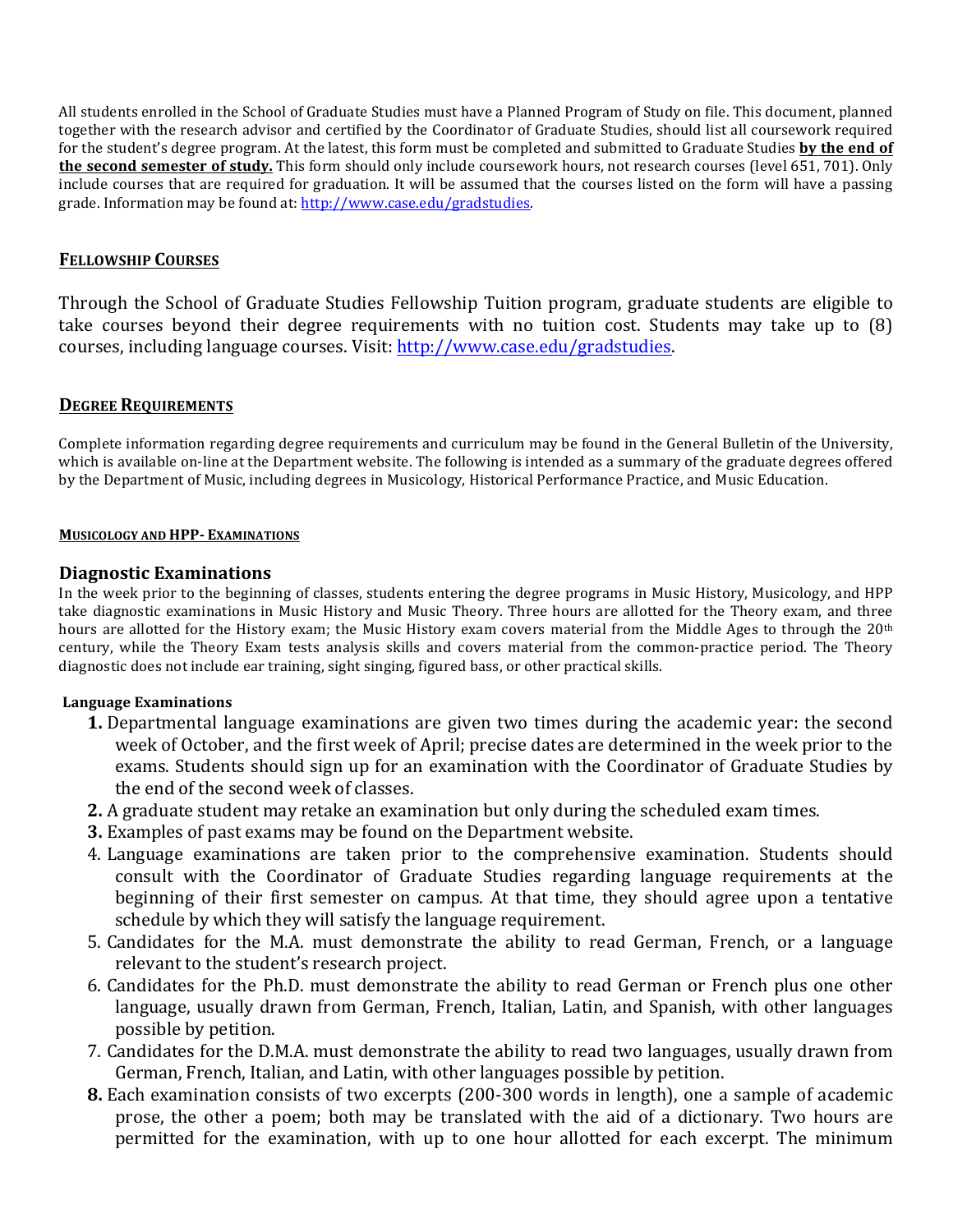required level of reading ability is usually attained by the equivalent of two years of college-level study of the language plus further reading in musical and musicological writings in the language. **9.** Students will be provided a computer for the examination.

## **SPECIFIC DEGREE REQUIREMENTS**

## **M. A. in Music History**

The M.A. in Music History requires a minimum of 30 credit hours of course work and seminars. A minimum of two years of full time study in Cleveland should be expected. Depending on the Master's track you select, the M.A. degree can culminate in a thesis project or in a series of comprehensive examinations. The Tracks are as follows:

**Master's Thesis (Plan A)** - Requires 30 credit hours, of which at least 18 hours must be coursework and at least 6 hours must be Course 651 Thesis. At least 18 semester hours of coursework, including the thesis, must be at the 400-level or higher. *Please note:* Once you begin registration of 651 Thesis hours, you must register for at least one credit hour of 651 every semester *until graduation.*

An oral defense of the thesis is required. A committee of three university faculty members, appointed by the Department Chair and typically chaired by the candidate's research advisor conducts the examination. The examining committee must agree unanimously that the candidate has passed the thesis examination.

**Master's Comprehensive (Plan B)** - Requires 30 credit hours of coursework, a comprehensive examination, and in some fields, an approved project. At least 18 semester hours of coursework must be at the 400-level or higher.

The comprehensive examination is administered by the Department and includes written and oral segments. A student must be registered at the University during the semester in which any part of the comprehensive examination is taken.

Course requirements for the M.A. in Music History are as follows:

|                                                   | 30 hours minimum |                                                                                                                |
|---------------------------------------------------|------------------|----------------------------------------------------------------------------------------------------------------|
| Electives                                         | 6-9 hours        | - Selected with approval of the CGS and/or advisor,<br>selection based in part on results of diagnostic tests. |
| History/Literature                                |                  | 9 hours - Selected with approval of CGS and/or advisor, based in<br>part on results of diagnostic tests        |
| Theory/Analysis6 hours - MUTH 602 and an elective |                  |                                                                                                                |
| Research                                          | 6-9 hours        | - MUHI 610 and a seminar or thesis                                                                             |

M.A. students in both Plans must also pass one foreign language examination (see section on language examinations for details). 

## **Ph.D.** in Musicology

The Ph.D. in Historical Musicology is granted in recognition of superior scholarly ability and attainment. Award of the degree is based not only on computation of time or enumeration of courses, but also upon distinguished work. Highly qualified applicants may enter this program directly upon completion of a bachelor's degree.

All programs are formulated to suit the individual needs of the student and require the consent of the research advisor and Coordinator of Graduate Studies. The Ph.D. in Historical Musicology requires 36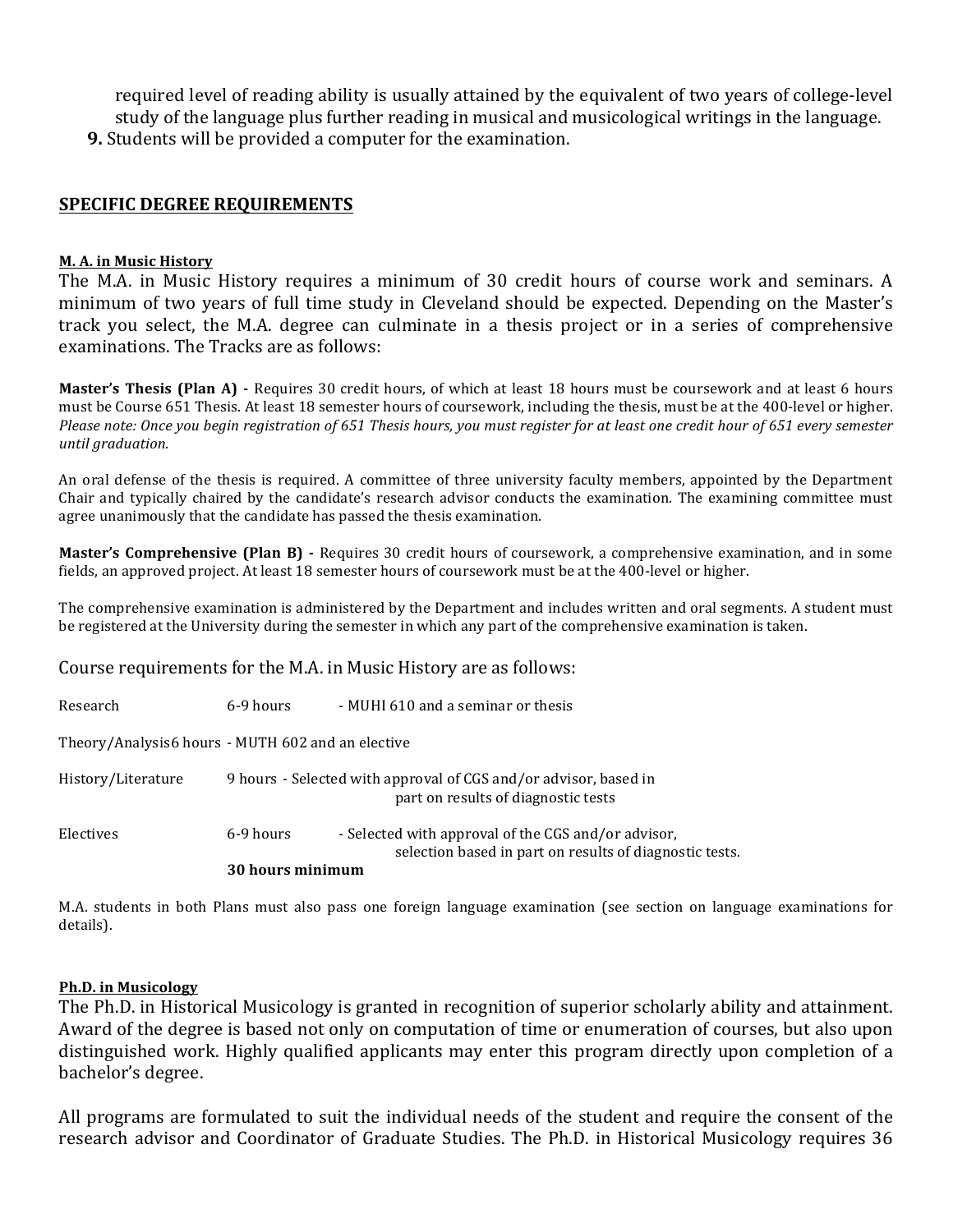credit hours of coursework and an additional 18 hours of dissertation research (MUHI 701) credit. Required coursework includes three doctoral seminars, MUHI 610 (Bibliography), MUHI 612 (Analysis for Music Historians). Students must also complete three seminars at the MUHI 590 level. In the first two years students will be expected to take three seminars (or 9 credits) per semester, for a total of 36 hours. Students entering with an approved Masters degree are eligible to have up to 12 credits from their previous study transferred to meet the Ph.D. requirements.

Students admitted to the program will take diagnostic examinations prior to the start of classes in the first year of the program. Based on these examinations, students may be required to enroll in specific courses to address deficiencies; these course credits may be applied toward the requirement.

During the first year of study each student should acquaint themselves with the research interests of the full-time musicology faculty so that they can identify a faculty member to serve as their research advisor.

At the beginning of the third year of study, students will take comprehensive examinations, which will also function as qualifying exams for advancement to the Ph.D. program. These examinations will consist of written and oral sections, and will be conducted and evaluated by the musicology faculty. Students who do not advance but who have done satisfactory work will be eligible to receive the M.A. in Music History at this juncture. **(See description of Qualifying Exams, page 19.)** 

**Dissertation prospectus and defense:** Students who pass their qualifying exams will register for dissertation research credits and begin research work for the dissertation. Working with their research advisor, the student will develop a prospectus for the dissertation, which will be presented in writing to the full faculty no later than the end of the third year of study.

The prospectus must be a substantially researched overview of the proposed dissertation that demonstrates that the student is prepared to undertake the dissertation project. The prospectus should be 10 to 12 pages, plus a bibliography. Attached to it should be a separate one-paragraph abstract of the dissertation project.

The prospectus defense is the final stage a doctoral student must complete before being formally admitted to candidacy. All other requirements must be satisfied before this defense can be scheduled. The examining committee must include three members of the musicology faculty and may include the outside faculty member that is required by the Graduate School for the Dissertation Defense. This committee must be constituted by the candidate, at least a month before the scheduled defense, in consultation with the research advisor who, as described by the Graduate Studies Handbook, "assists with the selection of at least two other faculty to serve as members of the dissertation advisory committee." Students are strongly encouraged to consult with the members of their committee before the defense, which concentrates on the feasibility and significance of the project and the student's preparation for it. The prospectus is distributed to the entire faculty only after the student's dissertation advisor has determined it is ready and no later than two weeks before the scheduled defense. The dissertation advisor schedules the time and place for the defense, which will not exceed two hours in duration.

If the defense is unsatisfactory, the candidate may repeat the examination once, at the discretion of the faculty. After passing this examination, the student is advanced to candidacy and begins to write the dissertation.

It is expected that the fourth and fifth years of study will be devoted to work on the dissertation. Upon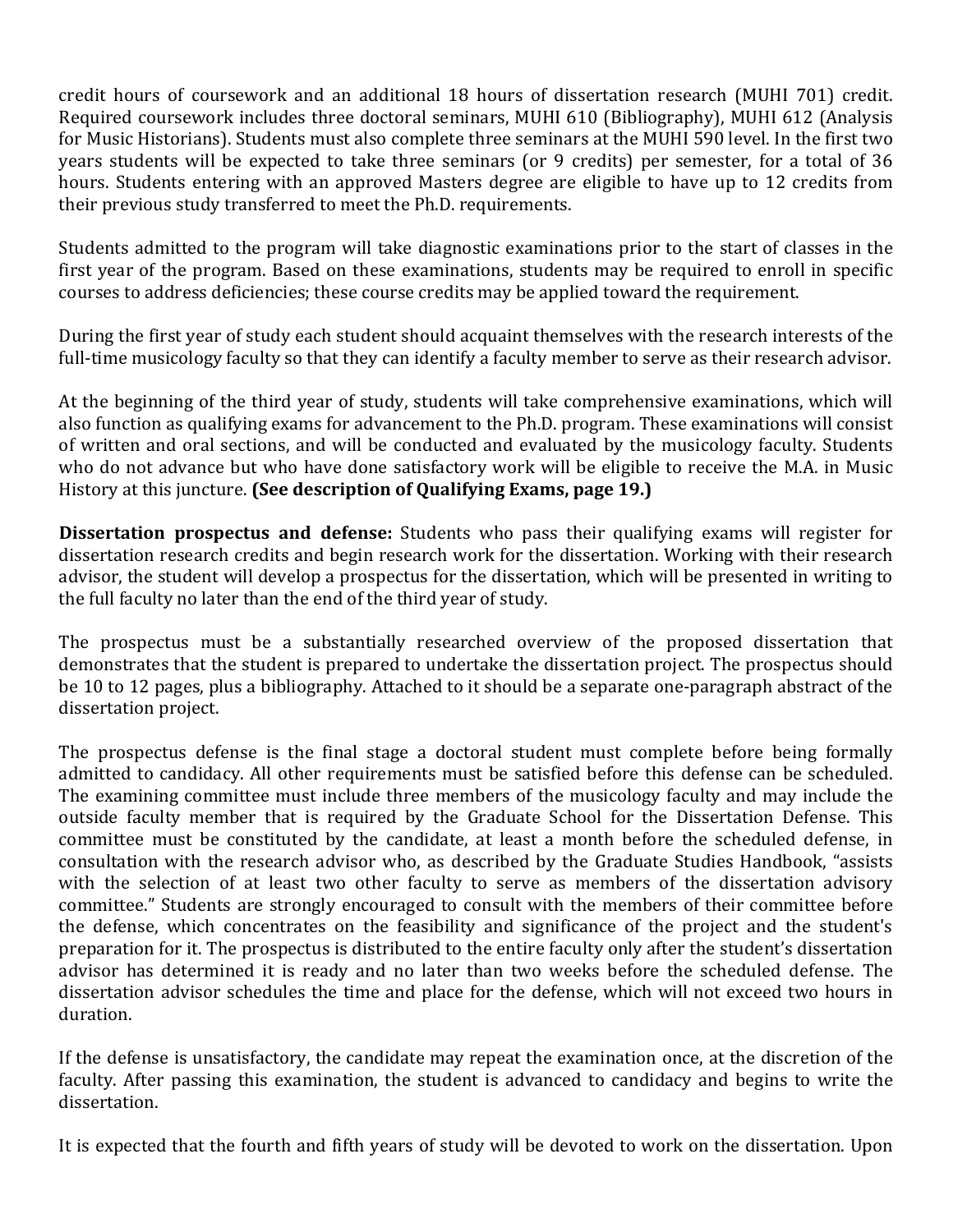completion of the thesis, each student will present a formal defense to the dissertation committee.

Under the rules of the School of Graduate Studies, a student must complete the thesis no later than five years after registering for the first dissertation research (701) credits.

## **Fast Track M.A./ Ph.D. Program**

Students in the M.A. in Music History program are eligible for a fast track option to the Ph.D. To qualify for this option, students must complete 36 hours in the M.A. program and are advised to pursue the thesis track. The student must inform the Coordinator of Graduate Studies of his/her intention to move into the Ph.D. program by the end of the third semester of study and in consultation with the CGS, must present a petition for entry to the Ph.D. by the end of the third semester. Once faculty consent is secured, all remaining requirements of the degree program, as detailed above, remain the same. Students that follow this path do NOT receive the M.A.; the hours taken are applied to those required for a Ph.D.

# **Ph.D. Qualifying Exams**

Qualifying exams are taken at the beginning of the third year and involve four sections based on chronological periods:

1) Up to 1600 2) 1600-1750 3) 1750-1900 4) 1900-onward.

For each period, the student must develop a topic that falls into one of the following categories (each category may only be used once):

- 1) a work, broadly conceived
- 2) a person (composer, performer, writer)
- 3) a genre
- 4) an original topic (examples might include a methodology, an instrument, a place, a technology)

Students will work with the research advisor and the Coordinator for Graduate Studies in the fall semester of the second year of the Ph.D. program to discuss the constitution of their examination committee and to develop a plan for devising topics of appropriate breadth and focus in consultation with the appropriate committee members (five members of the Musicology faculty). The proposed topics and committee members will be submitted to the Coordinator of Graduate Study, who will then present them to the entire faculty for approval. The topics chosen will be formally proposed to the Faculty by the first week of the spring semester; approval and/or requests for revision will be provided by the faculty within one week. The topics are meant both to coordinate with and complement material students have covered in seminars. For each of the topics the student will produce a bibliography and repertory list (scores and/or recordings, as applicable), due by April 1. Bibliographies and repertory lists will be vetted by the student's examination committee by April 15 and the student will receive feedback and suggestions. Final revised bibliographies and repertory lists are due by May 1.

The examination, consisting of four essay questions (one for each topic), will take place over the course of two days in the week preceding the first week of classes. The student will answer two questions each day, with three hours provided for each question. The questions, made up by the exam committee, are meant to the give students the opportunity to indicate both comprehensive and specific knowledge of the topics chosen from a number of different perspectives, including historical, analytical, methodological, etc. Effective and persuasive responses will demonstrate numerous points of view and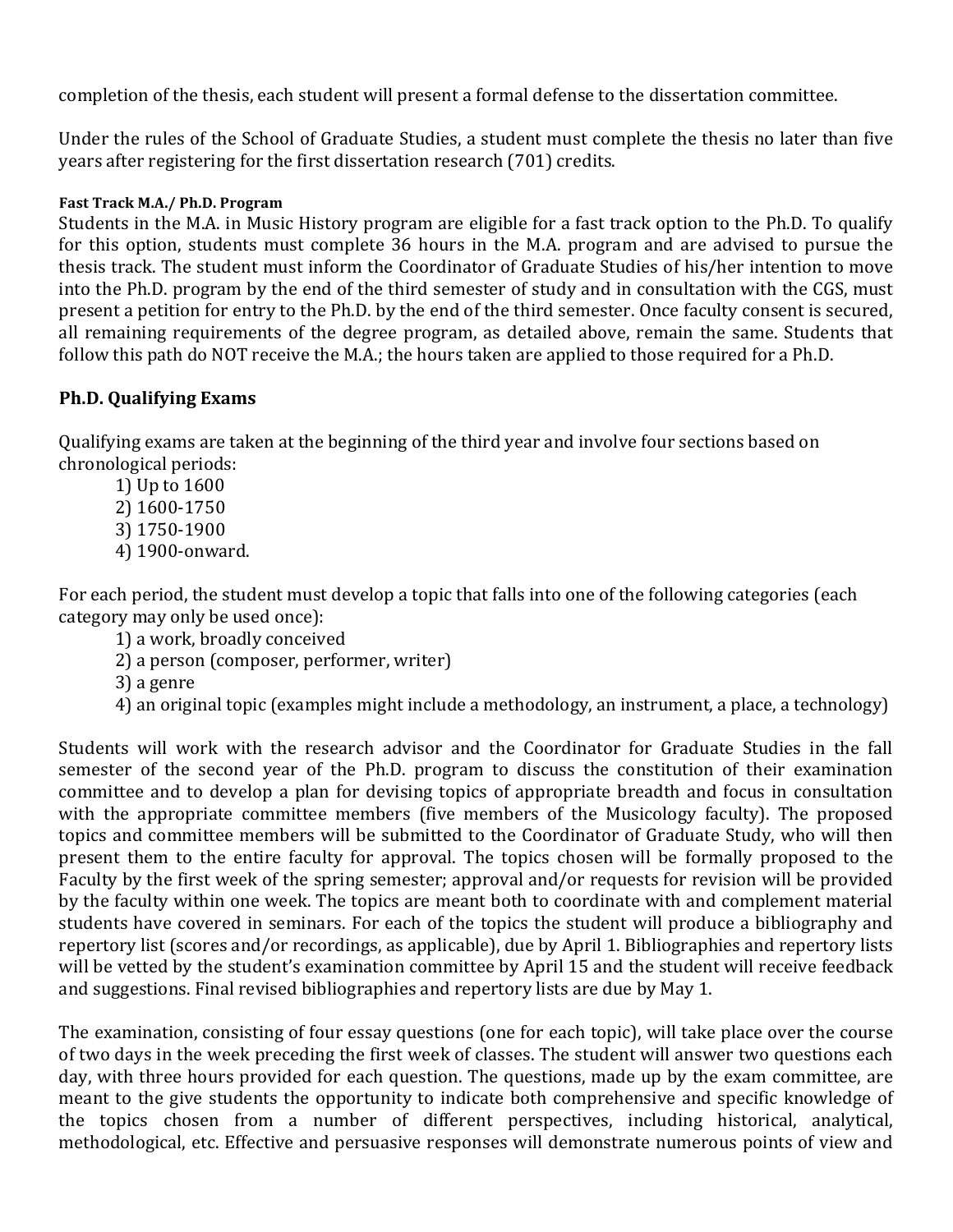approaches to the given subject. Scores and/or recordings may be provided as part of the question, usually drawn from the repertory list. The examinee will be provided solely with a laptop; no additional materials or Internet access are allowed.

After distribution of the exam and answers to the examinee and the members of the committee, the Coordinator of Graduate Studies will schedule a time for the oral examination, which will last no more than two hours. Examinees may bring only a copy of the exam, their answers, and any notes meant to direct their comments in the orals.

Exam results can be: pass with honors; pass; partial pass; or fail. If the student fails the exam or only passes some sections, she or he may retake the pertinent sections of the exam the following semester. If all sections of the exam are not passed after the second attempt, the student will be released from the program. Students who have done satisfactory coursework will be eligible to receive the M.A. in Music History at this juncture.

Schedule:

End of fall – discuss committee and topics with research advisor and CGS; submit proposed topics and committee to CGS; consult with committee members to develop topics First week of spring semester- topics proposed to committee Second week of spring semester– faculty responds to topics April 1- submission of bibliographies/rep. lists April 15- faculty responds to bibliographies/rep. lists May 1- submission of final revised bibliographies/rep. lists

# **MA** in Historical Performance Practice

This program in early music (up to 1850) combines advanced study in performance, music history, and performance practices. Students should expect to spend two years in full-time study in Cleveland.

# **Admission Information**

Admission to the program is granted to those who demonstrate a high level of early music performance skill and good scholarly potential. An audition is required.

Students in this program who demonstrate exceptional accomplishment may petition to enter either the DMA in Historical Performance Practice or the PhD in Musicology with an Emphasis on HPP degree program before the completion of the MA degree. On this possibility, see the Degree Overlap section below.

# **Audition Information**

Along with their application, candidates should submit a recording for consideration by the admissions committee. From these, the committee will select those who will be invited to travel to Cleveland for a live audition and interview. For these on-campus auditions, it is expected that the candidate will provide an accompanist where applicable, unless arrangements have been made in advance to provide one through the CWRU Music Department. It is also possible to use the recording in lieu of the live audition, although a campus visitation is strongly recommended as part of the audition process.

Three pieces are required, of differing style and character, with a total length of approximately 20 minutes. We are interested to observe the candidate's command of various national idioms, ornamentation styles, and other aspects of historical performance as well as the overall level of artistry.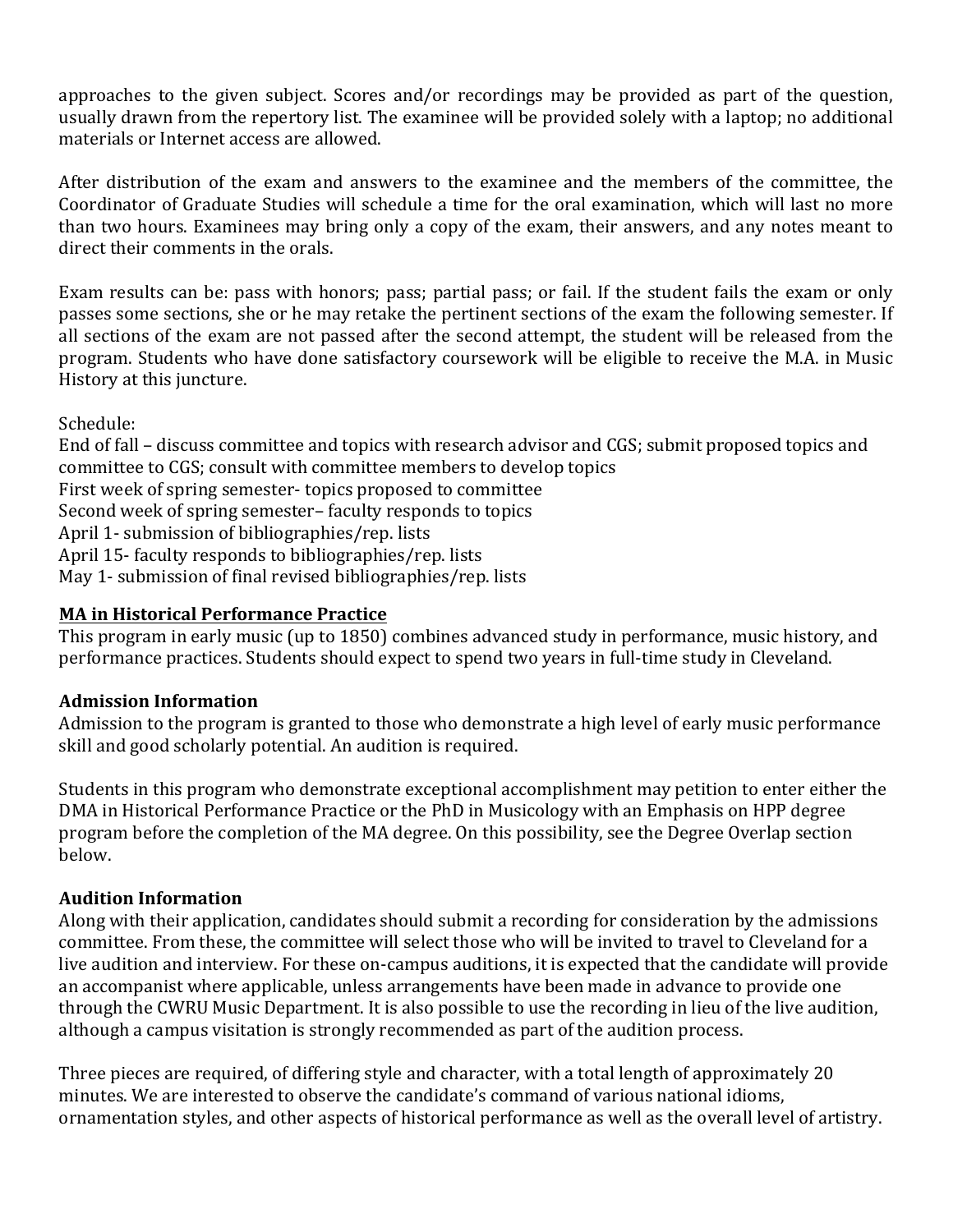# **Degree Overview**

All programs are formulated to suit the needs of the individual student (based in part on a diagnostic examination taken upon entering the program) and require the consent of the HPP advisor. A minimum of 21 hours of course work is required, together with 12 hours of applied music and a lecture-recital (3 hours) 

# **Coursework and Applied Music**

Coursework must include Bibliography and Research (MUHI 610), Introduction to Historical Performance Practice (MUHI 441), Medieval/Renaissance Notation (MUHI 443) or Pre-Tonal Theory and Analysis (MUTH 416), and at least two Seminars in Historical Performance Practice (MUHI 442).

Applied music (including individual lessons (2 credit hours), ensembles (0 credit hours) and MUAP 500 (1 credit hour to reflect participation in multiple ensembles) will generally be taken every semester that the student is on campus. Applied faculty will be chosen in consultation with the student.

| Year | Fall                          | Spring                        |
|------|-------------------------------|-------------------------------|
|      |                               |                               |
|      | MUHI 610 Bibliography         | MUHI 442 HPP Seminar          |
|      | MUHI 441 HPP Intro            | MUHI 431-6/450/590            |
|      | Applied Lessons and Ensembles | Applied Lessons and Ensembles |
|      |                               |                               |
|      |                               | Jury MUAP 600                 |
| 2    | MUHI 442 HPP Seminar          | MUHI 443 or MUTH 416          |
|      | MUHI 431-6/450/590            | Lecture Recital MUAP 651      |
|      | Applied Lessons and Ensembles | Applied Lessons and Ensembles |
|      |                               |                               |
|      |                               | Lecture Recital Performance   |

A typical trajectory through the degree is shown below.

# **Ensemble Participation**

All students in this program will participate in two or more of the CWRU early music ensembles during each semester in which they are on campus.

# **Jury**

A jury is required in the Spring of the 1<sup>st</sup> year (MUAP 600, 0 credit hours). The program should be decided in consultation with the student's applied teacher and should consist of approximately 15 minutes of music. The jury will consist of the student's applied teacher together with at least two other HPP faculty. If the performance is unsatisfactory, the student will have the opportunity to repeat the jury the following semester. If the second attempt is also unsatisfactory, the student will not be allowed to continue in the degree program.

# **Foreign Languages**

Students must demonstrate ability to read one language approved by the HPP committee as relevant to the student's research. (These are generally drawn from German, French, Italian, and Latin, though exceptions can be made.) The examination consists of two excerpts on subjects related to the student's area of specialty (each excerpt ca. 200-300 words in length). Both may be translated with the aid of a dictionary. Two hours are permitted for the examination—one hour for each excerpt.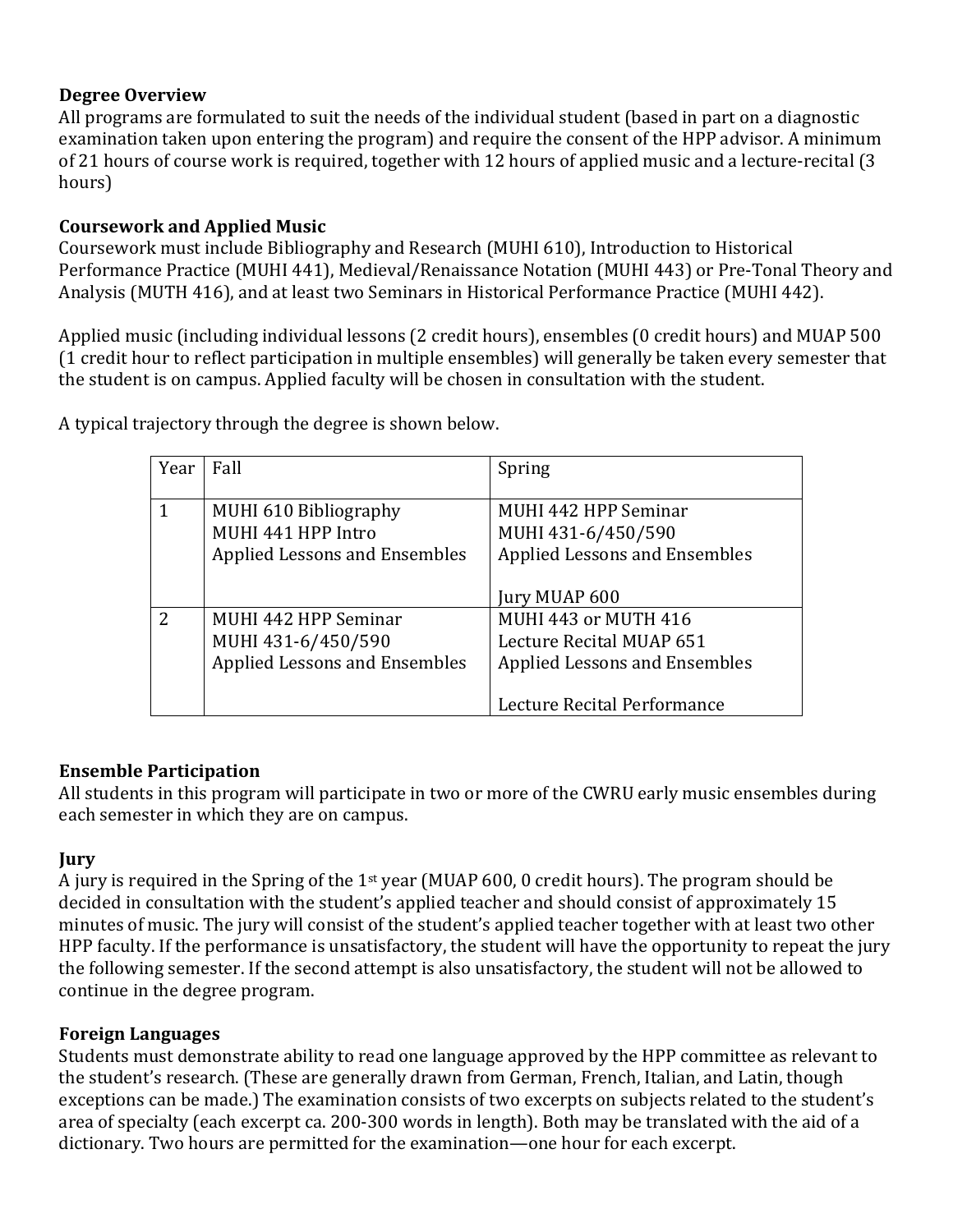The minimum required level of reading ability is usually attained by the equivalent of two years of college-level study of the language plus further reading in musical and musicological writings in the language.

# Lecture-Recital and Document

One juried lecture-recital is required, taken in the Spring of the  $2<sup>nd</sup>$  year (MUAP 651, 3 credit hours). The lecture-recital consists of a 45 minute performance generally preceded by a 30-45 minute researchbased lecture dealing with the musical, historical and performance practice issues relevant to the chosen repertoire. (The entire lecture recital should not exceed 90 minutes).

In the semester before the lecture recital, the student should approach a member of the faculty to act as their advisor and should then work with that advisor on a proposal to be submitted to the HPP committee before November 1. (The proposal should be accompanied by the LR Proposal form, available on the department website.) If the proposal is approved, the HPP committee will decide (in consultation with both student and the advisor) which other faculty members are to act as jurors (at least two Musicology/HPP faculty, together with the appropriate applied faculty if possible). After securing a date acceptable to the jury and available on the Department calendar, the student will then work with the advisor to prepare a lecture draft which will be distributed to the entire jury no less than one month before the performance. The final version of the lecture will incorporate changes mandated by the jury. In addition, the advisor, along with the applied teacher, will monitor the preparation of the recital portion, and this will be previewed for the jury approximately one month before the public presentation. Inadequate preparation or failure to comply with the hearing schedule will result in cancellation or postponement of the lecture-recital. The successful completion of the lecture-recital will be certified by a majority of the jury.

An accompanying document (15-25 pages) will be finalized after the lecture-recital performance with the further advice and ultimate approval of the advisor, and submitted by the end of the semester. The student will also have a debriefing session with the jury following the presentation to discuss ways for future improvement, as necessary.

Students are expected to publicize the lecture-recital by all appropriate means, in addition to its listing on the Department concert calendar.

# **Degree Overlap**

Students in the CWRU MA in HPP program who wish to continue on to the DMA may formally petition to do so after three semesters of study. If the petition is granted, any coursework already taken will count towards the DMA requirements.

A student who graduates with an MA in HPP, but who subsequently wishes to return to the program, may, if readmitted, continue on to the DMA by completing the remaining DMA requirements (typically the final two years of the degree).

# **Requirement for the DMA in Historical Performance Practice**

This program in early music (up to 1850) combines advanced study in performance, music history, and performance practices. Students should expect to spend four years in full-time study in Cleveland.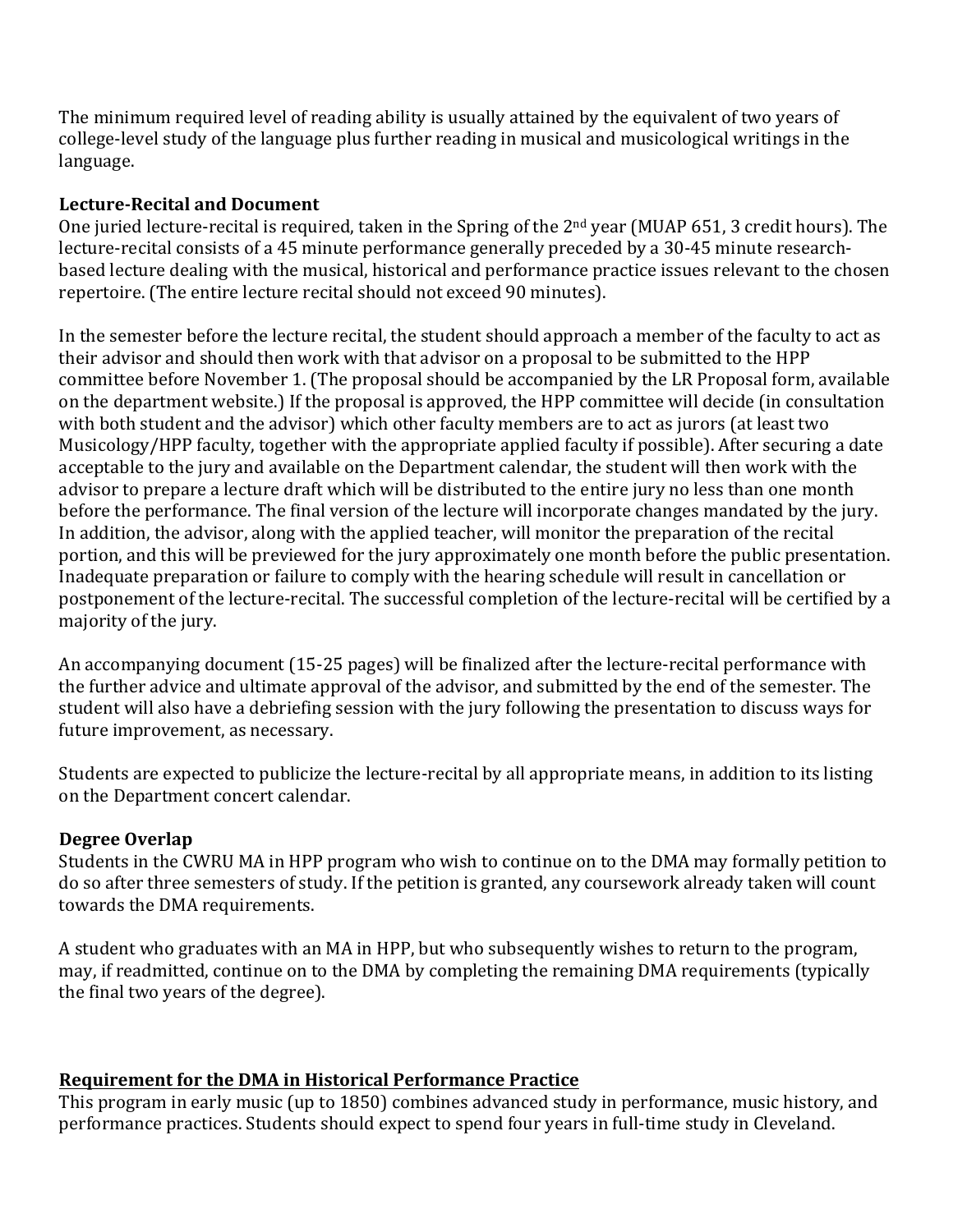# **Admission information**

Admission to the program is granted to those who demonstrate the potential to be leaders in the field of early music: candidates are expected to show excellent scholarly potential in music history and performance practices, and to demonstrate a high level of performance skill. An audition is required.

# **Audition Information**

Along with their application, candidates should submit a recording for consideration by the admissions committee. From these, the committee will select those who will be invited to travel to Cleveland for a live audition and interview. For these on-campus auditions, it is expected that the candidate will provide an accompanist where applicable, unless arrangements have been made in advance to provide one through the CWRU Music Department.

Three pieces are required, of differing style and character, with a total length of approximately 20 minutes. We are interested to observe the candidate's command of various national idioms, ornamentation styles, and other aspects of historical performance as well as the overall level of artistry.

# **Degree Overview**

All programs are formulated to suit the needs of the individual student (based in part on a diagnostic examination taken upon entering the program) and require the consent of the HPP Advisor. A minimum of 36 hours of coursework is required (which includes the first lecture-recital and the recital - see below), together with a minimum of 18 hours of applied music, and qualifying examinations (to be taken in Fall of the  $4<sup>th</sup>$  year). After successful completion of comprehensive examinations, the student will advance to candidacy and undertake the second lecture-recital (6 hours)

Applied music (including individual lessons (2 credit hours), ensembles (0 credit hours) and MUAP 500 (1 credit hour to reflect participation in multiple ensembles)) will generally be taken every semester that the student is on campus. Applied faculty will be chosen in consultation with the student.

A typical trajectory through the degree is shown below.

| Year          | Fall                                                                               | Spring                                                                                                    |  |
|---------------|------------------------------------------------------------------------------------|-----------------------------------------------------------------------------------------------------------|--|
| 1             | MUHI 610 Bibliography<br>MUHI 441 HPP Intro<br>Applied Lessons and Ensembles       | MUHI 442 HPP Seminar<br>MUHI 431-6/450/590<br><b>Applied Lessons and Ensembles</b>                        |  |
|               |                                                                                    | Jury MUAP 600                                                                                             |  |
| $\mathcal{P}$ | MUHI 442 HPP Seminar<br>MUHI 431-6/450/590<br><b>Applied Lessons and Ensembles</b> | MUHI 443 or MUTH 416<br>Lecture-Recital 1 MUHI 751<br><b>Applied Lessons and Ensembles</b>                |  |
|               |                                                                                    | Lecture-Recital 1 Performance                                                                             |  |
| 3             | MUHI 442 HPP Seminar<br>MUHI 431-6/450/590<br><b>Applied Lessons and Ensembles</b> | MUHI 442 HPP Seminar or 431-<br>6/450/590<br>MUHI 443 or MUTH 416<br><b>Applied Lessons and Ensembles</b> |  |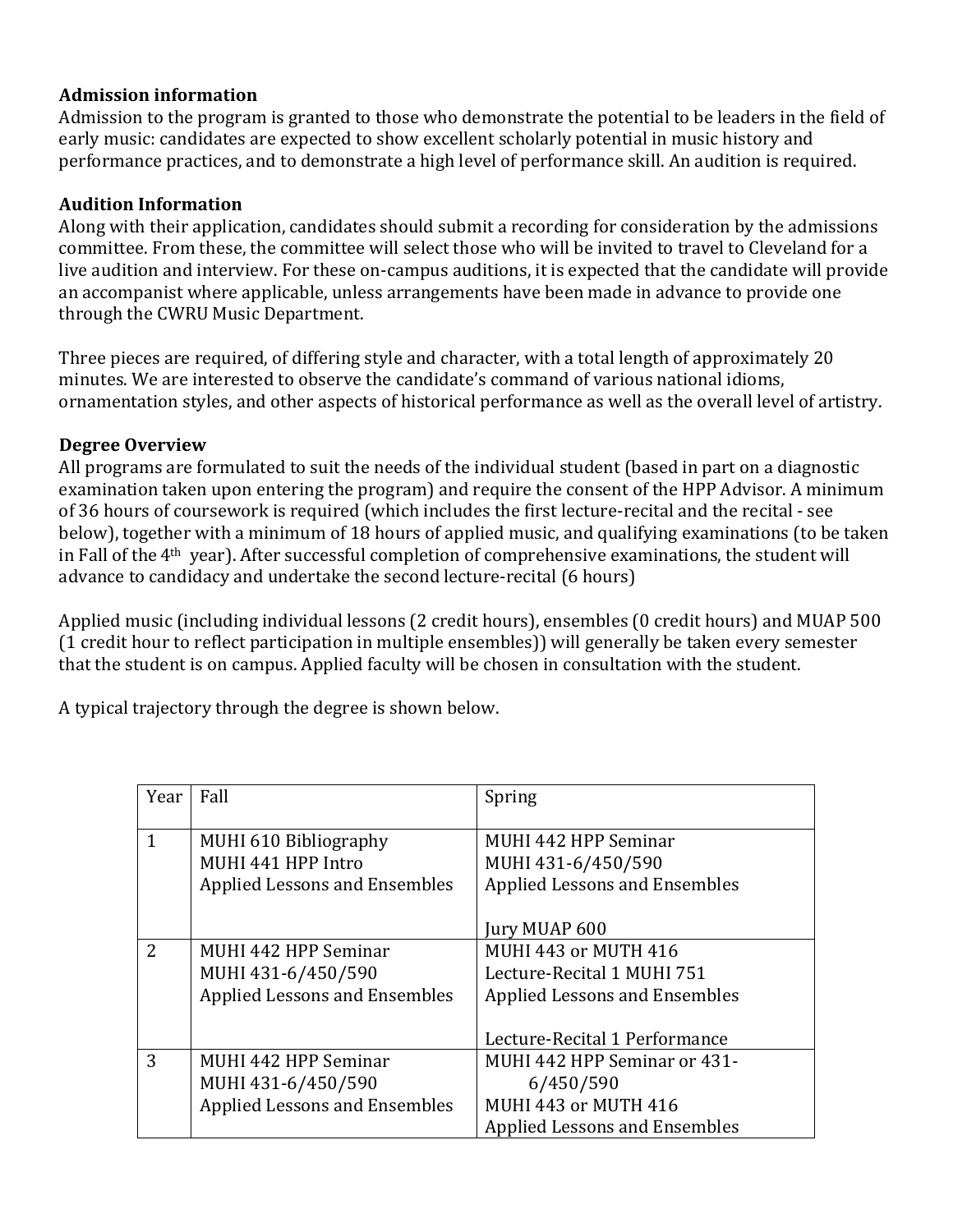|   |                                                                                                                    | Recital MUAP 700                                                                                                    |
|---|--------------------------------------------------------------------------------------------------------------------|---------------------------------------------------------------------------------------------------------------------|
| 4 | Lecture-Recital 2 MUHI 753<br><b>Applied Lessons and Ensembles</b><br>[Possible MUHI 442 or MUHI<br>431-6/450/590] | Lecture-Recital 2 MUHI 753<br><b>Applied Lessons and Ensembles</b><br>[Possible MUHI 442 or MUHI 431-<br>6/450/590] |
|   | <b>Qualifying Exams</b>                                                                                            | Lecture-Recital 2 Performance                                                                                       |

# **Ensemble Participation**

All students in this program will participate in two or more of the CWRU early music ensembles during each semester in which they are on campus

# **Jury**

A jury is required in the Spring of the  $1<sup>st</sup>$  year (MUAP 600, 0 credit hours). The program should be decided in consultation with the student's applied teacher and should consist of approximately 15 minutes of music. The jury will consist of the student's applied teacher together with at least two other HPP faculty. If the performance is unsatisfactory, the student will have the opportunity to repeat the jury the following semester. If the second attempt is also unsatisfactory, the student will not be allowed to continue in the degree program.

# Lecture-Recitals and Documents

Two juried lecture-recitals are required - MUHI 751, taken in the Spring of the  $2<sup>nd</sup>$  year (3 credit hours), and MUHI 753, taken in the Spring of the  $4<sup>th</sup>$  year (6 credit hours, 3 each in the Fall and Spring semesters). Each lecture-recital consists of a 45 minute performance generally preceded by a 30-45 minute research-based lecture dealing with the musical, historical and performance practice issues relevant to the chosen repertoire. (The entire lecture recital should not exceed 90 minutes.).

In the semester before registering for lecture-recital credit, the student should approach a member of the faculty to act as their advisor and should then work with that advisor on a proposal to be submitted to the HPP committee before November 1 (for the first lecture-recital) or April 1 (for the second lecturerecital). (The proposal should be accompanied by the LR Proposal form, available on the department website.) If the proposal is approved, the HPP committee will decide (in consultation with both student and the advisor) which other faculty members are to act as jurors (at least two Musicology/HPP faculty, together with the appropriate applied faculty if possible). After securing a date acceptable to the jury and available on the Department calendar, the student will then work with the advisor to prepare a lecture draft, which will be distributed to the entire jury no less than one month before the performance. The final version of the lecture will incorporate changes mandated by the jury. In addition, the advisor, along with the applied teacher, will monitor the preparation of the recital portion, and this will be previewed for the jury approximately one month before the public presentation. Inadequate preparation may result in postponement of the lecture-recital. The successful completion of the lecture-recital will be certified by a majority of the jury. The student will also have a debriefing session with the jury following the presentation to discuss ways for future improvement, as necessary.

For lecture-recital 1, an accompanying document (15-25 pages, based primarily on the lecture) will be finalized after the lecture-recital performance with the further advice and ultimate approval of the advisor, and submitted by the end of the semester For lecture-recital 2, a substantial piece of research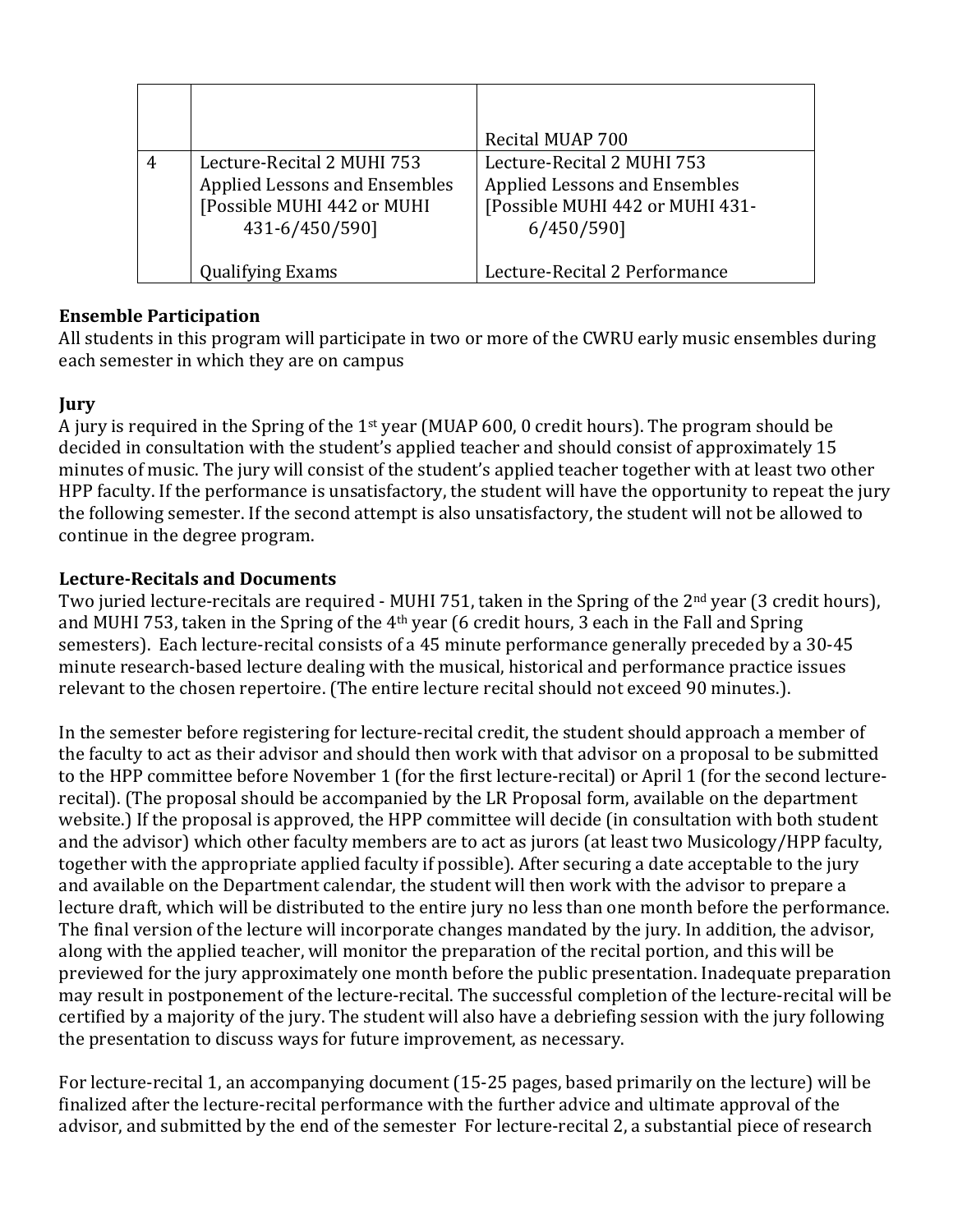(50-100 pages) is expected, again to be submitted by the end of the semester. The final document will be evaluated by the whole jury.

Students are expected to publicize the lecture-recital by all appropriate means, in addition to its listing on the Department concert calendar.

# **Recital**

A juried recital is required in the Spring of the  $3<sup>rd</sup>$  year (MUAP 700, 0 credit hours). The recital (50-60 minutes) should feature works from variety of national schools and periods, and should showcase the student's solo performing abilities: the program will be decided in consultation with the student's applied teacher and the HPP advisor, and must be approved by the HPP committee. (The student should submit a proposal to the committee by November 1 using the Recital Proposal Form, available on the department website.) The performance will be evaluated by the applied teacher and a committee consisting of at least two other HPP faculty. If the performance is unsatisfactory, the student will have the opportunity to repeat the recital the following semester. If the second attempt is also unsatisfactory, the student will not be allowed to continue in the degree program.

# **Foreign Languages**

Prior to the comprehensive examination, students must demonstrate ability to read in two languages approved by the HPP committee as relevant to the student's research. (These are generally drawn from German, French, Italian, and Latin, though exceptions can be made by petition.) Each examination consists of two excerpts on subjects related to the student's area of specialty (each excerpt ca. 200-300 words in length). Both may be translated with the aid of a dictionary. Two hours are permitted for the examination—one hour for each excerpt.

The minimum required level of reading ability is usually attained by the equivalent of two years of college-level study of the language plus further reading in musical and musicological writings in the language.

# **Qualifying Examination**

Qualifying examinations are taken at the beginning of the 4<sup>th</sup> year and involve four sections based on chronological periods:

1) Up to 1450 2) 1450 – 1650 3) 1650 – 1800 4) 1800 – onward 

For each period, the student must a) develop a topic that falls into one of the following categories (each category may only be used once) and b) make themselves familiar with the historical performance practice issues pertaining to that period, as well as those that relate specifically to their chosen topic.

1) a work, broadly conceived 2) a person (composer, performer, writer) 3) a genre 4) an original topic (examples might include a methodology, an instrument, a place, a technology)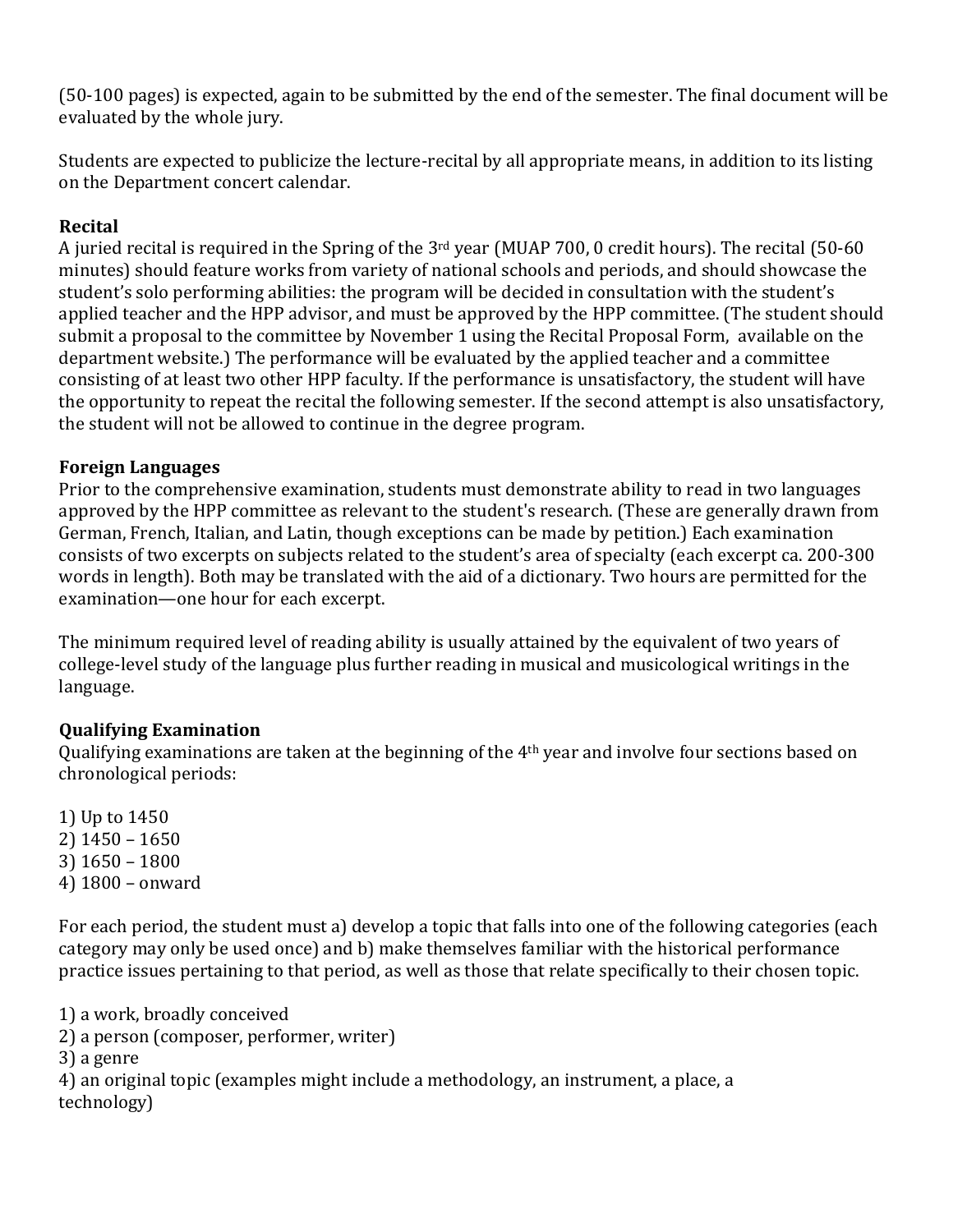Students will meet with the Coordinator of Graduate Studies and the HPP advisor by the end of the fall semester of their third year in the DMA program to discuss the constitution of their examination committee, as well as to devise topics of appropriate breadth and focus. The committee of five members will consist of faculty members from the Musicology faculty. The topics chosen will be formally proposed to the Faculty by the first week of the spring semester; approval and/or requests for revision will be provided by the faculty within one week. The topics are meant both to coordinate with and complement material students have covered in seminars. For each of the topics the student will produce a bibliography (of both historical and performance-practice related literature) and a repertory list (scores and/or recordings, as applicable), due by April 1. Bibliographies and repertory lists will be vetted by the student's examination committee by April 15 and the student will receive feedback and suggestions. Final revised bibliographies and repertory lists are due by May 1.

The examination, consisting of four essay questions (one for each topic), will take place over the course of two days in the week preceding the first week of fall classes. The student will answer two questions each day, with three hours provided for each question. The questions, made up by the exam committee, are meant to the give students the opportunity to indicate both comprehensive and specific knowledge of the chosen topics from a number of different perspectives, including historical, analytical, methodological, etc., and to demonstrate their command of the relevant performance practice issues. Effective and persuasive responses will demonstrate numerous points of view and approaches to the given subject. Scores and/or recordings may be provided as part of the question, usually drawn from the repertory list. The examinee will be provided solely with a laptop; no additional materials or Internet access will be allowed.

After distribution of the exam and answers to the examinee and the members of the committee, the Coordinator of Graduate Studies will schedule a time for the oral examination, which will last no more than two hours. The examinee may bring only a copy of the exam, their answers, and any notes meant to direct their comments in the orals.

Exam results can be: pass with honors; pass; partial pass; or fail. If the student fails the exam or only passes some sections, they may retake the pertinent sections of the exam the following semester. If all sections of the exam are not passed after the second attempt, the student will be released from the program. Students who have done satisfactory coursework will be eligible to receive the M.A. in Music History at this juncture.

Schedule:

End of fall – meet with CGS to discuss committee and topics; consult with committee members to develop topics

First week of spring semester- topics proposed to committee

Second week of spring semester-faculty responds to topics

April 1- submission of bibliographies/rep. lists

April 15- faculty responds to bibliographies/rep. lists

May 1- submission of final revised bibliographies/rep. lists

# **Degree overlap**

Students in the CWRU MA in HPP program who wish to continue on to the DMA may formally petition to do so after three semesters of study. If the petition is granted, any coursework already taken will count towards the DMA requirements.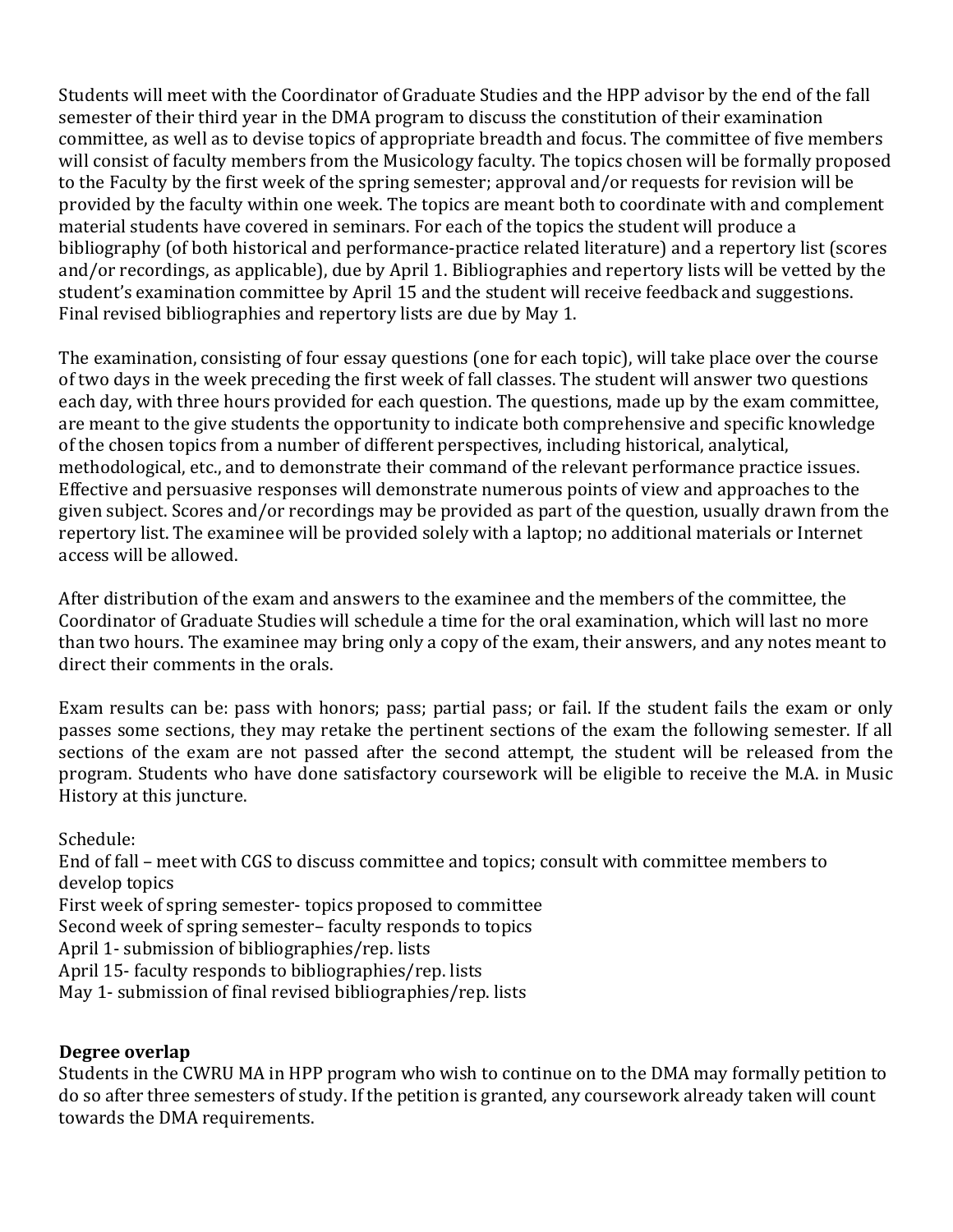A student who graduates with an MA in HPP, but who subsequently wishes to return to the program, may, if readmitted, continue on to the DMA by completing the remaining DMA requirements (typically the final two years of the degree).

# **PhD** in Musicology with emphasis in Historical Performance Practice

This is a specialized program within the PhD degree in Musicology offered by the CWRU Music Department. Study in this program leads to a research degree that combines comprehensive knowledge of music history, historical performance practice (up to 1850), and performance of early music (also up to 1850). A minimum of three years of full-time study in Cleveland should be expected, plus whatever time is needed to prepare for the comprehensive examination, complete the lecture recital and document, and complete the dissertation (see below).

# **Admission Information**

Admission to the program is granted to those who demonstrate a high degree of skill in early music performance and excellent scholarly potential in music history. Admission requirements include those for the PhD in Musicology plus an audition.

# **Audition Information**

Three pieces are required, of differing style and character, with a total length of approximately 20 minutes. We are interested to observe the candidate's command of various national idioms, ornamentation styles, and other aspects of historical performance as well as the overall level of artistry. It is expected that the candidate will provide an accompanist where applicable, unless arrangements have been made well in advance to provide one through the CWRU Music Department. It is also possible to submit a recording in lieu of a live audition, although a campus visitation is strongly recommended as part of the audition process.

# **Coursework and Applied Music**

All programs are formulated to suit the needs of the individual student and require the consent of the HPP advisor and Coordinator of Graduate Studies. A minimum of 36 hours of course work, seminars and tutorials is required, together with an additional 18 hours of dissertation research (MUHI 701). Required coursework includes Bibliography and Research (MUHI 610), Analysis for Music Historians (MUHI 612), Introduction to Historical Performance Practice (MUHI 441), Medieval/Renaissance Notation (MUHI 443), Pre-Tonal Theory and Analysis (MUTH 416), two Seminars in Historical Performance Practice (MUHI 442), two Doctoral Seminars in Musicology (MUHI 590), and the PhD Lecture-Recital & Document (MUAP 751; see below). In addition, a minimum of three semesters of applied music lessons (MUAP 501, 502, etc.) is required for zero credit hours.

Students admitted to the program will take diagnostic examinations prior to the start of classes in the first year of the program. Based on these examinations, students may be required to enroll in specific courses to address deficiencies; these course credits may be applied toward the requirement. At the end of each academic year, a committee of the musicology faculty will conduct a formal review with each student. This process will include an evaluation of progress to date and advisement regarding the remainder of the program. A written summary of this review, along with coursework grades and materials, will constitute the beginnings of the portfolio maintained by the Coordinator of Graduate Studies that will be the basis for consideration of a student's advancement into the Ph.D. program.

At the beginning of the fall in the third year of study, students will take comprehensive examinations,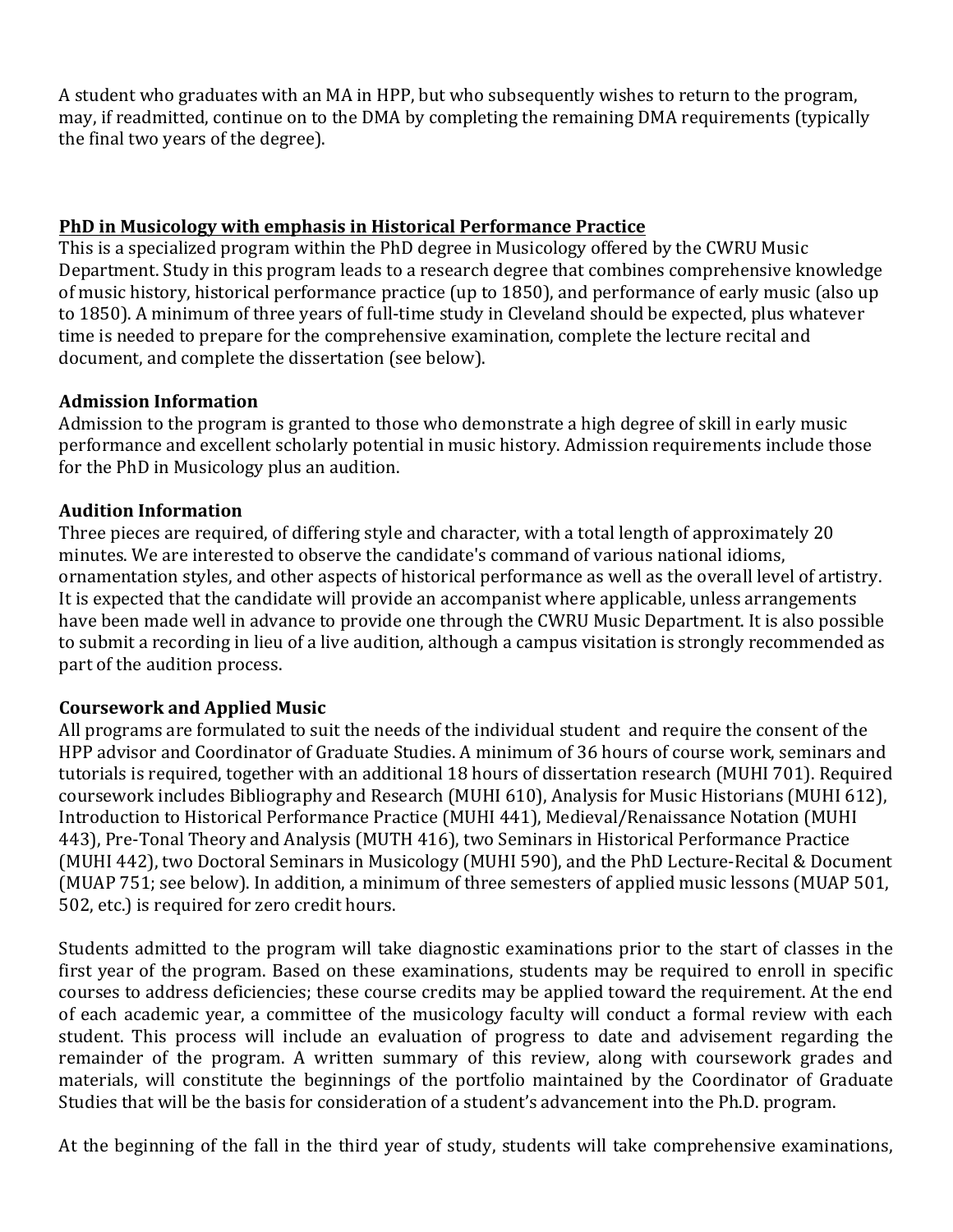which will also function as qualifying exams for advancement to the Ph.D. program. These examinations will consist of written and oral sections, and will be conducted and evaluated by the musicology faculty. Students who do not advance but who have done satisfactory work will be eligible to receive the M.A. in Music History at this juncture. **(See description of Qualifying Exams.)** 

# **Dissertation Prospectus and Defense**

Students who pass their qualifying exams will register for dissertation research credits and begin research work for the dissertation. Working with a faculty advisor, the student will develop a prospectus for the dissertation, which will be presented in writing to the faculty no later than the end of the third year of study.

The prospectus must be a substantially researched overview of the proposed dissertation that demonstrates that the student is prepared to undertake the dissertation project. The prospectus should be 10-12 pages in length, plus a bibliography. Attached to it should be a separate one-paragraph abstract of the dissertation project.

The prospectus defense is the final stage a doctoral student must complete before being formally admitted to candidacy. All other requirements must be satisfied before this defense can be scheduled. The examining committee must include three members of the musicology faculty and may include the outside faculty member that is required by the Graduate School for the Dissertation Defense. This committee must be constituted by the candidate and the faculty advisor at least a month before the scheduled defense. Students are encouraged to consult with the members of their committee before the defense, which concentrates on the feasibility and significance of the project and the student's preparation for it. The prospectus is distributed to the entire faculty only after the student's dissertation advisor has determined it is ready and no later than two weeks before the scheduled defense. The dissertation advisor schedules the time and place for the defense, which will not exceed two hours in duration.

If the defense is unsatisfactory, the candidate may repeat the examination once, at the discretion of the faculty. After passing this examination, the student is advanced to candidacy and begins to write the dissertation.

It is expected that the fourth and fifth years of study will be devoted to work on the dissertation. Upon completion of the thesis, each student will present a formal defense to the dissertation committee.

Under the rules of the School of Graduate Studies, a student must complete the thesis no later than five years after registering for the first dissertation research (701) credits.

# **Ensemble Participation**

All students in this program will participate in one or more of the CWRU early music ensembles during each semester in which they are on campus. This is in order to benefit from working with the faculty, to learn repertory, and to contribute to the success of the ensembles.

# **Foreign Languages**

Prior to the comprehensive examination, students must demonstrate ability to read in two languages approved by their advisor (in consultation with the HPP committee) as relevant to the student's research. (These are generally drawn from German, French, Italian, and Latin, though exceptions can be made by petition.) Each examination consists of two excerpts on subjects related to the student's area of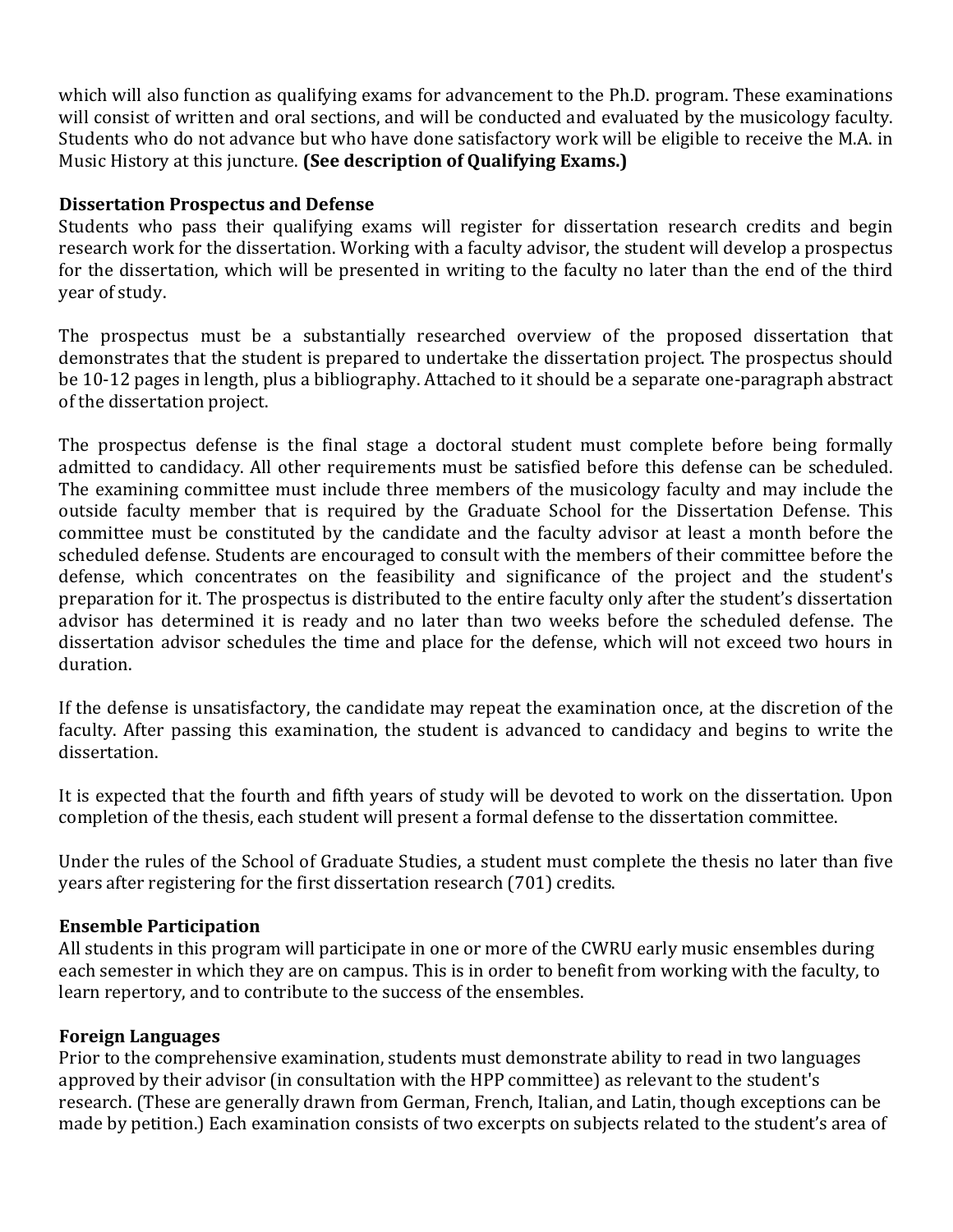specialty (each excerpt ca. 200-300 words in length). Both may be translated with the aid of a dictionary. Two hours are permitted for the examination—one hour for each excerpt.

The minimum required level of reading ability is usually attained by the equivalent of two years of college-level study of the language plus further reading in musical and musicological writings in the language.

# **Qualifying Examination**

Qualifying exams are taken at the beginning of the third year and involve four sections based on chronological periods:

1) Up to 1450 2) 1450 – 1650 3) 1650 – 1800 4) 1800 – onward 

For each period, the student must a) develop a topic that falls into one of the following categories (each category may only be used once) and b) make themselves familiar with the historical performance practice issues pertaining to that period, as well as those that relate specifically to their chosen topic.

1) a work, broadly conceived

2) a person (composer, performer, writer)

3) a genre

4) an original topic (examples might include a methodology, an instrument, a place, a technology)

Students will meet with the Coordinator of Graduate Studies by the end of the fall semester of their second year in the PhD program to discuss the constitution of their examination committee, as well as to devise topics of appropriate breadth and focus. The committee of five members will consist of faculty members from the Musicology faculty. The topics chosen will be formally proposed to the Faculty by the first week of the spring semester; approval and/or requests for revision will be provided by the faculty within one week. The topics are meant both to coordinate with and complement material students have covered in seminars. For each of the topics the student will produce a bibliography (of both historical and performance-practice related literature) and a repertory list (scores and/or recordings, as applicable), due by April 1. Bibliographies and repertory lists will be vetted by the student's examination committee by April 15 and the student will receive feedback and suggestions. Final revised bibliographies and repertory lists are due by May 1.

The examination, consisting of four essay questions (one for each topic), will take place over the course of two days in the week preceding the first week of fall classes. The student will answer two questions each day, with three hours provided for each question. The questions, made up by the exam committee, are meant to the give students the opportunity to indicate both comprehensive and specific knowledge of the chosen topics from a number of different perspectives, including historical, analytical, methodological, etc., and to demonstrate their command of the relevant performance practice issues. Effective and persuasive responses will demonstrate numerous points of view and approaches to the given subject. Scores and/or recordings may be provided as part of the question, usually drawn from the repertory list. The examinee will be provided solely with a laptop; no additional materials or Internet access will be allowed.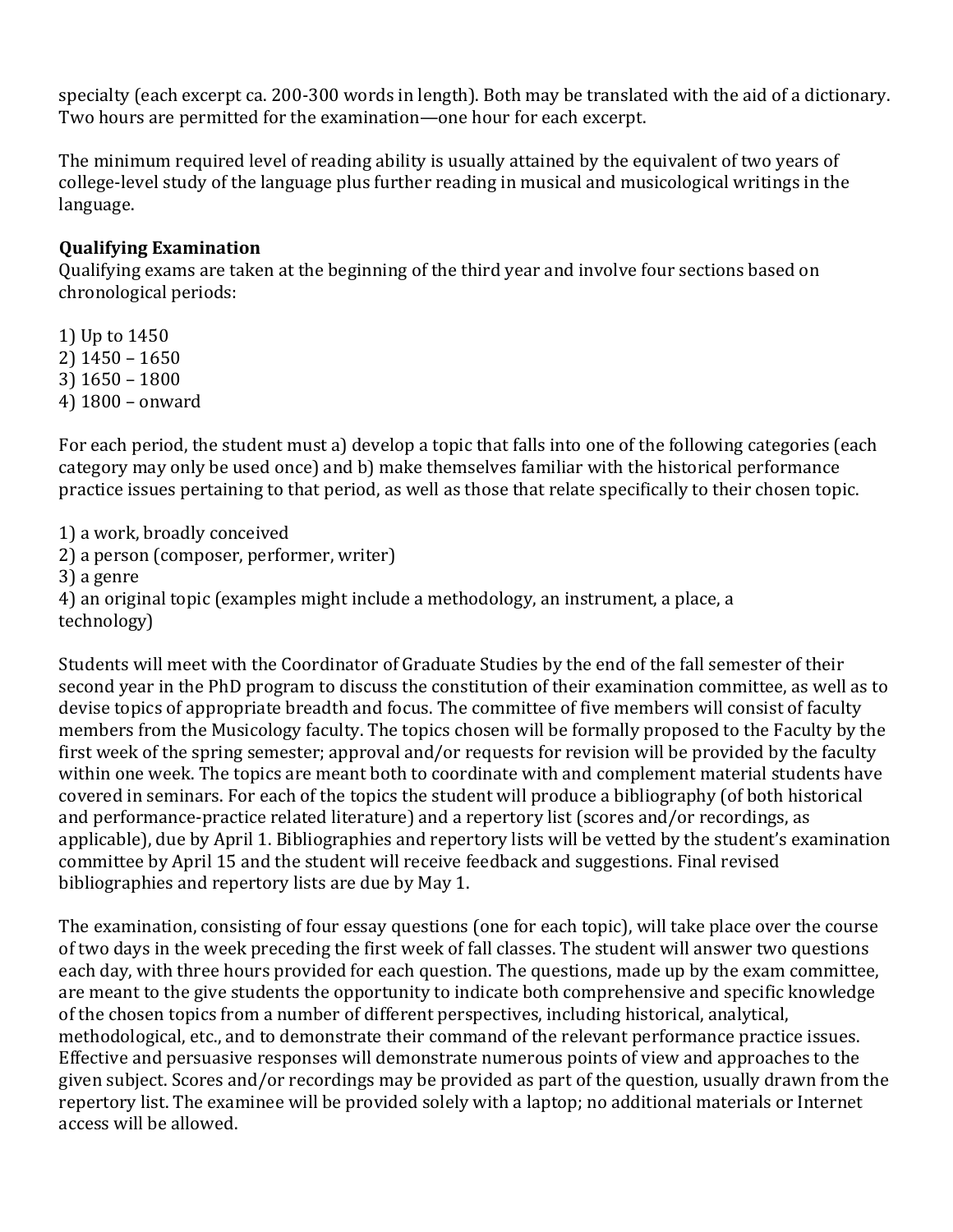After distribution of the exam and answers to the examinee and the members of the committee, the Coordinator of Graduate Studies will schedule a time for the oral examination, which will last no more than two hours. The examinee may bring only a copy of the exam, their answers, and any notes meant to direct their comments in the orals.

Exam results can be: pass with honors; pass; partial pass; or fail. If the student fails the exam or only passes some sections, she or he may retake the pertinent sections of the exam the following semester. If all sections of the exam are not passed after the second attempt, the student will be released from the program. Students who have done satisfactory coursework will be eligible to receive the M.A. in Music History at this juncture.

# Schedule:

End of fall – meet with CGS to discuss committee and topics; consult with committee members to develop topics First week of spring semester- topics proposed to committee Second week of spring semester- faculty responds to topics April 1- submission of bibliographies/rep. lists April 15- faculty responds to bibliographies/rep. lists May 1- submission of final revised bibliographies/rep. lists

# Lecture-Recital and Document

One juried lecture-recital, generally relating to the topic of the student's dissertation, is required, accompanied by a written document. The 3 credit hours of registration for this (MUAP 751) are included in the required 36 hours of coursework. In the semester before the lecture recital, the student should work with their advisor on a proposal to be submitted to the HPP committee before November 1 (for Spring recitals) or April 1 (for Fall recitals). (The proposal should be accompanied by the LR Proposal form, available on the department website.) If the proposal is approved, the HPP committee will decide (in consultation with both student and the advisor) which other faculty members are to act as jurors (at least two Musicology/HPP faculty, together with the appropriate applied faculty if possible). After securing a date acceptable to the jury and available on the Department calendar, the student will work with the advisor to prepare a lecture draft, which will be distributed to the entire jury no less than one month before the performance. The final version of the lecture will incorporate changes mandated by the jury. In addition, the advisor, along with the applied teacher, will monitor the preparation of the recital portion, and this will be previewed for the jury approximately one month before the public presentation. Inadequate preparation or failure to comply with the hearing schedule will result in cancellation or postponement of the lecture-recital. The successful completion of the lecture-recital will be certified by a majority of the jury. The student will also have a debriefing session with the jury following the presentation to discuss ways for future improvement, as necessary.

Generally, the lecture and performance components will be of approximately equal length, with the overall event not exceeding ninety minutes, including intermission(s). The accompanying document will be finished after the lecture-recital with the further advice and ultimate approval of the advisor.

Students are expected to publicize the lecture-recital by all appropriate means, in addition to its listing on the Department concert calendar.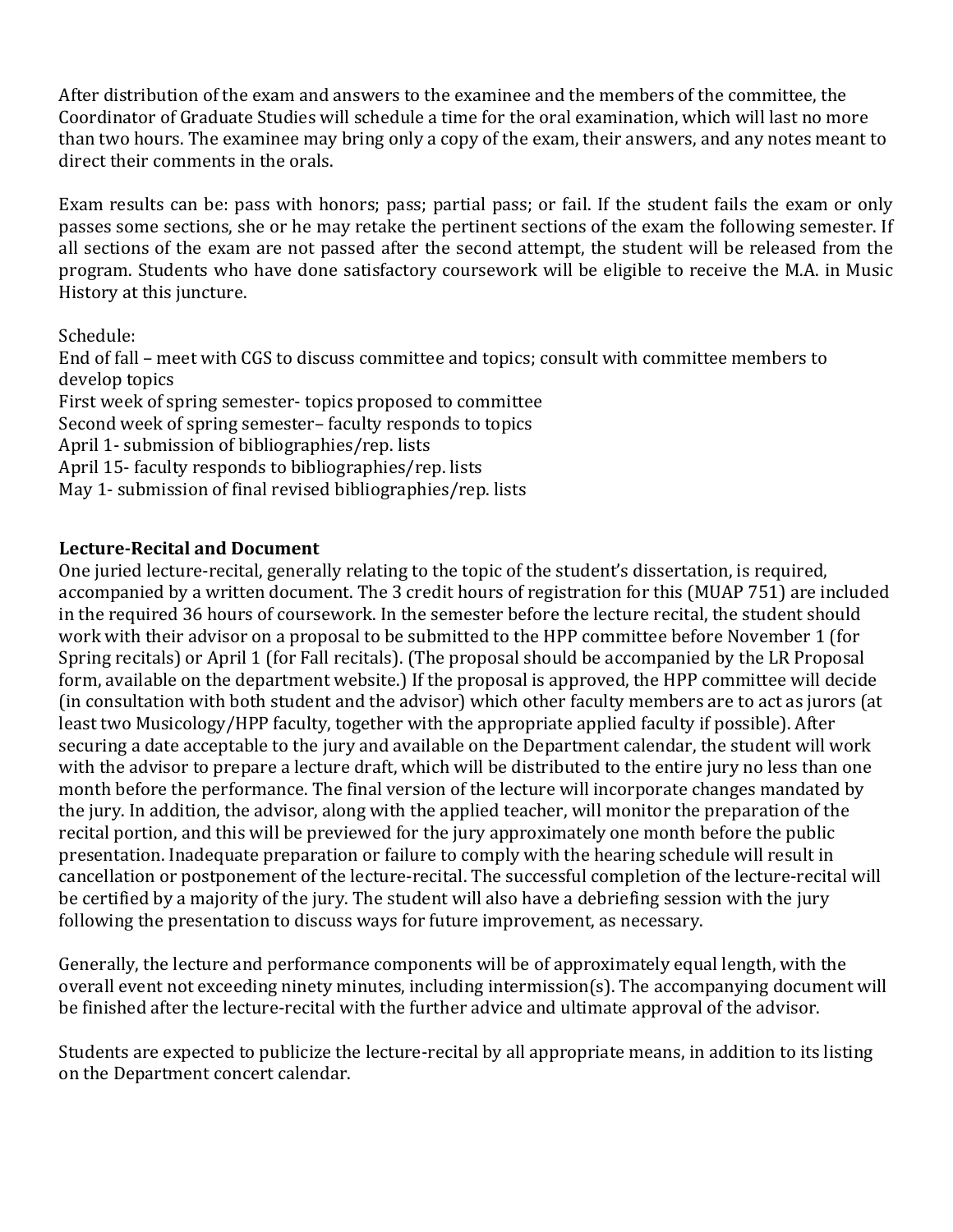## **Music Education Degrees**

## **General expectations for all Music Education Graduate Students:**

- 1. Graduate Students are strongly encouraged to participate in Music Education professional organizations. Students may join the National Association for Music Education (NAfME)/Ohio Music Education Association (OMEA) as an active member (full cost of membership) or a student member (reduced cost of membership). For information about becoming a member, speak to your advisor or Dr. Garrett, OCMEA Advisor.
- 2. All part-time and full-time students are expected to exhibit professional behaviors including being responsible for meeting all deadlines and completing required paperwork. Poor performance in this area could result in loss of funding or dismissal from the program.
- 3. All music education teaching associates are responsible for reporting their work hours at established deadlines. This is required for continuation of funding.
- 4. All full-time music education graduate students are expected to participate in the Graduate Research Seminars that are held during school hours and all part-time students will be required to join in for the evening seminars. The schedule of seminars will be distributed no later than the beginning of each semester. Students may count the time spent in the seminar toward their required assistantship hours.
- 5. Each semester, all part-time and full-time students who have a graduate assistantship will receive written feedback from their assistantship supervisor(s) evaluating the performance of assistantship duties. Poor evaluations will result a reduction in funding or removal of all funding.
- 6. All Music Education students will be required to have a cumulative GPA of 3.0. The University will not confer a degree without this. A grade of C or below could result in the loss of funding.
- 7. Each Music Education student will be held accountable for all of School of Graduate Studies articulated policies, procedures, and deadlines.

## **Graduate Music Education Exam Preparation Guidelines**

Each of the graduate programs in Music Education requires some form of a written and oral exam to complete degree requirements. Preparation for this exam begins with the first class and extends through the entire course sequence. A topic that you encountered in your first music education course could provide the impetus for more research and become one of your paper topics. Additionally, you might believe that a topic covered in one class could be applicable to the content of another class, and you decide to explore this relationship and propose that as a possible research question. Classes offer you background in many topics as they relate to Music, Education and other disciplines, and the graduate exam is designed to give you the opportunity to explore a topic more fully, and connect and transfer it to other areas.

Each of the programs (Master of Arts with Licensure, Master of Arts, and Ph.D.) have slightly different exam requirements and procedures that are tied to the content of their curriculum. (See specific exam guidelines and procedures for your program). The design of any exam at the end of coursework allows each student to show mastery of the degree content by applying this cumulative knowledge to various music education and/or research environments. Then, the accompanying presentation and oral examination allows the student the opportunity to think on the spot and transfer that information to other areas by responding to questions and new scenarios posed by the committee. This usually serves as the end of the degree for the Masters level and the beginning of the dissertation process for Doctoral students.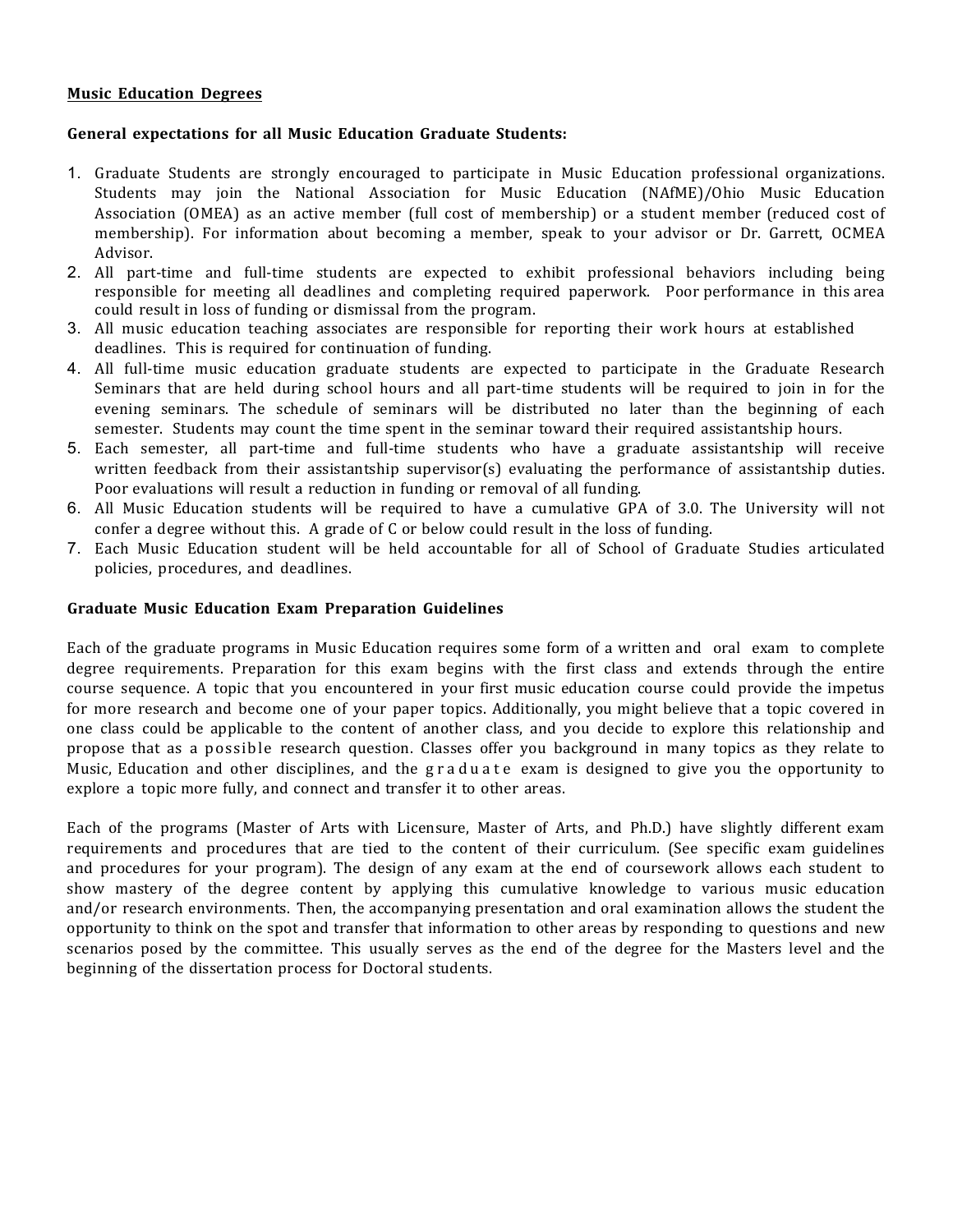The exam process is rigorous and requires much advance preparation. The first aspect of the exam is that is it cumulative and includes all of the material covered in each class. In effect, this means that you are never done with the content of any single course. Second, it presumes that you have taken time to link together the different course content areas and have explored how these topics, concepts, and other information are connected. Third, it requires clear and concise oral communication skills that you work on in a number of classes. Oral presentations are a critical skill that educators need in today's workplace. Your job here is to bring these ideas forward, and discuss intersections with music, education, and other disciplines as well as answer questions posed by the committee. You should be prepared to dialogue, defend your thought process, and substantiate your conclusions. Anything that is written down or expressed verbally can be questioned. Therefore, careful attention to the clarity of your expression, both written and oral, is necessary when preparing for your exam. This is also true of the thought process behind the questions you pose. The clearer the questions, the easier the paper or presentation is to write.

While courses are unique and separate in their content, they are related in an overarching way. As with all curricula, each separate course brings a piece of the larger picture to light, and once completed, the full picture is realized. It is your job to examine these pieces collectively and look for that connectivity and intersection that brings these separate strands together.

The semester before the exam is when a student should begin working with her/his advisor to craft the topics for investigation, begin the preliminary resource investigation, and establish a timeline for the following term. Then, once the topics are chosen and some resources have been consulted, the student will work with her/his advisor to craft the research questions/topics and choose the Music Materials content. Students must have their exam topics and questions approved no later than the  $5<sup>th</sup>$  week of the semester that they intend to defend. The deadline for the defense is set for no later than the  $10^{\text{th}}$  week of the semester, but often it is much easier to set things earlier in the semester, so that if revisions are necessary, it is possible to still make the week 10 deadline.

Finally, the exam is designed for each student to show his or her level of professional preparation and scholarship. It is meant to be the culmination of the degree that shows mastery and competence.

## **Master of Arts with Licensure**

The MA for Licensure (MAL) option is for persons with an undergraduate degree in music who wish to obtain a license to teach music in the public schools while simultaneously pursuing the study of music education at the graduate level. Course requirements span 6 semesters and combine music education licensure courses (approximately 23 hours), student teaching (12 hours), with graduate music and music education courses (30 hours). Graduates of the program are eligible to apply for an Ohio teacher license for Music P-12. Licensure may be transferred to other states. Students will also need to pass the Ohio Assessments for Educators exam and meet other state requirements for teacher licensure, such as passing a criminal background check.

Classes at the 200-level, while required for teacher licensure, do not count toward the graduate degree (i.e., no graduate credit is received) and therefore are not included in GPA calculations. However, they do appear on the transcript with a grade and serve to satisfy the academic requirements for Licensure. MAL students may take additional 300-level classes, if approved by the music education faculty, provided that they have *at least* 18 credits of 400-level courses. In addition, students who already hold an MA in music may be eligible for an exemption of up to 9 hours of requirements. Students should contact their advisor or the Coordinator of Graduate Studies and/or the Coordinator of Undergraduate Studies in Music Education for more information.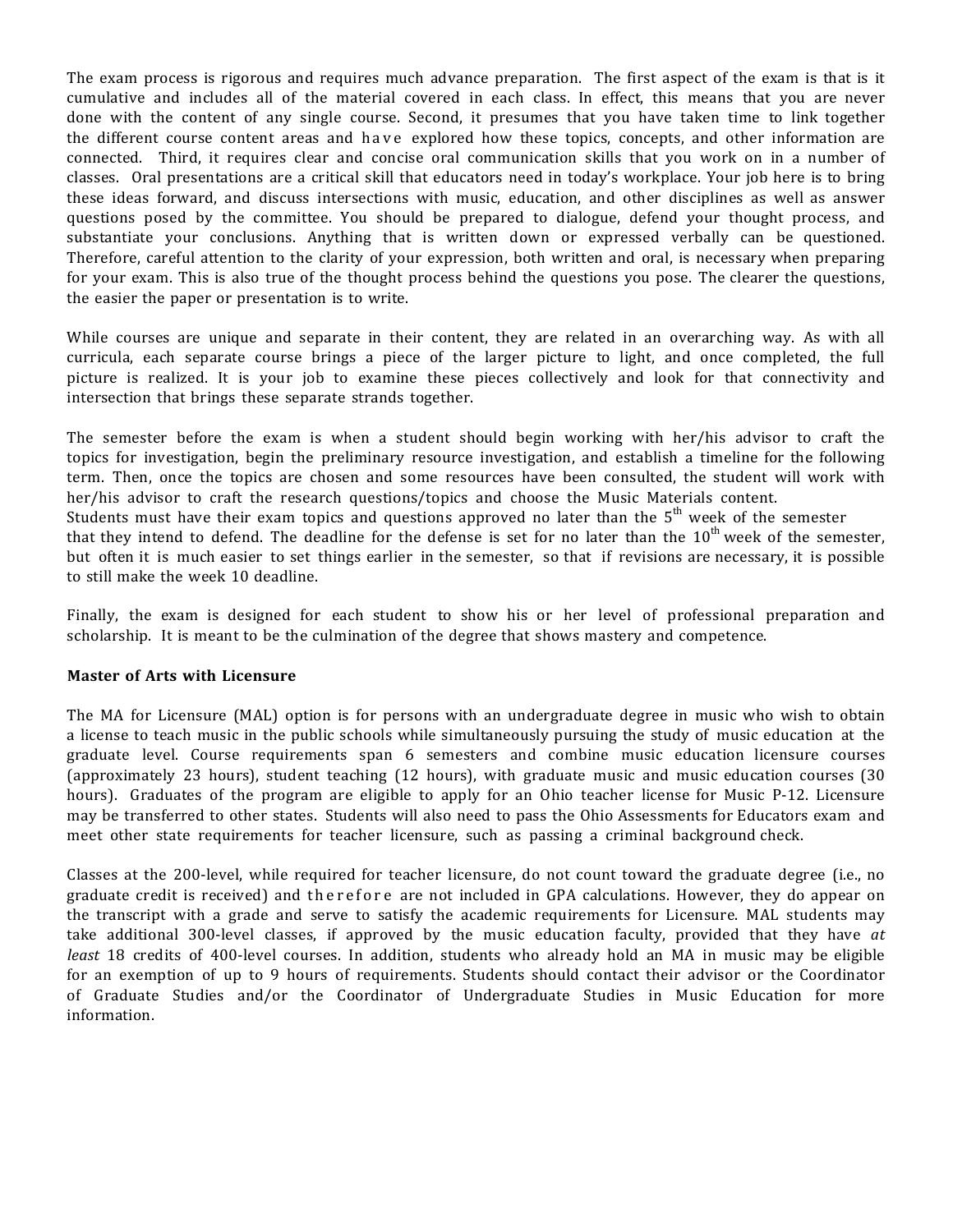The following courses are required for the MAL degree.

| <b>Music Education Licensure Core (35 hours)</b><br>Course Number | Course Name                                             | Credit Hours   |
|-------------------------------------------------------------------|---------------------------------------------------------|----------------|
| <b>MUED 200</b><br>$-1$                                           | Skills & Pedagogy Class                                 | 1              |
| MUED 200 __ - 2                                                   | Skills & Pedagogy Class                                 | 1              |
| $-3$<br><b>MUED 200_</b>                                          | Skills & Pedagogy Class                                 | 1              |
| <b>MUED 200</b><br>$-4$                                           | Skills & Pedagogy Class                                 | $\mathbf{1}$   |
| $-5$<br><b>MUED 200</b>                                           | Skills & Pedagogy Class                                 | $\mathbf{1}$   |
| <b>MUED 200</b><br>- 6                                            | Skills & Pedagogy Class                                 | $\mathbf{1}$   |
| <b>MUED 275</b>                                                   | Conducting                                              | $\overline{2}$ |
| <b>MUED 305</b>                                                   | World Music in Education                                | 3              |
| <b>MUED 350</b>                                                   | <b>General Music Methods</b>                            | 3              |
| MUED 352 or MUED 353                                              | Instrumental/Choral Music Methods                       | 3              |
| <b>MUED 355</b>                                                   | Instructional Design in Music Education                 | 3              |
| <b>MUED 420</b>                                                   | Technology Assisted Music Teaching & Learning           | 3              |
| MUED 496A                                                         | <b>Student Teaching</b>                                 | 9              |
| MUED 496B                                                         | Student Teaching Seminar                                | 3              |
|                                                                   |                                                         |                |
|                                                                   | Teacher Licensure Professional Education Core (9 hours) |                |
| Course Number                                                     | Course Name                                             | Credit Hours   |
| <b>EDUC 255</b>                                                   | Literacy Across the Content Areas                       | 3              |
| <b>EDUC 401</b>                                                   | Introduction to Education                               | 3              |
| <b>EDUC 404</b>                                                   | <b>Educational Psychology</b>                           | 3              |
|                                                                   |                                                         |                |
| <b>Graduate Music Education Core (12 hours)</b>                   |                                                         |                |
| Course Number                                                     | Course Name                                             | Credit Hours   |
| <b>MUED 441</b>                                                   | Philosophical Foundations of Music Education            | 3              |
| <b>MUED 442</b>                                                   | Curriculum and Assessment in Music Education            | 3              |
| <b>MUED 443</b>                                                   | Music Cognition and Learning                            | 3              |
| <b>MUED 444</b>                                                   | Research in Music Education                             | 3              |
|                                                                   |                                                         |                |
| <b>Graduate Music Core (9 hours)</b>                              |                                                         |                |
| Course Number                                                     | Course Name                                             | Credit Hours   |
| <b>MUTH 422</b>                                                   | Music Theory for Educators                              | 3              |
|                                                                   | Music History for Educators                             | 3              |
|                                                                   |                                                         |                |
| <b>MUHI 430</b><br>MU                                             | Music Electives (Theory, History, and/or Performance)   | 3              |

Because many courses are not offered every year, MAL students should adhere to the following course sequence in completing their degree requirements.

*TOTAL* 65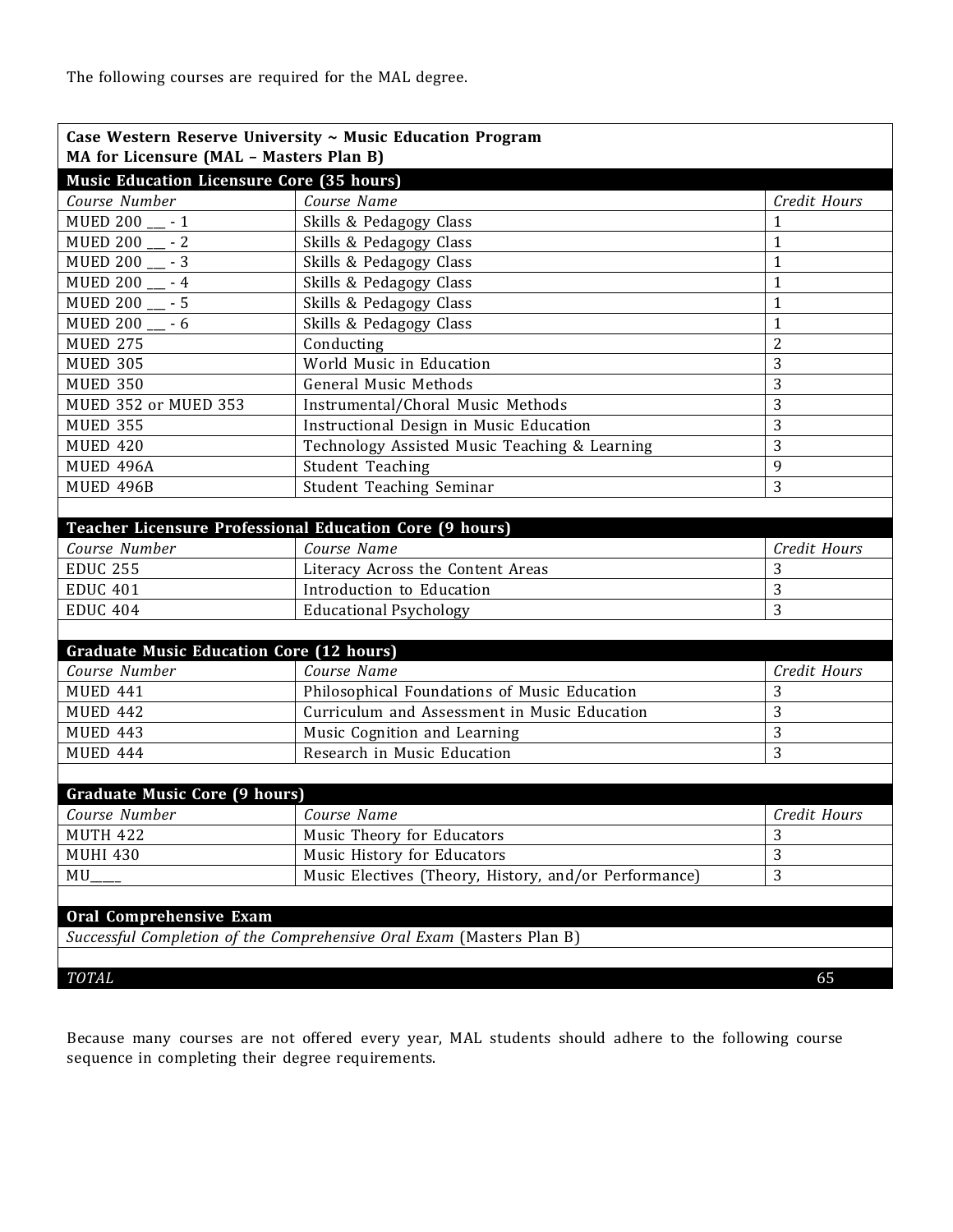|                   | Students Entering in 2014                                                                                   |                                                                    |                                                                                                  |                                                                  |
|-------------------|-------------------------------------------------------------------------------------------------------------|--------------------------------------------------------------------|--------------------------------------------------------------------------------------------------|------------------------------------------------------------------|
|                   | Fall                                                                                                        | credits                                                            | <b>Spring</b>                                                                                    | credits                                                          |
| Year 1            | <b>MUED 200X-1</b><br><b>MUED 350</b><br><b>MUED 410</b><br><b>MUED 441</b><br><b>EDUC 401</b><br>Electives | $\mathbf{1}$<br>3<br>$\mathbf{1}$<br>$\frac{3}{3}$<br>$\mathbf{1}$ | <b>MUED 200X-2</b><br><b>MUED 420</b><br><b>MUED 442</b><br><b>MUHI 430</b><br>Electives         | $\mathbf{1}$<br>$\begin{array}{c} 3 \\ 3 \\ 2 \end{array}$       |
|                   | <b>TOTAL</b>                                                                                                | 12                                                                 | TOTAL                                                                                            | 12                                                               |
| Year <sub>2</sub> | MUED 200X-3&4<br><b>MUED 275</b><br><b>MUED 440</b><br><b>EDUC 255</b><br>Electives<br><b>TOTAL</b>         | 2<br>$\begin{array}{c} 2 \\ 3 \\ 3 \\ 2 \end{array}$<br>12         | <b>MUED 200X-5</b><br><b>MUED 305</b><br><b>MUED 355</b><br><b>MUTH 422</b><br>Elecives<br>TOTAL | $\mathbf{1}$<br>$\begin{array}{c} 3 \\ 3 \\ 2 \end{array}$<br>12 |
| Year 3            | <b>MUED 200X-6</b><br>MUED 352 or 353<br><b>MUED 443</b><br><b>EDUC 404</b><br>Electives<br>TOTAL           | 1<br>$\begin{array}{c} 3 \\ 3 \\ 2 \end{array}$<br>12              | MUED 496A<br>MUED 496B<br>TOTAL                                                                  | 9<br>3<br>12                                                     |

## **Master of Arts for Teacher Licensure (MAL) Course Sequence**

In addition to the requirements specified in this document, Graduate Music Education students enrolled in the Licensure Program are responsible for all Teacher Licensure requirements as articulated in the *Educational Licensure Handbook*, available from the Office of Teacher Education located at 11635 Euclid Avenue, Cleveland Ohio, 44106, or their website: http://www.case.edu/artsci/teachlic

### **TEACHER EDUCATION STAFF AND FACULTY**

Dr. Denise K. Davis, Director of Teacher Education (216) 368-1505 denise.davis@case.edu

Ms Kathryn Shafer, Department Administrator of Teacher Education (216) 368-0792 kathryn.shafer@case.edu

### **TEACHER EDUCATION MISSION:**



The mission of the Case Western Reserve University educator preparation unit is to prepare *Proactive Scholar Practitioners* who demonstrate skill in instructional planning, delivery, and assessment, and who demonstrate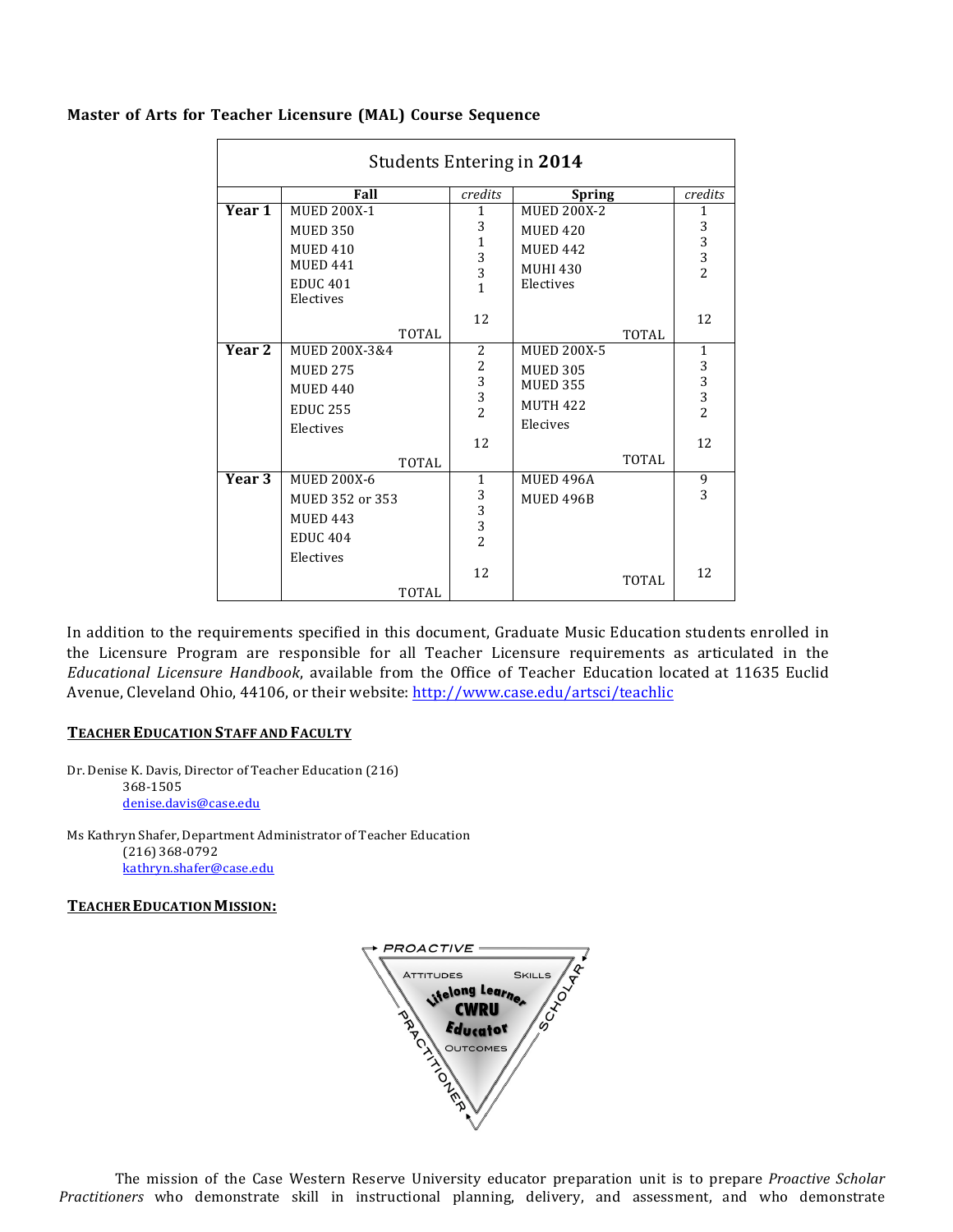dispositions consistent with the principles of commitment, collaboration, and creativity. We define Proactive Scholar Practitioners as educators who, upon entering the teaching profession, demonstrate through their performance in instructional contexts: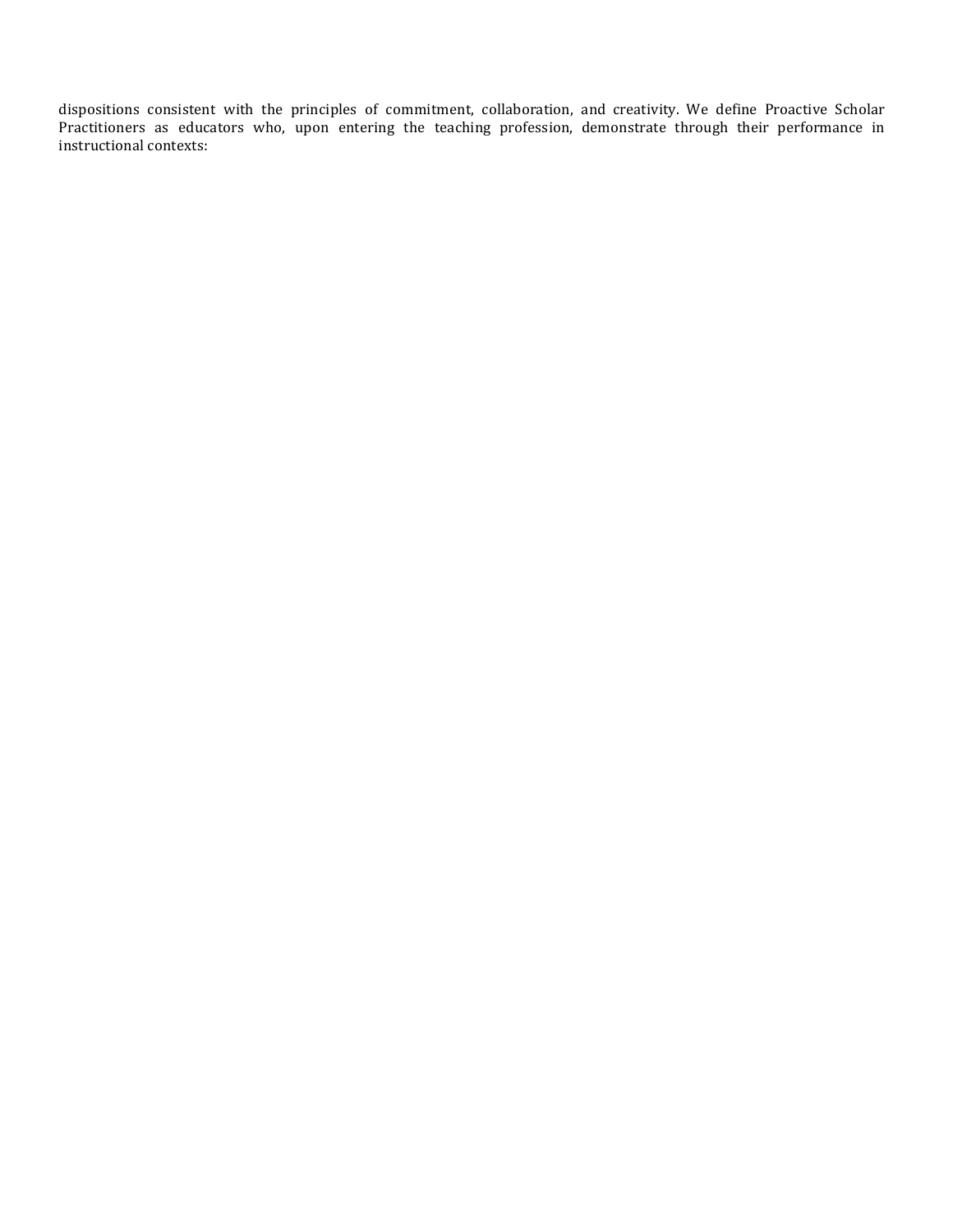- The values, commitments, and personal ethics necessary to be an effective educator in twenty-first century schools *(Proactive)*;
- Thorough understanding of content in their field, of child and adolescent development and diversity, of principles of learning and teaching, and of evidence-based teaching practices specific to their field (*Scholar*);
- Superior skill in creating optimal learning environments, in assessing and monitoring individual student performance and instructional effectiveness, in adapting instruction to accommodate changing student performance including effective application of technology, and in communicating effectively and working collaboratively with students, families, and co-workers (*Practitioner*).

The philosophical orientation unifying our efforts in preparing educators to be *Proactive Scholar Practitioners* is based on our PSP Model, which consists of a shared set of beliefs about teachers, learners, and the learning process. The core beliefs unifying our educator preparation programs are aligned with the goals of the Teacher Education Accreditation Council (TEAC), which is to prepare competent, caring and qualified educators. These TEAC goals are integrated into the core beliefs that unify our educator preparation programs at CWRU and can be summarized as follows:

## *Effective teaching is evidenced by the ability to:*

- Create engaging, responsive, and collaborative learning environments
- Appropriately and creatively use technology in identifying and responding to individual and collective learning needs of students, and in communicating effectively with students
- Elicit the intrinsic motivation and ability to understand and to create in every child and adolescent learner
- Communicate, along with knowledge and skill, a sense of wonder and excitement in discovery and creativity

## *Effective learning is:*

- Characterized by understanding and is evidenced by the learner's ability to apply knowledge and skills in novel situations
- Not merely adding to previous knowledge, but is transformative to the learner

## *Effective educators:*

- Manifest care and respect for students, families, and co-workers
- Demonstrate fairness and personal ethics
- Are reflective in monitoring their own teaching
- Are lifetime learners who are actively engaged with their discipline, their students, and thus continuously developing as professionals
- Value and respond positively to diversity among students
- Believe that all students can learn and realize their creative potential
- Are positive professional models for their students

## **Please see the Teacher Education Handbook for more detailed information**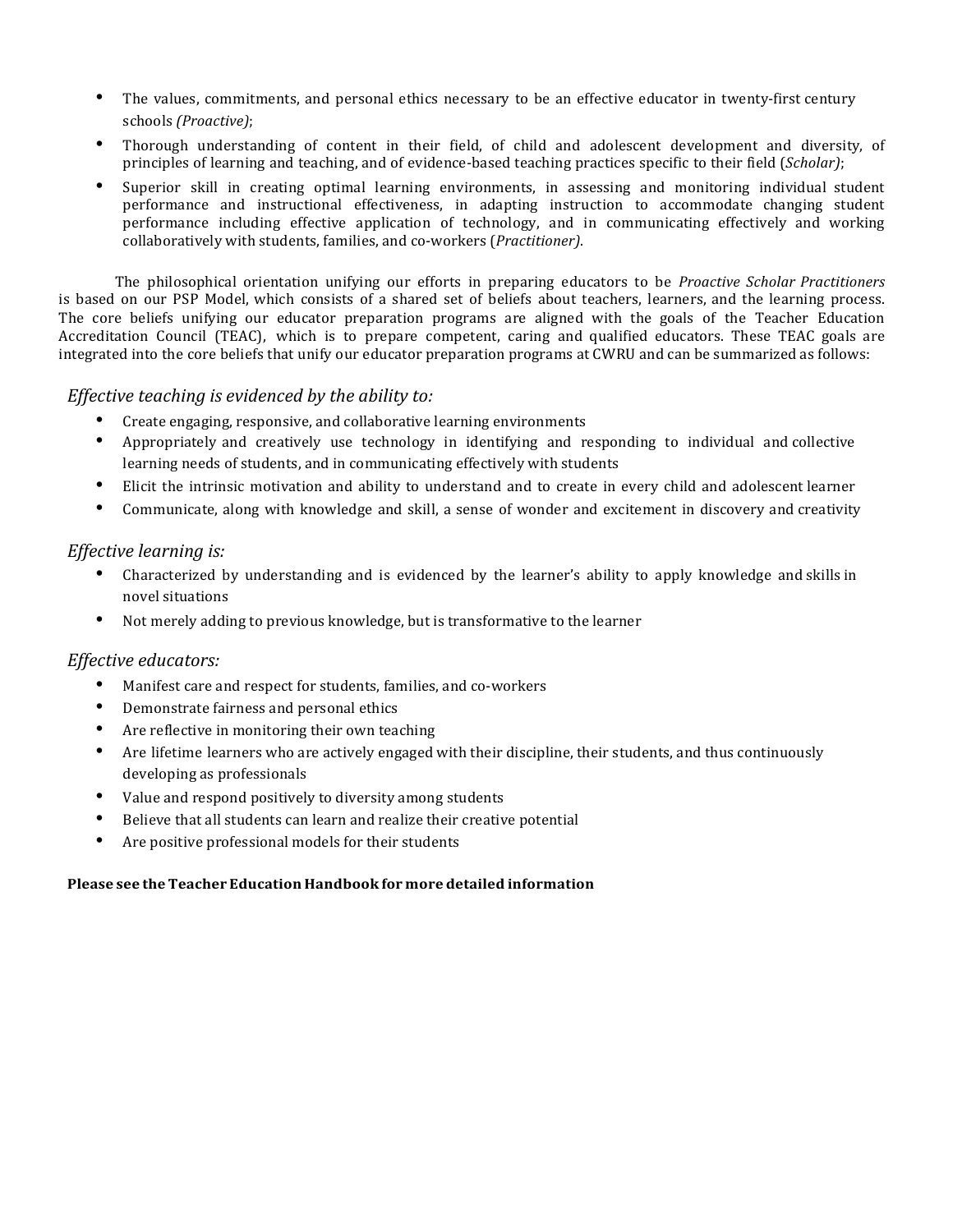#### **TEACHEREDUCATIONPROGRAM OUTCOMES**

The purposes and goals of educator preparation at Case Western Reserve University are summarized in the statement of our mission to prepare educators as Proactive Scholar-Practitioners and are expressed as 10 Program Outcomes that reflect Ohio's Standards for the Teaching Profession and the national teaching standards of the Interstate Teacher Assessment and Support Consortium (InTASC). These program outcomes are also aimed at meeting the Teacher Education Accreditation Council's (TEAC) goal of preparing competent, caring and qualified educators:

- 1. Learner Development
- 2. Learning Differences
- 3. Learning Environments
- 4. Content Knowledge
- 5. Application of Content
- 6. Assessment
- 7. Planning for Instruction
- 8. Instructional Strategies
- 9. Professional Learning and Ethical Practice
- 10. Leadership and Collaboration

### **TEACHER EDUCATION DISPOSITIONS**

Dispositions are the "values, commitments, and professional ethics that influence behaviors toward students, families, colleagues, and communities and affect student learning, motivation, and development as well as the educator's own professional growth. Dispositions are guided by beliefs and attitudes related to values such as caring, fairness, honesty, responsibility, and social justice" (National Council for Accreditation of Teacher Education, 2002, p. 53). The dispositions of CWRU Educators include:

- $\bullet$  The belief that all children can learn
	- $\circ$  Accepts responsibility for student learning
	- $\circ$  Speaks positively about students
	- $\circ$  Gives students responsibilities
	- $\circ$  Sets and maintains appropriately high standards of student performance
	- $\circ$  Creates situations for all students to succeed
	- o Acknowledges students' successes
- A value of diversity
	- $\circ$  Demonstrates awareness of and respect for students' cultures, backgrounds, and attributes
	- $\circ$  Demonstrates respect for diversity in presenting content
	- $\circ$  Demonstrates respect for diversity in interactions with co-workers
- A caring, respectful demeanor
	- $\circ$  Exhibits active listening in interacting with others
	- $\circ$  Shows respect for all students, their families, professors, and co-workers
	- o Shows sensitivity to feelings of students, families, and co-workers
	- $\circ$  Values what students say
	- $\circ$  Demonstrates interest in students' lives outside school
	- o Treats all students with respect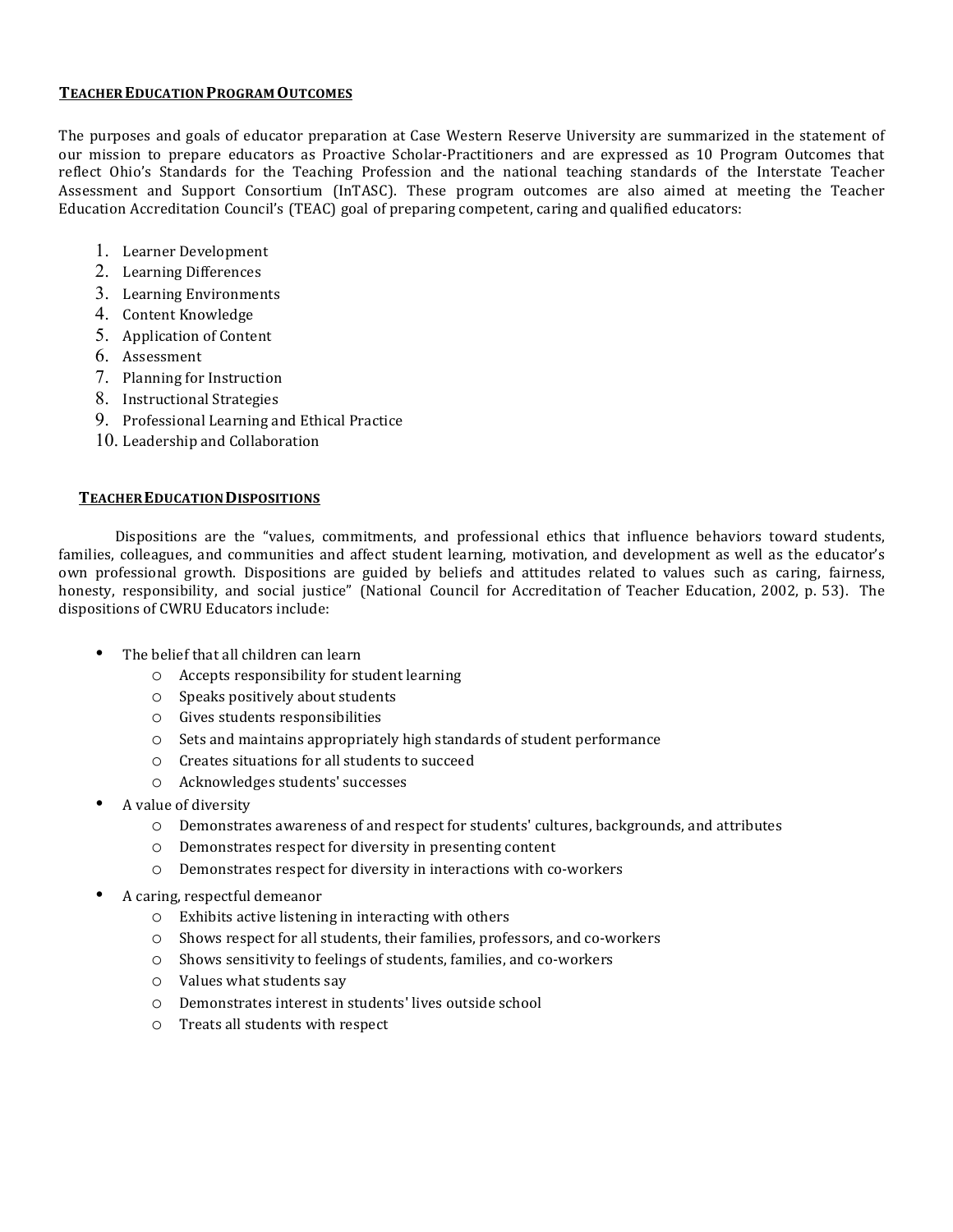- Fairness and personal ethics
	- $\circ$  Is truthful in all professional interactions
	- $\circ$  Endeavors to present facts without distortion or personal prejudice
	- $O$  Demonstrates respect for the work of others
	- $\circ$  Demonstrates respect for the privacy of students and families
	- $\circ$  Does not reveal confidential information unless required by law
	- $\circ$  Responds to student misbehavior on an individual level
	- $\circ$  Does not intentionally expose students, families, or other professionals to disparagement
	- $O$  Treats students equally while recognizing individual needs
	- $\circ$  Creates situations for all students to succeed
- Reflection and efficacy
	- $\circ$  Is able to assess areas of personal strengths and weaknesses
	- $\circ$  Uses reflection to improve teaching
	- $\circ$  Sets high standards for personal performance
- Professional commitment
	- $\circ$  Demonstrates a positive attitude about teaching
	- $\circ$  Participates in collegial activities
	- $\circ$  Spends time outside school preparing and seeking to enhance learning opportunities for students
	- $\circ$  Finds, implements and shares instructional ideas and strategies
	- o Maintains professional involvement through reading, conferences, or organization membership

#### **TEACHER EDUCATION DECISION POINTS AND RETENTION POLICY**

#### **ADMISSION**

Admission to a teacher licensure program at Case Western Reserve University requires admission to the University and admission to the specific licensure program. In general, admission criteria include previous accomplishment in the content area, successful overall academic performance and evidence of one's potential ability to master the complex intellectual, interpersonal and performance requirements of teaching.

### **RETENTION**

Once admitted to a licensure program, students move through a series of Decision Points as they progress to each level of their program. At each of these decision points, students may be (a) granted unconditional admission to the next level, (b) granted conditional admission to the next level with a prescribed remedial plan, which when successfully completed will result in unconditional admission, or (c) denied admission to the next level and removed from the program. The decision points and score criteria for each licensure program are outlined in the tables on pages 18-22 of the Teacher Education Handbook and additional information has been provided in a Handout about the Decision Point System that is distributed each fall as part of the yearly orientation schedule.

To remain in the licensure program, students must:

- Meet the requirements for each decision point
- Maintain the required GPA in each area
- Maintain the required average score on the ePortfolio where specified, the DAI, and the Student Teaching Assessment Forms at points in the program where specified

To be recommended for licensure, the student must pass all of the established Decision Point criteria, meet health and background check criteria, complete degree requirements, and pass Ohio's designated tests for teacher licensure.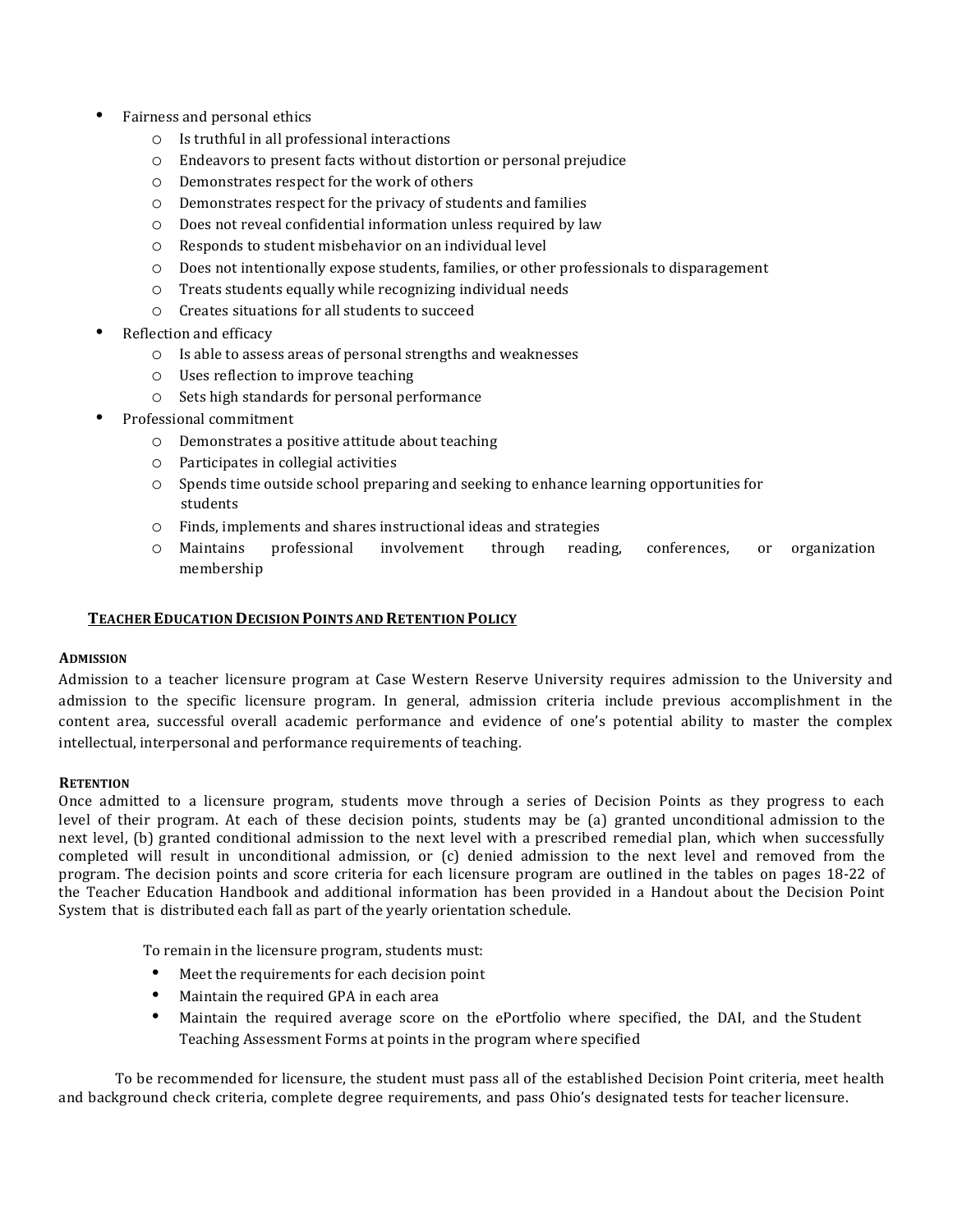|                                                                                         | Admission and Retention in MUSIC EDUCATION- Master of Arts with Licensure Degree                                                                                                                                                                                                                                                                                                                                                                                                                                                              |                                                                                               |                                                                                                                                                                     |                                                                                                                                                                                                                                                                                                                                         |  |
|-----------------------------------------------------------------------------------------|-----------------------------------------------------------------------------------------------------------------------------------------------------------------------------------------------------------------------------------------------------------------------------------------------------------------------------------------------------------------------------------------------------------------------------------------------------------------------------------------------------------------------------------------------|-----------------------------------------------------------------------------------------------|---------------------------------------------------------------------------------------------------------------------------------------------------------------------|-----------------------------------------------------------------------------------------------------------------------------------------------------------------------------------------------------------------------------------------------------------------------------------------------------------------------------------------|--|
|                                                                                         | Decision Point 1: Entry to a the Program                                                                                                                                                                                                                                                                                                                                                                                                                                                                                                      |                                                                                               |                                                                                                                                                                     |                                                                                                                                                                                                                                                                                                                                         |  |
| $\bullet$<br>$\bullet$<br>$\bullet$<br>$\bullet$                                        | What?<br>Successful interview and satisfactory score on the<br>Teacher Licensure Admission Assessment<br>Admission to the University for graduate applicants<br>Demonstration of entry-level competency in the<br>discipline through successful presentation of a<br>music performance audition<br>Signed statement of Good Moral Character                                                                                                                                                                                                   | Program<br><b>Outcome</b><br>Assessed<br>4, 9                                                 | When?<br>Upon<br>admission<br>to<br>the<br>University<br>and the<br>Master of<br><b>Decision Point 2: Admission to Advanced Standing</b>                            | Result<br>Unconditional admission to the program, or<br>$\bullet$<br>Conditional admission to the program<br>$\bullet$<br>with a prescribed remedial plan which<br>when successfully completed will result in<br>unconditional admission, or<br>Denial of admission to the program.<br>$\bullet$                                        |  |
|                                                                                         | $\bar{W}$ hat?                                                                                                                                                                                                                                                                                                                                                                                                                                                                                                                                | Progra                                                                                        | When?                                                                                                                                                               | Result                                                                                                                                                                                                                                                                                                                                  |  |
| $\bullet$<br>$\bullet$<br>$\bullet$<br>$\bullet$<br>$\bullet$                           | Cumulative GPA of 3.0 or better<br>Discipline GPA of 3.0 or better<br>Education GPA of 3.0 or better<br>Minimum average score of 2.0 on Candidate<br>Disposition Assessment Inventory<br>Minimum average score of 2.0 on the ePortfolio                                                                                                                                                                                                                                                                                                       | $\mathfrak{m}$<br><i>Outcome</i><br>Assessed<br>1, 2, 3, 4, 5,<br>6, 7, 8, 9                  | End of the<br>3rd semester<br>after<br>admission as<br>a<br>music<br>educatio                                                                                       | $\bullet$<br>Unconditional admission to<br>Advanced Standing, or<br>Conditional admission to Advanced<br>$\bullet$<br>Standing with a prescribed remedial plan<br>which when successfully completed will<br>result in unconditional admission, or<br>Denial of admission to Advanced Standing.<br>$\bullet$                             |  |
|                                                                                         |                                                                                                                                                                                                                                                                                                                                                                                                                                                                                                                                               |                                                                                               | n major.<br><b>Decision Point 3: Admission to Student Teaching</b>                                                                                                  |                                                                                                                                                                                                                                                                                                                                         |  |
| $\bullet$<br>$\bullet$<br>$\bullet$                                                     | What?<br>Cumulative GPA of 3.0 or better<br>Discipline GPA of 3.0 or better<br>Education GPA of 3.0 or better                                                                                                                                                                                                                                                                                                                                                                                                                                 | Progra<br>$\mathfrak{m}$<br><i>Outcome</i><br>Assessed                                        | When?<br>One semester<br>prior to<br>student                                                                                                                        | Result<br>Unconditional admission to<br>$\bullet$<br>Student Teaching, or<br>$\bullet$<br>Conditional admission to Student                                                                                                                                                                                                              |  |
| $\bullet$<br>$\bullet$                                                                  | Minimum average score of 3.0 on the ePortfolio<br>Pass TB test; present documentation of<br>hepatitis B vaccination                                                                                                                                                                                                                                                                                                                                                                                                                           | 1, 2, 3, 4, 5,<br>6, 7, 8, 9<br>10                                                            | teaching.                                                                                                                                                           | Teaching with a prescribed remedial plan<br>which when successfully completed will<br>result in unconditional admission, or                                                                                                                                                                                                             |  |
| $\bullet$<br>$\bullet$<br>$\bullet$                                                     | Pass criminal background checks (BCI & FBI)<br>Minimum average score of 2.5 on Candidate<br>Disposition Assessment Inventory<br>Successful completion: Student Teaching Interview                                                                                                                                                                                                                                                                                                                                                             |                                                                                               |                                                                                                                                                                     | Denial of admission to Student Teaching.<br>$\bullet$                                                                                                                                                                                                                                                                                   |  |
|                                                                                         | Decision Point 4: Retention During the Student Teaching Semester                                                                                                                                                                                                                                                                                                                                                                                                                                                                              |                                                                                               |                                                                                                                                                                     |                                                                                                                                                                                                                                                                                                                                         |  |
| $\bullet$<br>$\bullet$<br>$\bullet$                                                     | What?<br>Minimum average score of 2.75 on each mid-<br>semester CWRU Student Teaching Assessment<br>by Cooperating Teacher and University<br>Supervisor<br>Minimum average mid-semester score of 2.75 on<br>DAI<br>Self-reflection Essay                                                                                                                                                                                                                                                                                                      | Progra<br>$\mathfrak{m}$<br><b>Outcome</b><br>Assessed<br>1, 2, 3, 4, 5,<br>6, 7, 8, 9,<br>10 | When?<br>Mid-<br>term<br>student<br>teaching<br>semeste<br>$\mathbf r$                                                                                              | Result<br>Continued unconditional admission in<br>$\bullet$<br>the program, or<br>Conditional continuation with<br>$\bullet$<br>intervention steps and a prescribed<br>remedial plan which, when successfully<br>completed, will result in successful<br>completion of the student teaching, or<br>Dismissal from the licensure program |  |
|                                                                                         |                                                                                                                                                                                                                                                                                                                                                                                                                                                                                                                                               |                                                                                               | <b>Decision Point 5: Recommendation for Initial Licensure</b>                                                                                                       |                                                                                                                                                                                                                                                                                                                                         |  |
| $\bullet$<br>$\bullet$<br>$\bullet$<br>$\bullet$<br>$\bullet$<br>$\bullet$<br>$\bullet$ | What?<br>Cumulative GPA of 3.0 or better<br>Discipline GPA of 3.0 or better<br>Education GPA of 3.0 or better<br>Completion of degree requirements<br>Minimum average score of 3.0 on the ePortfolio<br>Minimum average score of 3.0 on Candidate<br>Disposition Assessment Inventory<br>Completion of CWRU Student Teaching<br>Assessment by Cooperating Teacher and<br>University Supervisor scoring an average of 3.0<br>or better on each<br>Achieve passing scores on State licensure exams<br>Completion of CWRU Teacher Licensure Exit | Progra<br>$\mathfrak{m}$<br><b>Outcome</b><br>Assessed<br>1, 2, 3, 4, 5,<br>6, 7, 8, 9,<br>10 | When?<br>At the<br>completion of<br>all degree and<br>program<br>requirements<br>including<br>achievement<br>of passing<br>scores on<br>State<br>licensure<br>exams | Result<br>Recommendation for Ohio teaching license,<br>$\bullet$<br>or<br>$\bullet$<br>Remedial plan which when successfully<br>completed will result in recommendation<br>for Ohio teaching license, or<br>$\bullet$<br>Non-recommendation for Ohio<br>teaching license.                                                               |  |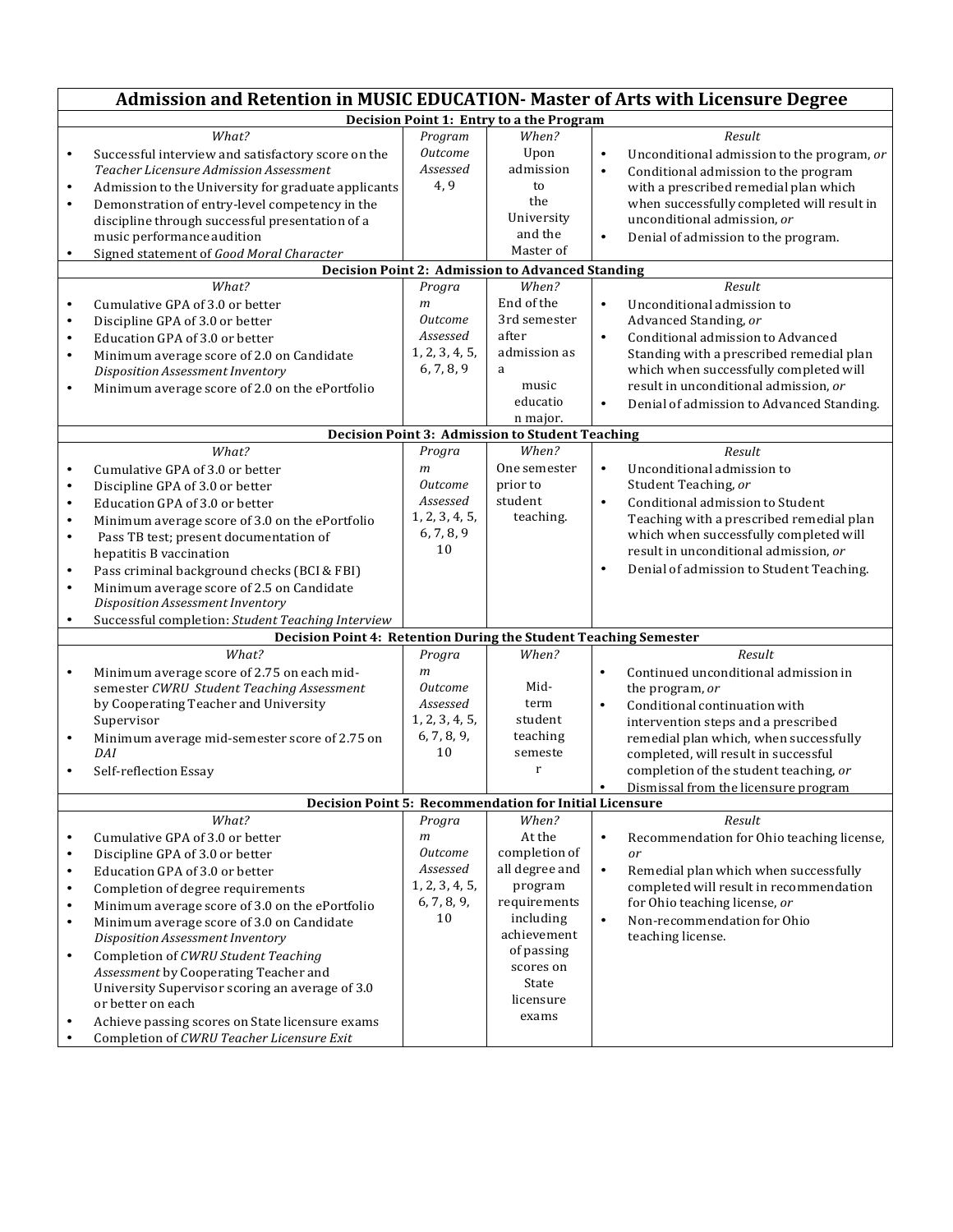#### **Decision Point Timeline**

**Please consult the Teacher Licensure Handbook for more detailed information related to the Timeline below. It is incumbent on you to be aware of the information contained therein. Failure to comply with those guidelines in addition to those below could result in difficulty completing your degree, extra fees, or dismissal from the program.**

- **Yearly Renewal of ePortfolio account:**  Each Fall semester every student who has passed Decision point 1 must see Ms. Shafer in the Teacher Licensure office to renew your ePortfolio account in Taskstream. This must be completed by **September 1st** or the Teacher Licensure office will not authorize payment of your account. Failure to renew this account by the established deadline will result in the student being billed to renew the account.
- **Decision Point 2: Advanced Standing:** Materials for Advanced Standing must be submitted by the end of week 10 of the second semester after admission to the Music Education program. Usually that is the  $4^{\text{th}}$  semester of a typical undergraduate student. Information will be distributed to you at the beginning of the semester that your Advanced Standing Decision point is to be completed detailing the process, the deadlines, and the possible outcomes of the review.

**Decision Point 3: Admission to Student Teaching:** The student must notify by email the Coordinator of Undergraduate Studies in Music Education of her/his intent to student teach no later than the end of the second week of the semester prior to student teaching. An electronic copy of the transcript and notification via email that the ePortfolio is ready for assessment must be submitted to the Coordinator of Undergraduate Studies in Music Education by week 4 of that same semester. Successful evaluation of the ePortfolio with the score of 3 must be acquired to student teach. Documentation of a successful TB test, hepatitis vaccination, and criminal background check must be on file with the Coordinator of Undergraduate Studies in Music Education and Director of Teacher Education by the first day of finals week of the semester prior to student teaching. Student Teaching is a full time endeavor requiring the student to be available both during the school day and in the evening for related activities. Each student is given access to a quality school program and the responsibility to shadow a practicing professional for all school related responsibilities. These kinds of things could include, but are not limited to, evening school assemblies/performances, solo and ensemble festivals, parent teacher meetings, after school rehearsals, and school trips. Students are required to attend everything. Therefore, students will NOT be permitted to participate in ANY other CWRU activities such as service organizations, clubs, classes, and ensembles since they conflict with student teaching obligations. In the semester prior to student teaching each graduate student who has an assistantship will work with his/her TA supervisor to modify work requirements so that student teaching is the priority. If, however, a student has a compelling reason to want embark on such experiences (classes, ensembles, clubs, or service organizations) during the student teaching semester, that student must submit a **Petition** to get permission from the faculty. This Petition shall take the form of a letter that is addressed to his/her advisor and the Coordinator of Undergraduate Studies in Music Education that details the reason(s) why additional responsibilities are being requested along with a written statement from the cooperating teacher that he/she is aware of the situation and understands how these extra responsibilities will impact the student teacher's schedule.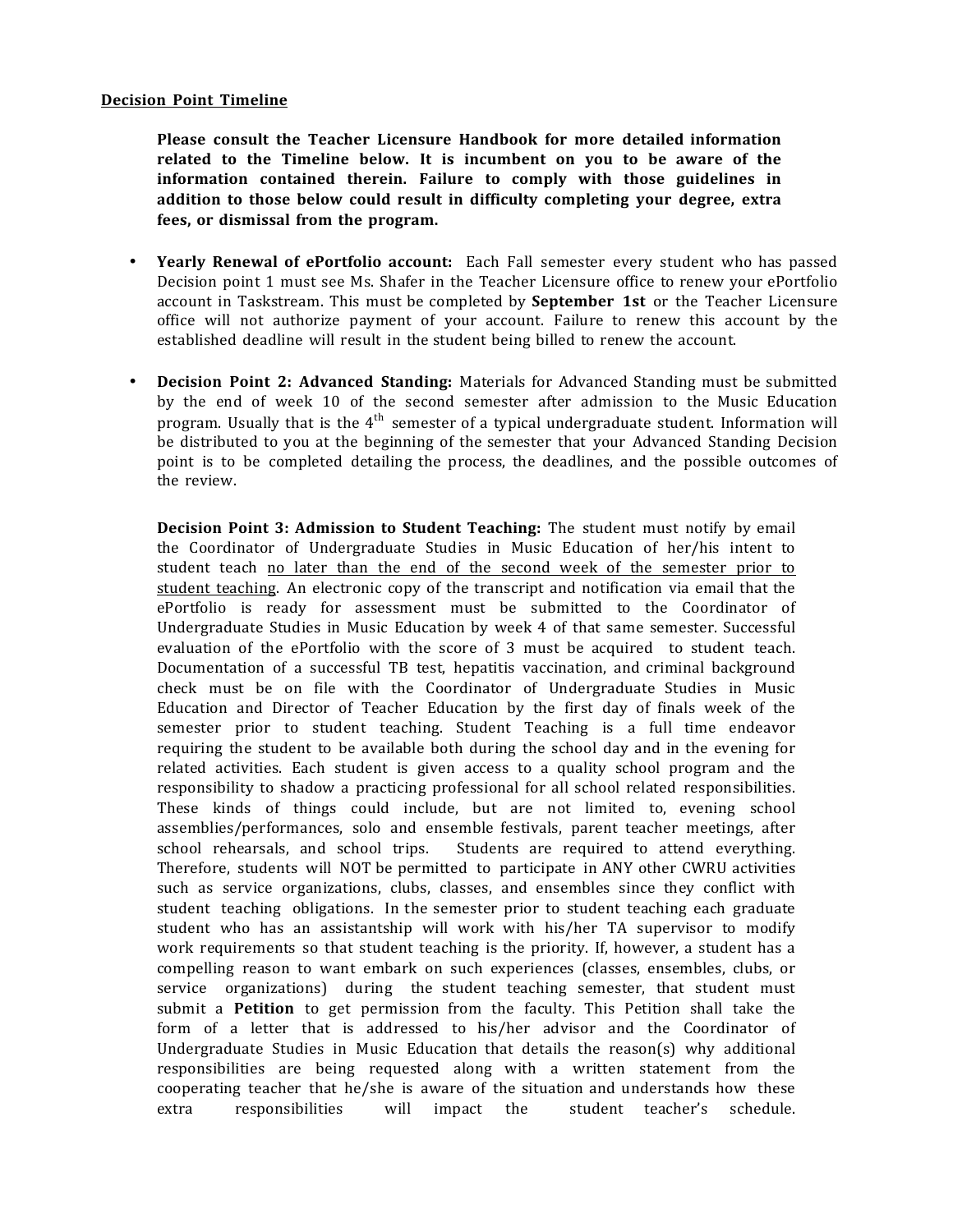This paperwork must be submitted not later than the  $8^{\rm th}$  week of the semester prior to student teaching. The entire Music Education Faculty will vote on the Petition and disposition of that vote will be communicated to the student in writing by the Coordinator of Undergraduate Studies directly flowing the faculty meeting where the petition was considered.

- **Decision Point 4: Retention During the Student Teaching Semester:** Approximately half way into the Student Teaching experience students will be evaluated on their performance in the areas of professional conduct, communication, planning, instruction, assessing, and reflecting on their work with students in the P-12 setting as well as their progress with the TWS/edTPA project.
- **Decision Point 5: Recommendation for Initial Licensure** takes place after successful completion of Student Teaching, successful presentation of the Teacher Work Sample and submission of the TPAC, and the completion of all degree requirements.

Upon successful completion of the five decision points, the student is recommended by the University Director of Teacher Education for the Ohio Provisional Music License. Completion of the BS degree in music education requirements does not guarantee teacher licensure by the state of Ohio. Additional requirements, such as passing a criminal background check, passing the edTPA etc., are required for licensure.

## **MAL Comprehensive Oral Examination**

Students enrolled in the MA in Music Education for Teacher Licensure program must complete a comprehensive oral exam (Masters Plan B). *The exam is to be finished no later than week 10 of the final semester of coursework* and is usually the semester before student teaching.

The exam process is as follows:

- 1. Students will develop two topics for investigation and submit them to their advisor in the form of a research "statement of the problem" with accompanying questions to be investigated. (This is generally done the semester BEFORE the exam but no later than week 5 of the semester the exam is taken so that the student has sufficient time for feedback from the faculty and then to prepare/write.) A brief, representative list of references must be included for each topic. The topics may be related to, but not exactly the same as, any paper written for a class. Topics should be selected from the following:
	- Topic 1: Philosophy, Curriculum, Sociology, and/or Music Cognition and Learning
	- Topic 2: Music Materials

Students should work with their advisor in preparing the topic papers/questions. Once the advisor endorses the topics, they will be forwarded to the entire music education faculty for approval.

2. After the topics are approved, review the relevant research and best practice literature, taking notes. Next, organize your notes and developed a detailed outline for a presentation on each topic that will last approximately 15 minutes per topic. Create the presentations using visual/aural aids (e.g., PowerPoint, Keynote, recordings, etc.). The presentations should be examples of your best teaching ability and take the form of an engaging professional conference style of presentation.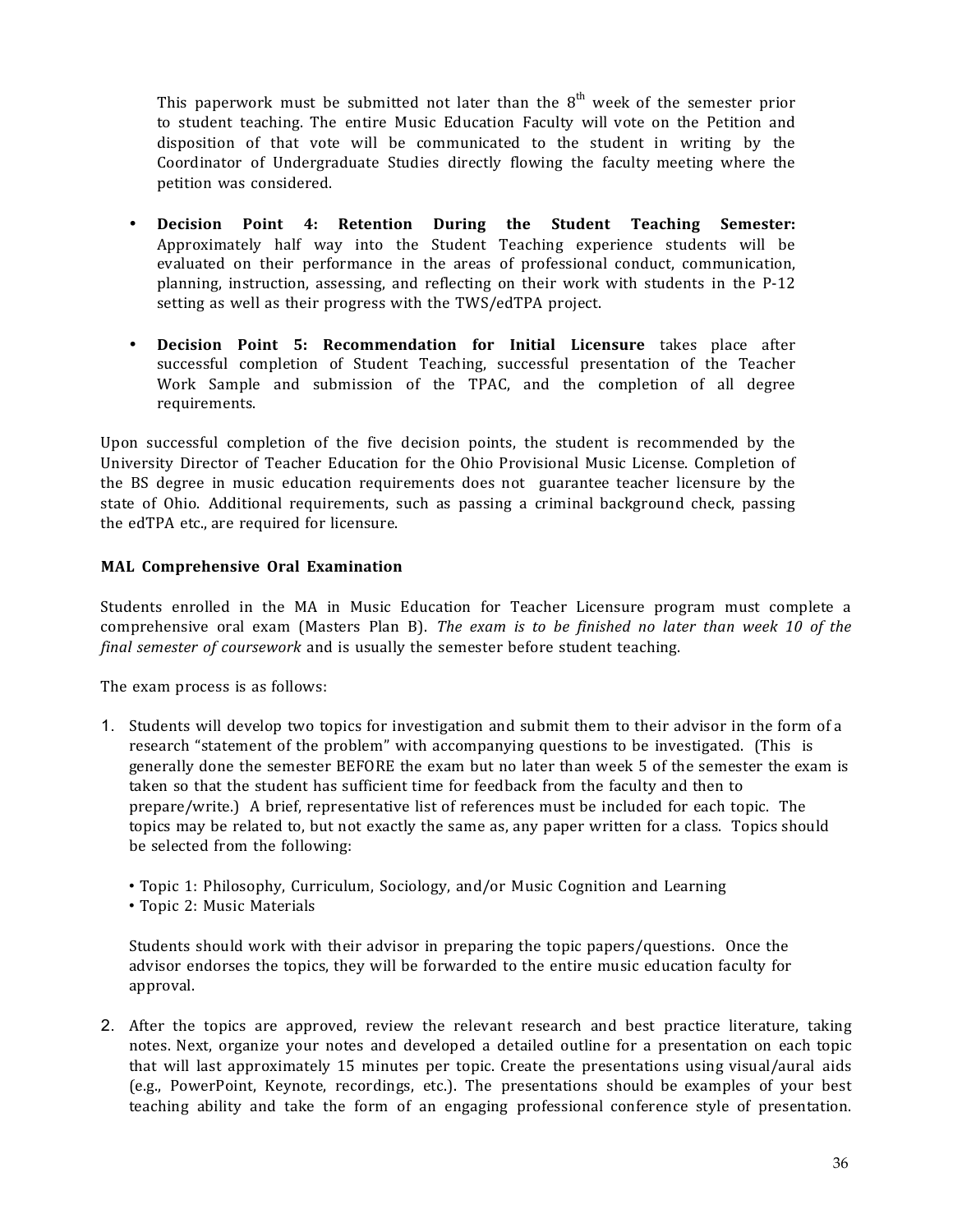A handout for faculty should be created for each topic. APA style, with complete citations and a reference list, should be utilized and included in the handout. The presentation should be a reflection of your ability to review literature and present it in a scholarly manner. The format of the presentation on Topic 1 should follow this basic outline:

- a. Define and clarify the problem/question.
- b. Summarize and synthesize previous investigations/articles in order to inform the reader of the current state of research (i.e., review the literature).
- c. Identify relations, contradictions, gaps, inconsistencies and/or implications found in the literature.
- d. Suggest the next step or steps in solving the problem, *and* provide an example of an application to a specific teaching situation.

For the Musical Materials topic, students will submit a brief analysis (including a diagram or flowchart of the piece), along with Teacher and Student Guides designed for a comprehensive unit on the piece. Instrumental students should consult Battisti and Garofalo's (1990) *Guide to Score Study for the Wind Band* as a model for analysis and diagramming a piece. Choral students should consult Jones, A.H. (2009) *Analyzing the choral-orchestral score* published as a section in J.C. Conlon (Ed.), *Wisdom, wit, and will: Women choral conductors on their art* (pp. 13-39). Chicago, IL: GIA Publications, Inc. Students should work closely with their advisor in the preparation of the Student and Teacher Guides so that they are realistic to the desired teaching scenario. Additionally, the series of texts published by GIA entitled "*Teaching Music Through Performance in Band, Orchestra or Choir* can also be helpful as models.

Here is an example of a musical materials topic/question:

*Prepare a detailed, flow chart analysis of "An American Elegy" by Frank Ticheli. Provide biographical information for Ticheli, a list of his major works, and any other pertinent cultural and/or historical background related to the piece. Discuss how one would prepare a high school band for a performance of this composition. Which of the National S tandards for Music Education might be addressed through this repertoire, and how could a conductor go about addressing them?*

Adapt this to your specific piece and performance group application, putting the information and materials in the form of a Teacher Guide and a Student Guides for teaching the selected work.

- 3. Schedule an exam time through your advisor for *no later than week 10 of the final semester of coursework*. Possible outcomes of the oral exam are:
	- Pass
	- Needs revision (e.g., revise and re-present one or more of your topics)
	- Fail

The outcome of "Fail" ends the student's pursuit of the MAL degree at Case Western Reserve University. Failure to schedule the exam by the due date delineated above also ends the student's pursuit of the MAL degree at CWRU. Petitions for extensions must be filed by that same due date, but only extreme circumstances would influence the faculty to grant such an extension.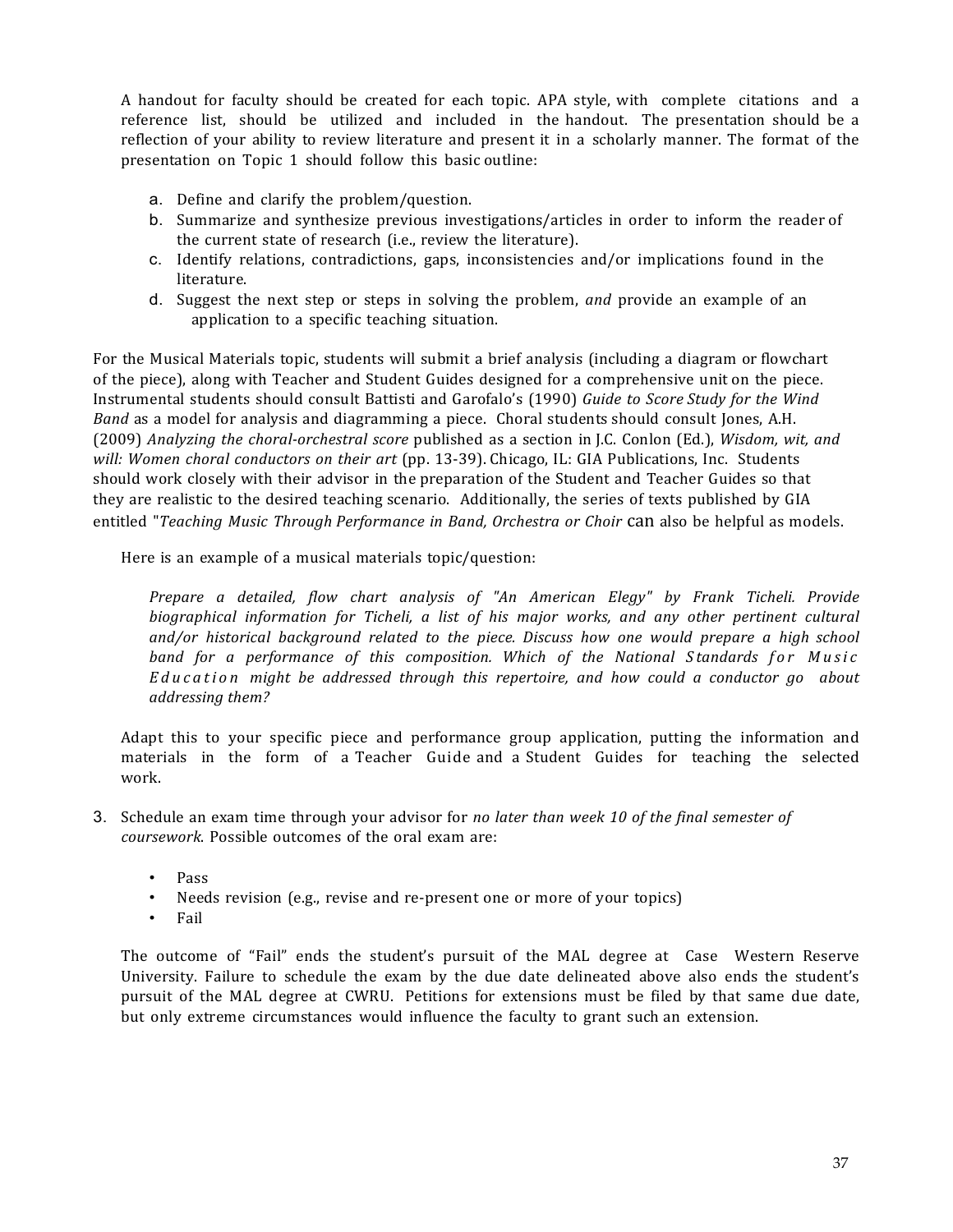## **Master of Arts in Music Education**

This program is for individuals with an undergraduate degree in Music Education, teaching certificate/license, and at least one -year of teaching experience, who wish to pursue furtheracademic study as a means to develop professionally. Coursework combines the study of philosophical, research-based, and theoretical positions of teaching and learning music with pragmatic approaches to improving music learning. Every effort is made to plan a program based on individual students' needs and interests while maintaining standards of musical and scholarly excellence. MA students may take 300-level classes, if approved by the music education faculty, provided that they have *at least* 18 credits of 400-level courses. The MA in music education has two options for a final project: (a) thesis, and (b) comprehensive written examination and oral defense.

| Case Western Reserve University ~ Music Education Program<br>Master of Arts (Thesis Option - Masters Plan A) |                                                                                                       |              |  |  |
|--------------------------------------------------------------------------------------------------------------|-------------------------------------------------------------------------------------------------------|--------------|--|--|
| <b>Graduate Music Education Core (15 hours)</b>                                                              |                                                                                                       |              |  |  |
| Course Number                                                                                                | Course Name                                                                                           | Credit Hours |  |  |
| MUED 441                                                                                                     | Philosophical Foundations of Music Education                                                          | 3            |  |  |
| MUED 442                                                                                                     | Curriculum and Assessment in Music Education                                                          | 3            |  |  |
| <b>MUED 443</b>                                                                                              | Music Cognition and Learning                                                                          | 3            |  |  |
| MUED 444                                                                                                     | Research in Music Education                                                                           | 3            |  |  |
| <b>MUED 445</b>                                                                                              | Advanced Research in Music Education                                                                  | 3            |  |  |
|                                                                                                              |                                                                                                       |              |  |  |
| <b>Graduate Music Core (9 hours)</b>                                                                         |                                                                                                       |              |  |  |
| Course Number                                                                                                | Course Name                                                                                           | Credit Hours |  |  |
| <b>MUTH 422</b>                                                                                              | Music Theory for Educators<br>3                                                                       |              |  |  |
| 3<br><b>MUHI 430</b><br>Music History for Educators                                                          |                                                                                                       |              |  |  |
|                                                                                                              | Music Electives - Courses in music theory, music history and/or applied music suited to the student's |              |  |  |
|                                                                                                              | interests and needs and approved by the music education faculty (3 hours).                            |              |  |  |
| MU Q                                                                                                         |                                                                                                       |              |  |  |
|                                                                                                              |                                                                                                       |              |  |  |
| Thesis (6 hours)                                                                                             |                                                                                                       |              |  |  |
| Course Number                                                                                                | Course Name                                                                                           | Credit Hours |  |  |
| <b>MUED 651</b>                                                                                              | <b>Thesis</b>                                                                                         | 6            |  |  |
| Successful oral defense of the thesis (Masters Plan A)                                                       |                                                                                                       |              |  |  |
|                                                                                                              |                                                                                                       |              |  |  |
| <b>TOTAL</b>                                                                                                 |                                                                                                       | 30           |  |  |

In the MA thesis option, students conduct research, writing a thesis, and then orally defend the thesis document to the music education faculty. Students should contact their advisor for further details of the thesis process.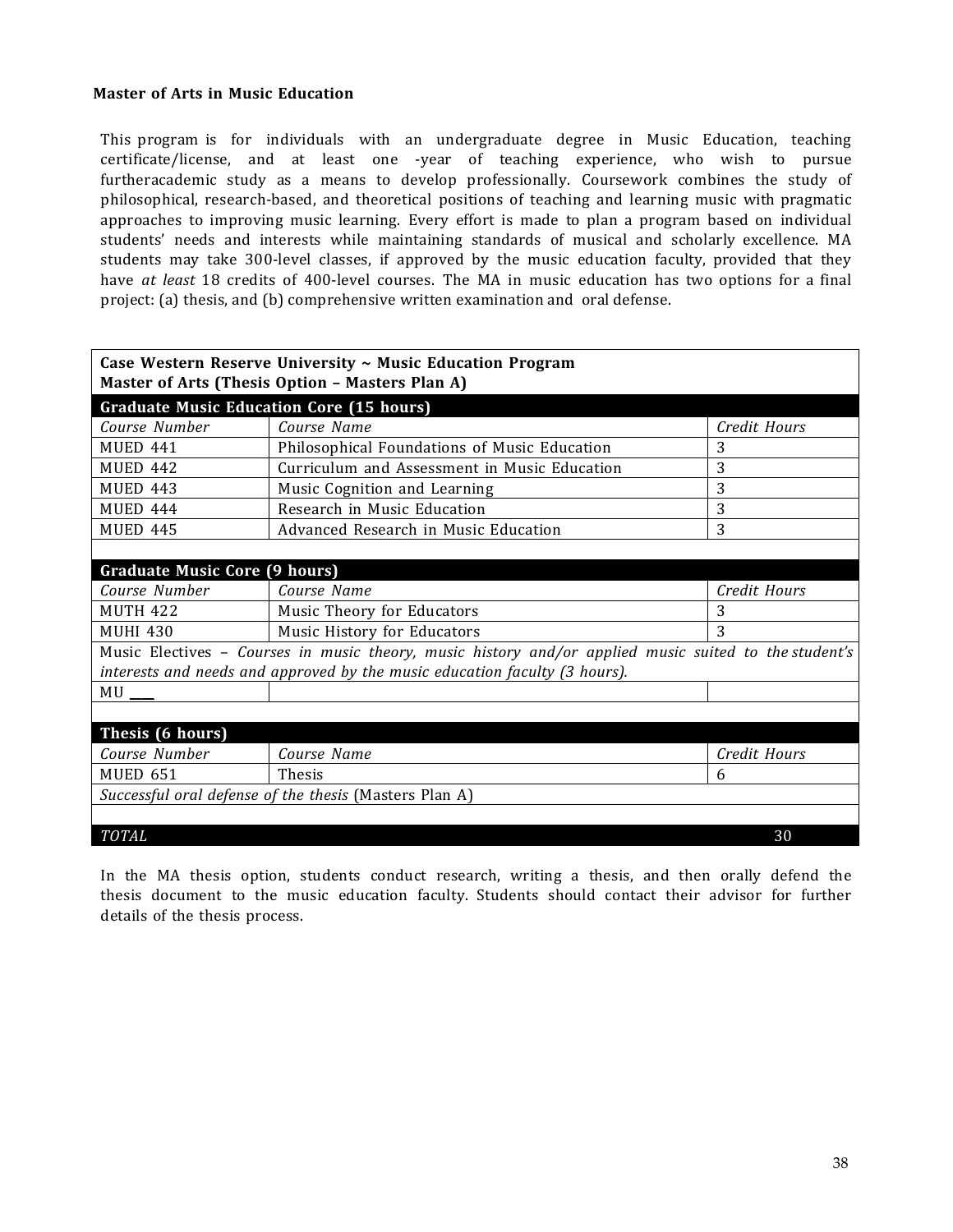|                                  | Case Western Reserve University $\sim$ Music Education Program Master                                        |                   |
|----------------------------------|--------------------------------------------------------------------------------------------------------------|-------------------|
|                                  | of Arts (Comprehensive Exam Option - Plan B)                                                                 |                   |
|                                  | <b>Graduate Music Education Core (12 hours)</b>                                                              |                   |
| Course Number                    | Course Name                                                                                                  | Credit Hours      |
| <b>MUED 441</b>                  | Philosophical Foundations of Music Education                                                                 | 3                 |
| <b>MUED 442</b>                  | Curriculum and Assessment in Music Education                                                                 | 3                 |
| <b>MUED 443</b>                  | Music Cognition and Learning                                                                                 | 3                 |
| <b>MUED 444</b>                  | Research in Music Education                                                                                  | 3                 |
|                                  |                                                                                                              |                   |
| Graduate Music Core (9-12 hours) | Course Name                                                                                                  |                   |
| Course Number<br><b>MUTH 422</b> |                                                                                                              | Credit Hours<br>3 |
|                                  | Music Theory for Educators                                                                                   | 3                 |
| <b>MUHI 430</b>                  | Music History for Educators                                                                                  |                   |
|                                  | Music Electives - Courses in music theory, music history and/or applied music suited to the student's        |                   |
|                                  | interests and needs and approved by the music education faculty (3-6 hours).                                 |                   |
|                                  |                                                                                                              |                   |
| MU                               |                                                                                                              |                   |
|                                  |                                                                                                              |                   |
|                                  | Electives (6-9 hours): Music education courses, seminars, and independent studies, and/or studies in a       |                   |
|                                  | related field outside of music education (up to 6 credit hours), suited to the student's interests and needs |                   |
|                                  | and approved by the music education faculty.                                                                 |                   |
| Course Number                    | Course Name                                                                                                  | Credit Hours      |
|                                  |                                                                                                              |                   |
|                                  |                                                                                                              |                   |
|                                  |                                                                                                              |                   |
|                                  |                                                                                                              |                   |
| <b>Comprehensive Exams</b>       |                                                                                                              |                   |
|                                  | Successful completion of the comprehensive written and oral exams (Masters Plan B).                          |                   |
|                                  |                                                                                                              |                   |
| <b>TOTAL</b>                     |                                                                                                              | 30                |

# **MA Comprehensive Written Examination and Oral Defense (Masters Plan B)**

Students electing the Comprehensive Exam Option for the MA in Music Education must participate in a written exam and oral defense. *This process is to be completed no later than week 10 of the final semester of coursework*.

The exam process is as follows:

1. Students will contact their advisor *no later than the end of the fifth week of the semester* to schedule an in house written examination time that will cover their understanding of research in music education. Each Student should plan on 5 to 6 hours to take this portion of the exam. During this examination, students will be provided with articles from research journals and asked to identify, interpret, and clearly communicate each study's (a) purpose/research questions, (b) review of literature, (c) methodology, (d) data analysis, (e) results, and (f) discussion. Students will critique each study and discuss possible applications to music education.

Students will develop two topics for investigation and submit them to their advisor in the form of a research "statement of the problem" with accompanying questions to be investigated. (This is generally done the semester BEFORE the exam but no later than week 5 of the semester the exam is taken so the student has time for feedback from the faculty and then to prepare/write.)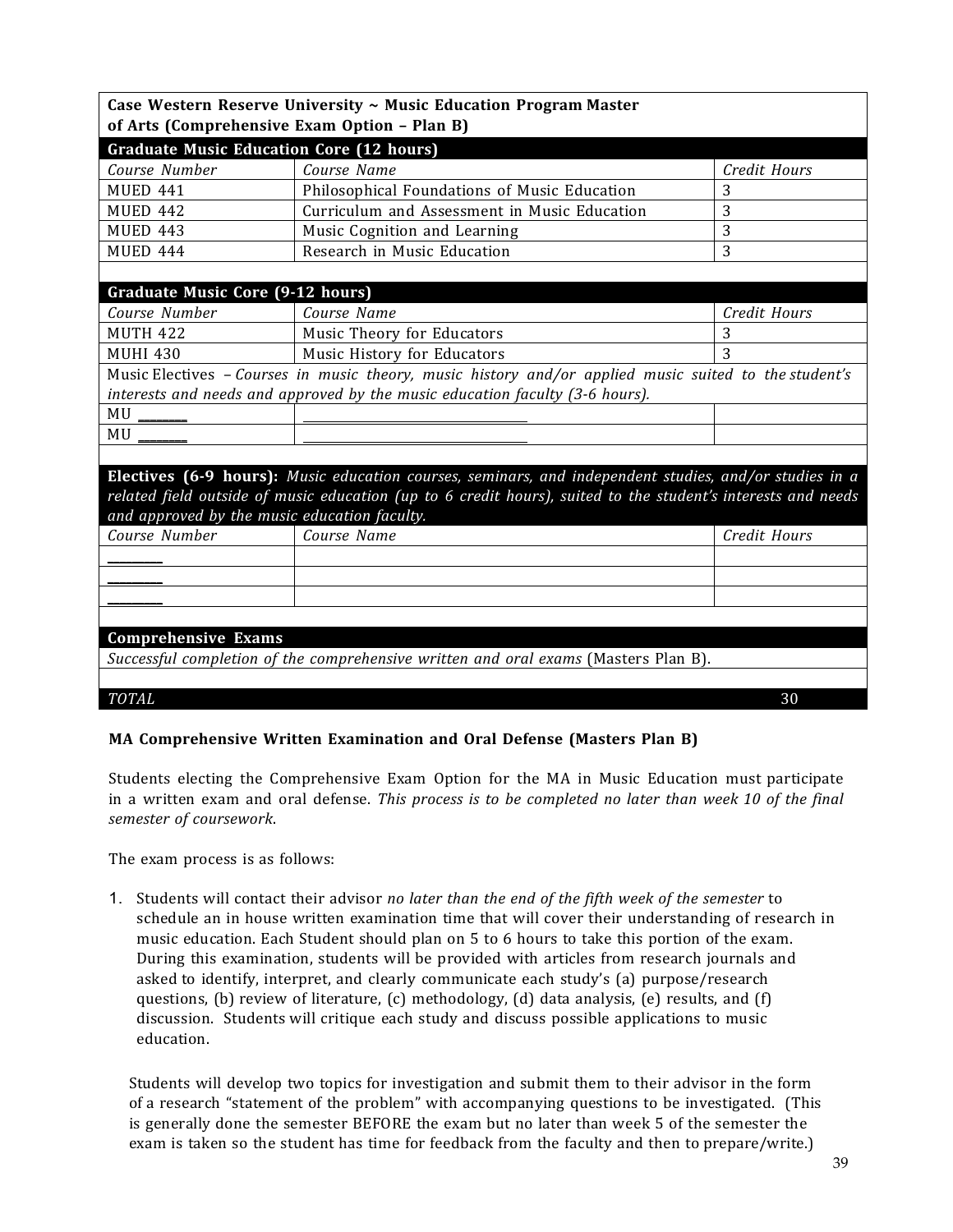A brief, representative list of references must be included for each topic. The topics may be related to, but not exactly the same as, any paper written for a class. Topics should be selected from the following:

• Topic 1: Philosophy, Curriculum, Sociology, and/or Music Cognition and Learning

• Topic 2: Music Materials

Students should work with their advisor in preparing the topic papers/questions. Once the advisor endorses the topics, they will be forwarded to the entire music education faculty for their approval.

- 2. Once the topics are approved, write an 8-12-page paper (excluding the title page and reference pages) on each topic. APA style, with complete citations and a reference list, must be utilized. These papers are to be representative of a student's ability to review literature and write in a scholarly manner. The format of the paper on Topic 1 should follow this basic outline:
	- Define and clarify the problem/question.
	- Summarize and synthesize previous investigations/articles in order to inform the reader of the current state of research (i.e., review the literature).
	- Identify relations, contradictions, gaps, inconsistencies and/or implications found in the literature.
	- Suggest the next step or steps in solving the problem, *and* provide an example of an application to a specific teaching situation.

For the Musical Materials topic, students will submit a brief analysis (including a diagram or flowchart of the piece), along with Teacher and Student Guides designed for a comprehensive unit on the piece. Instrumental students should consult Battisti and Garofalo's (1990) *Guide to Score Study for the Wind* Band as a model for analysis and diagramming a piece. Choral students should consult Jones, A.H. (2009) *Analyzing the choral-orchestral score* published as a section in

J.C. Conlon (Ed.), *Wisdom, wit, and will: Women choral conductors on their art* (pp. 13-39). Chicago, IL: GIA Publications, Inc. Students should work closely with their advisor in the preparation of the Student and Teacher Guides so that they are realistic to the desired teaching scenario. Additionally, the series of texts published by GIA entitled "*Teaching Music Through Performance in Band, Orchestra or Choir* can also be helpful as models.

Here is an example of a musical materials topic/question:

*Prepare a detailed, flow chart analysis of "An American Elegy" by Frank Ticheli. Provide biographical information for Ticheli, a list of his major works, and any other pertinent cultural and/or historical background related to the piece. Discuss how one would prepare a high school band for a performance of this composition. Which of the National Standards for Music Education might be addressed through this repertoire, and how could a conductor go about addressing them?*

Adapt this to your specific piece and performance group application, putting the information and materials in the form of Teacher and Student Guides for teaching the composition.

3. Submit copies of the completed papers and the score you utilized for your musical materials question to each member of the music education faculty *no later than week 10 of the semester*.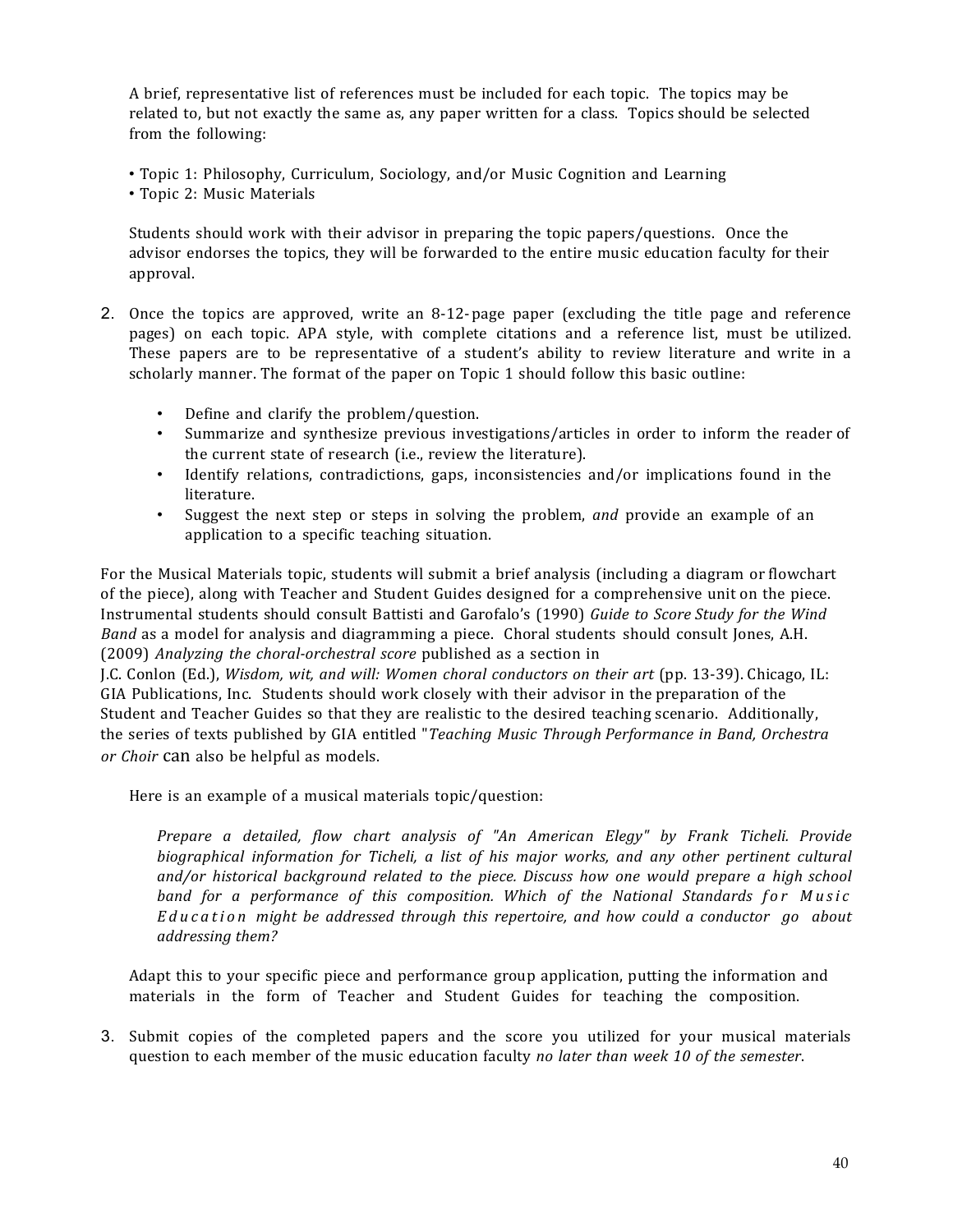Once the faculty determines the papers are "defensible," an oral defense will be scheduled before the end of the semester. Possible outcomes of the oral defense are:

- Pass
- Needs revision (e.g., rewrite one or more of the answers)
- Fail

The outcome of "Fail" ends the student's pursuit of the MA degree at Case Western Reserve University. Failure to submit written questions by the date delineated above also ends the student's pursuit of the MA degree at CWRU. Petitions for extensions must be filed by that same due date, but only extreme circumstances would influence the faculty to grant such an extension.

## **PhD in Music Education**

The doctoral program in music education is for those persons who wish to teach at the college level or obtain positions of leadership in the schools. Students admitted to this program will have a previous degree in music education, hold a valid teaching license/certificate, and have at least three years of teaching experience in school settings. A core of studies centered on philosophy and research is supplemented by coursework in music and related fields. The focus of the program is on encouraging each doctoral student to develop to his or her fullest capacity through individual research projects and independent studies with music education faculty. Every effort is made to plan a program based on individual students' needs and interests while maintaining standards of musical and scholarly excellence. Students are required to spend at least one year in residency at CWRU, maintaining 9 credits of enrollment for two consecutive semesters.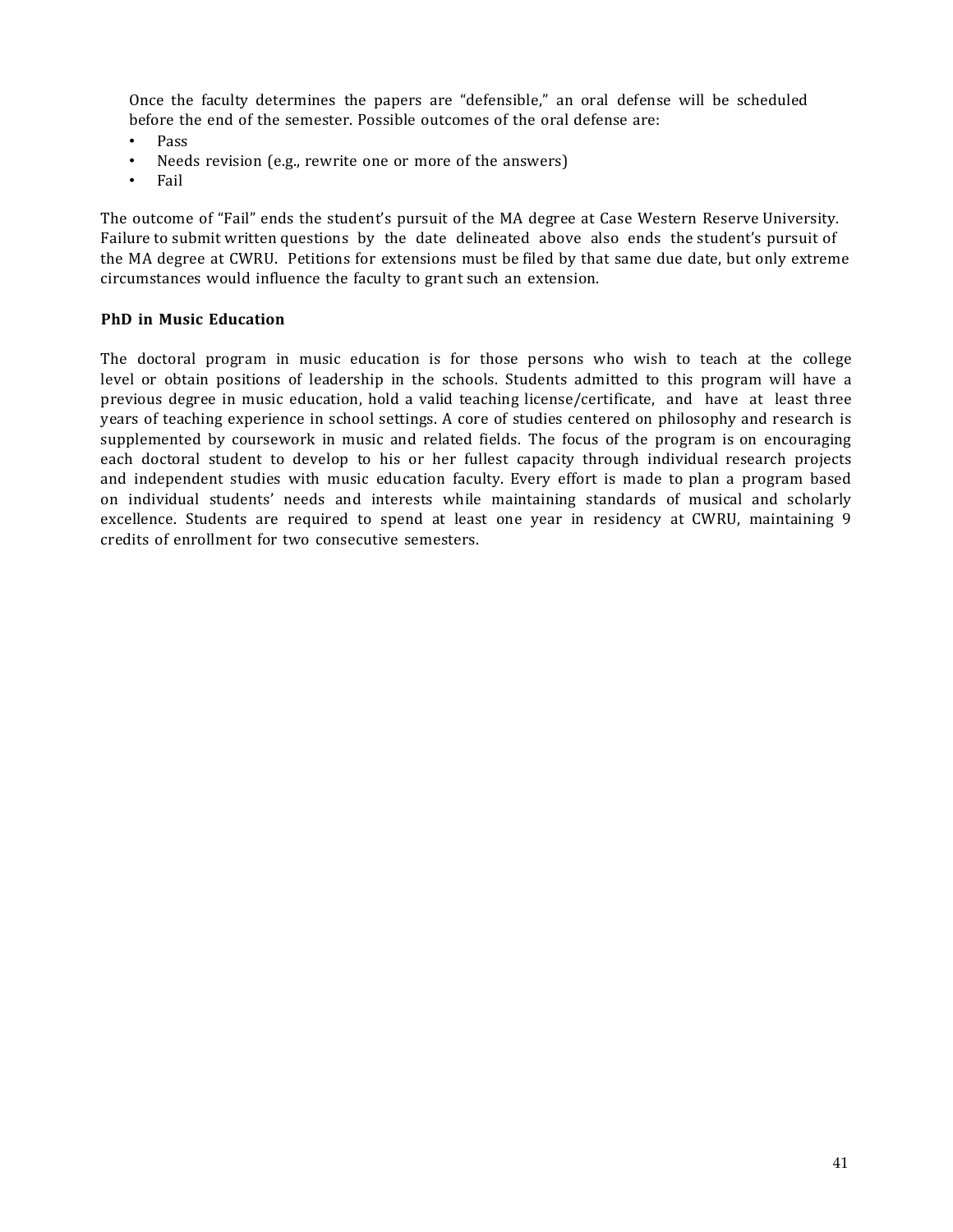|                                                 | Case Western Reserve University $\sim$ Music Education Program                                                                                                                                  |              |
|-------------------------------------------------|-------------------------------------------------------------------------------------------------------------------------------------------------------------------------------------------------|--------------|
| PhD Curriculum                                  |                                                                                                                                                                                                 |              |
| <b>Graduate Music Education Core (15 hours)</b> |                                                                                                                                                                                                 |              |
| Course Number                                   | Course Name                                                                                                                                                                                     | Credit Hours |
| <b>MUED 441</b>                                 | Philosophical Foundations of Music Education                                                                                                                                                    | 3            |
| <b>MUED 442</b>                                 | Curriculum and Assessment in Music Education                                                                                                                                                    | 3            |
| <b>MUED 443</b>                                 | Music Cognition and Learning                                                                                                                                                                    | 3            |
| <b>MUED 444</b>                                 | Research in Music Education                                                                                                                                                                     | 3            |
| <b>MUED 445</b>                                 | Advanced Research in Music Education                                                                                                                                                            | 3            |
|                                                 |                                                                                                                                                                                                 |              |
| Graduate Music Core (9-12 hours)                |                                                                                                                                                                                                 |              |
| Course Number                                   | Course Name                                                                                                                                                                                     | Credit Hours |
| <b>MUTH 422</b>                                 | Music Theory for Educators                                                                                                                                                                      | 3            |
| <b>MUHI 430</b>                                 | Music History for Educators                                                                                                                                                                     | 3            |
|                                                 | Music Electives - Courses in music theory, music history and/or applied music suited to the student's                                                                                           |              |
|                                                 | interests and needs and approved by the music education faculty (3 hours).                                                                                                                      |              |
| MU                                              |                                                                                                                                                                                                 |              |
| MU                                              |                                                                                                                                                                                                 |              |
|                                                 |                                                                                                                                                                                                 |              |
|                                                 | Outside Cognate (6 hours) - Study in a related field outside of music education suited to the                                                                                                   |              |
|                                                 | student's interests and needs and approved by the music education faculty.                                                                                                                      |              |
| Course Number                                   | Course Name                                                                                                                                                                                     | Credit Hours |
|                                                 |                                                                                                                                                                                                 |              |
|                                                 |                                                                                                                                                                                                 |              |
|                                                 | Music Education Electives (9-12 hours) - Music education courses, seminars, and independent studies<br>suited to the student's interests and needs and approved by the music education faculty. |              |
| Course Number                                   | Course Name                                                                                                                                                                                     | Credit Hours |
|                                                 |                                                                                                                                                                                                 |              |
|                                                 |                                                                                                                                                                                                 |              |
|                                                 |                                                                                                                                                                                                 |              |
|                                                 |                                                                                                                                                                                                 |              |
|                                                 |                                                                                                                                                                                                 |              |
| <b>Qualifying Exams</b>                         |                                                                                                                                                                                                 |              |
|                                                 | Successful completion of the written and oral qualifying exams. This must be completed before                                                                                                   |              |
| work on the dissertation can commence.          |                                                                                                                                                                                                 |              |
|                                                 |                                                                                                                                                                                                 |              |
| Dissertation (18 hours)                         |                                                                                                                                                                                                 |              |
| Course Number                                   | Course Name                                                                                                                                                                                     | Credit Hours |
| <b>MUED 701</b>                                 | Dissertation                                                                                                                                                                                    | 18           |
|                                                 |                                                                                                                                                                                                 |              |
| Successful oral defense of the dissertation     |                                                                                                                                                                                                 |              |
|                                                 |                                                                                                                                                                                                 |              |
| TOTAL                                           |                                                                                                                                                                                                 | 60           |
|                                                 |                                                                                                                                                                                                 |              |

## **Ph.D Qualifying Examinations and Advancement to Candidacy**

PhD students in the Music Education Program have up to 4 years from their first semester of enrollment to finish their required coursework, and one additional semester to complete their qualifying exams and achieve candidacy. Candidacy is granted when students pass their qualifying examinations. Once candidacy is granted, students may enroll in MUED 701 and begin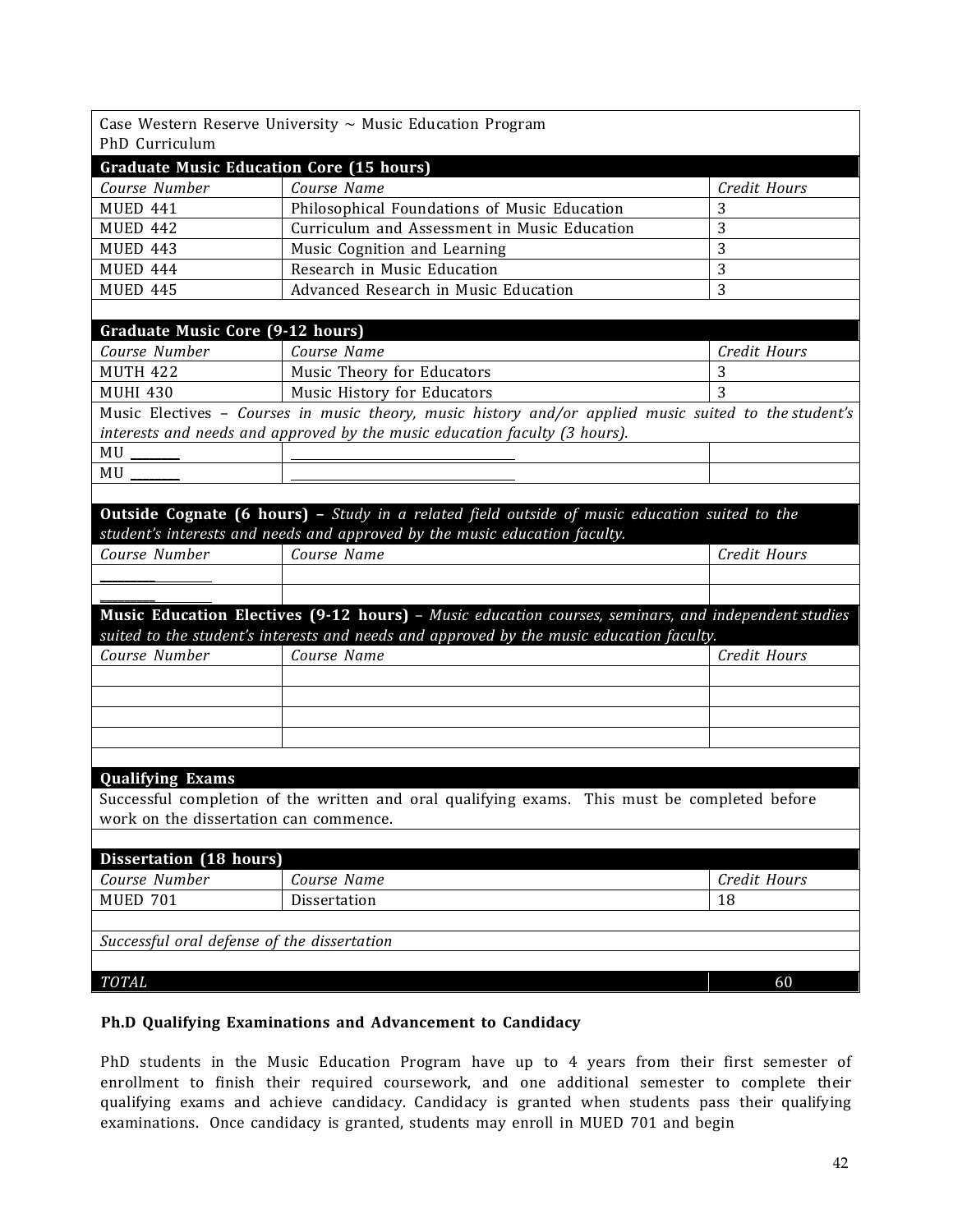work on a dissertation proposal. The qualifying exam will consist of five parts: (a) an examination of understanding of two research studies in music education, (b) two written papers on two distinct topics related to music education philosophy, curriculum, sociology, and/or music cognition and learning,  $(c)$  a musical materials project, and  $(d)$  and an oral defense of a, b, and c. All parts of the exam need to be completed within a single semester.

- 1. Students will contact their advisor *no later than the end of the fifth week of the semester* to schedule an in house examination time that will cover their understanding of research in music education. Each student should plan on 6 to 8 hours to complete this portion of the exam. During this examination, students will be provided with articles from research journals and asked to identify, interpret, and clearly communicate each study's (a) purpose/research questions, (b) review of literature, (c) methodology, (d) data analysis, (e) results, and (f) discussion. Students will critique each study and discuss possible applications to music education. In addition, students will be given one or more research "problems" and asked to design a study that would be a logical way to investigate the problem.
- 2. Students will develop three topics for investigation and submit them to their advisor in the form of a research "statement of the problem" with accompanying questions to be investigated. A brief, representative list of references must be included for each topic. The topics may be related to, but not exactly the same as, any paper written for a class. Topics should be selected from the following:
	- Topics 1 & 2: Philosophy, Curriculum, Sociology, and/or Music Cognition and Learning
	- Topic 3: Music Materials

.

Students should work with their advisor in preparing the topic papers/questions. Once the advisor endorses the topics, they will be forwarded to the entire music education faculty for their approval.

- 3. Once the topics are approved, write an eight to twelve page paper (excluding the title page and reference pages) on each. APA style, with complete citations and a reference list, must be utilized. These papers are to be representative of a student's ability to review literature and write in a scholarly manner. The format of the paper on Topic 1 should follow this basic outline:
	- Define and clarify the problem/question.
	- Summarize and synthesize previous investigations/articles in order to inform the reader of the current state of research (i.e., review the literature).
	- Identify relations, contradictions, gaps, inconsistencies and/or implications found in the literature.
	- Suggest the next step or steps in solving the problem, *and* provide an example of an application to a specific teaching situation.

For the Musical Materials topic, students will submit a brief analysis (including a diagram or flowchart of the piece), along with Teacher and Student Guides designed for a comprehensive unit on the piece. Instrumental students should consult Battisti and Garafalo's (1990) *Guide to Score Study for the Wind Band* as a model for analysis and diagramming a piece. Choral students should consult Jones, A.H. (2009) *Analyzing the choral-orchestral score* published as a section in

J.C. Conlon (Ed.), *Wisdom, wit, and will: Women choral conductors on their art* (pp. 13-39). Chicago, IL: GIA Publications, Inc. Students should work closely with their advisor in the preparation of the Student and Teacher Guides so that they are realistic to the desired teaching scenario. Additionally, the series of texts published by GIA entitled "*Teaching Music Through Performance in Band, Orchestra or Choir* can also be helpful as models.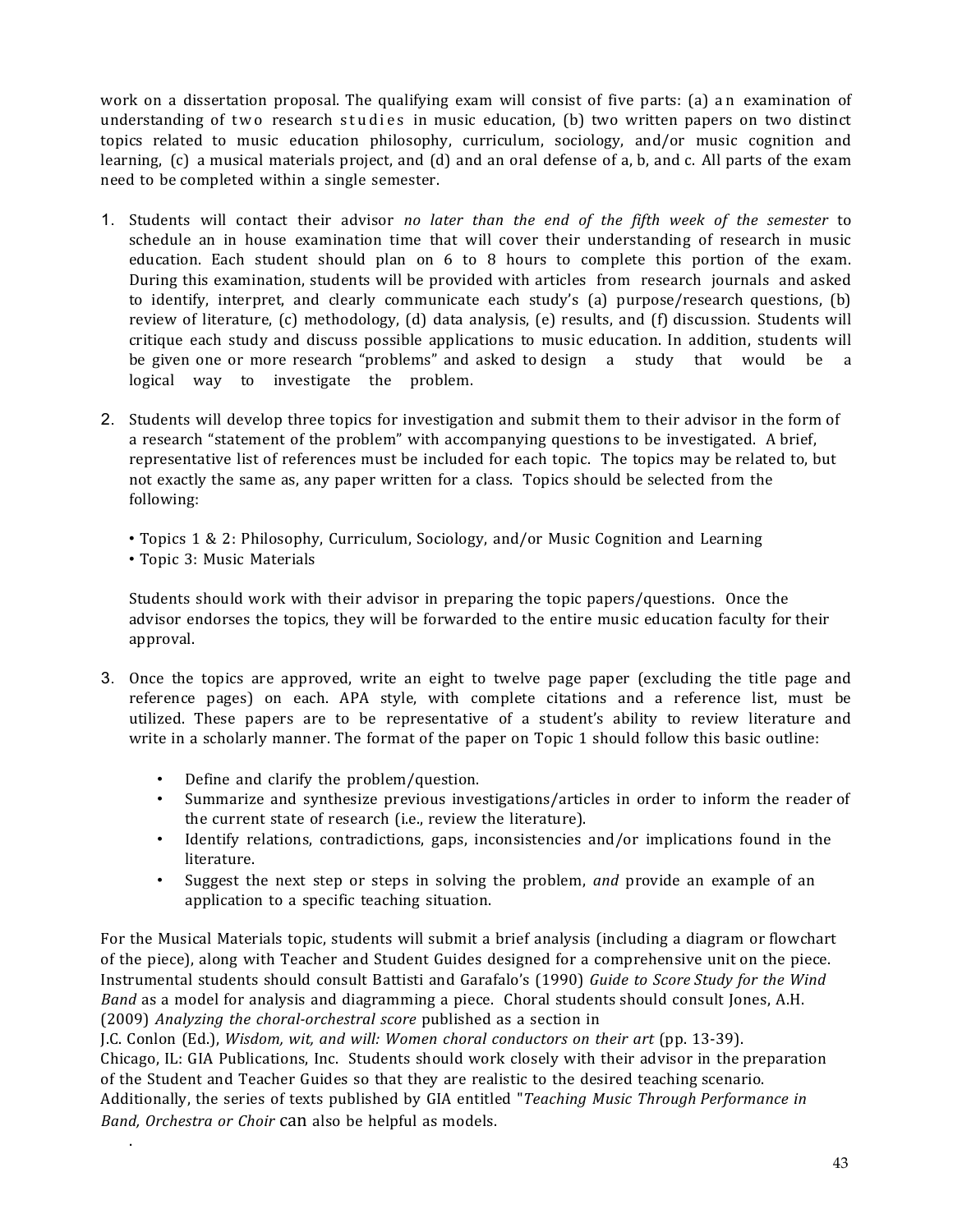Here is an example of a musical materials topic/question:

*Prepare a detailed, flow chart analysis of "An American Elegy" by Frank Ticheli. Provide biographical information for Ticheli, a list of his major works, and any other pertinent cultural and/or historical background related to the piece. Discuss how one would prepare a high school band for a performance of this composition. Which of the National Standards for Music Education might be addressed through this repertoire, and how could a conductor go about addressing them?*

Adapt this to your specific piece and performance group application, putting the information and materials in the form of Teacher and Student Guides for teaching the composition.

- 4. Submit copies of the completed papers and the score you utilized for your musical materials question to each member of the music education faculty *no later than week 10 of the semester*.
- 5. Once the faculty determines that the research exam and papers are "defensible," an oral defense will be scheduled. Possible outcomes of the oral defense are:
	- Pass
	- Needs revision (e.g., rewrite one or more of the answers)
	- Fail

The outcome of "Fail" ends the student's pursuit of the PhD degree at Case Western Reserve University. Failure to adhere to the timeline outlined above also ends the student's pursuit of the PhD degree at CWRU. Petitions for extensions must be filed according to guidelines of the School of Graduate Studies. Only extreme circumstances would influence the faculty to grant such an extension.

Once the qualifying exam has been passed, the student may register for MUED 701 and begin work on a formal dissertation proposal consisting of chapters 1 through 3 of the dissertation (introduction, review of literature, and methodology). The student will solicit an advisor for the dissertation process. The advisor may be the faculty member the student has previously had for an academic advisor, or it may be another faculty member with whom the student would like to work. Once the student chooses and advisor and the advisor agree to work with the student, the student should remain in close consultation with the advisor in the preparing the proposal and throughout the dissertation process.

When the dissertation proposal is deemed defensible by the student and advisor, a dissertation proposal defense meeting is set and the proposal is distributed to the dissertation committee, composed of three music education faculty members and one faculty member outside the Department of Music. The proposal must be submitted to the committee at least two weeks prior to the proposal defense meeting. At the defense meeting, committee members will question the student regarding the proposed topic and methodology and may request revisions to the proposal before the student proceeds with the research. The dissertation itself must be a considerable scholarly contribution in the field of music education. See the CWRU guidelines for doctoral dissertations for more information on process and requirements.)